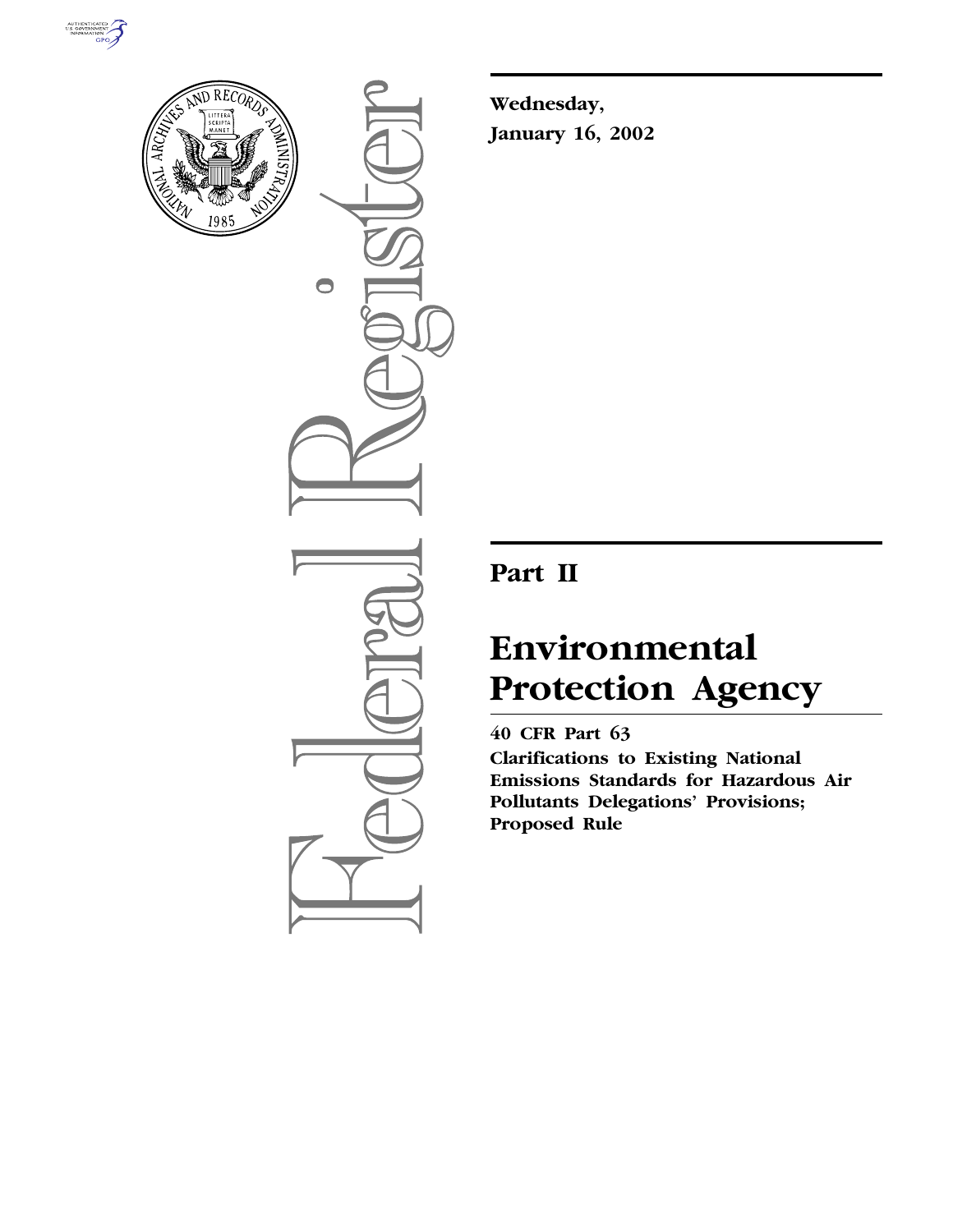#### **ENVIRONMENTAL PROTECTION AGENCY**

#### **40 CFR Part 63**

**[FRL–7122–3]**

#### **RIN 2060–AJ26**

#### **Clarifications to Existing National Emissions Standards for Hazardous Air Pollutants Delegations' Provisions**

**AGENCY:** Environmental Protection Agency (EPA).

**ACTION:** Proposed amendments.

**SUMMARY:** As part of the section 112(l), ''Approval of State Programs and Delegation of Federal Authorities'' rulemaking process, EPA (we) agreed to clarify which portions of the existing national emission standards for hazardous air pollutants (NESHAP) contain authorities that can be delegated to State, Local, and Tribal (S/L/T) agencies (September 14, 2000). Today's rulemaking clarifies which parts of the existing NESHAP can be delegated to S/ L/T agencies by adding or modifying a section in each NESHAP to describe the authorities that can be delegated to S/L/ T agencies and those that must be retained by us. In addition, to further clarify which portions of the NESHAP are delegable, some NESHAP standards sections were slightly reorganized or rephrased to separate delegable from non-delegable authorities. These clarifications do not change any substantive NESHAP requirements for industrial sources. This action does not reopen any of the other requirements in these NESHAP, nor are we accepting comments beyond the scope of this proposal.

**DATES:** *Comments.* Submit comments on or before March 18, 2002.

*Public Hearing.* If anyone contacts EPA requesting to speak at a public hearing by February 5, 2002, a public hearing will be held on February 15, 2002.

**ADDRESSES:** *Comments.* Written comments should be submitted (in duplicate if possible) to: Air and Radiation Docket and Information Center (6102), Attention: Docket No. A– 2000–57, Room M–1500, U.S. Environmental Protection Agency, 1200 Pennsylvania Avenue, NW., Washington, DC 20460. The EPA requests that a separate copy also be sent to Ms. Pam Smith, USEPA OAQPS/ ITPID (C339–03), Research Triangle Park, North Carolina 27711, telephone number (919) 541–0641, facsimile (919) 541–5509 or e-mail *smith.pam@epa.gov.*

*Public Hearing.* If a public hearing is held, it will be held at 10 a.m. in the

EPA's Office of Administration's Auditorium in Research Triangle Park, North Carolina, or at an alternate site nearby.

*Docket.* Docket No. A–2000–57 contains supporting information used in developing the standards. The docket is located at the U.S. Environmental Protection Agency, 401 M Street, SW., Washington, DC 20460 in room M–1500, Waterside Mall (ground floor), and may be inspected from 8:30 a.m. to 5:30 p.m., Monday through Friday, excluding legal holidays.

**FOR FURTHER INFORMATION CONTACT:** Mr. Tom Driscoll, USEPA OAQPS/ITPID (C339–03), Research Triangle Park, North Carolina 27711, telephone (919) 541–5135, or electronic mail at *driscoll.tom@epa.gov.*

#### **SUPPLEMENTARY INFORMATION:**

*Comments.* Comments and data may be submitted by electronic mail (e-mail) to: *a-and-r-docket@epa.gov.* Electronic comments must be submitted as an ASCII file to avoid the use of special characters and encryption problems and will also be accepted on disks in WordPerfect<sup>®</sup> version 5.1, 6.1, or Corel<sup>®</sup> 8 file format. All comments and data submitted in electronic form must note the docket number (Docket No. A–2000– 57). No confidential business information (CBI) should be submitted by e-mail. Electronic comments may be filed online at many Federal Depository Libraries.

Commenters wishing to submit proprietary information for consideration must clearly distinguish such information from other comments and clearly label it as CBI. Send submissions containing such proprietary information directly to the following address, and not to the public docket, to ensure that proprietary information is not inadvertently placed in the docket: Attention: Docket Center, 4930 Old Page Rd., Building C, Room 530A, Research Triangle Park, NC 27709. The EPA will disclose information identified as CBI only to the extent allowed by the procedures set forth in 40 CFR part 2. If no claim of confidentiality accompanies a submission when it is received by the EPA, the information may be made available to the public without further notice to the commenter.

*Public Hearing.* Persons interested in presenting oral testimony or inquiring as to whether a hearing is to be held should contact, Ms. Pam Smith, USEPA OAQPS/ITPID (C339–03), Research Triangle Park, North Carolina 27711, telephone number (919) 541–0641 at least 2 days in advance of the public hearing. Persons interested in attending

the public hearing must also call Ms. Smith to verify the time, date, and location of the hearing. The public hearing will provide interested parties the opportunity to present data, views, or arguments concerning these proposed emission standards.

*Docket.* The docket is an organized and complete file of all the information considered by the EPA in the development of this rulemaking. The docket is a dynamic file because material is added throughout the rulemaking process. The docketing system is intended to allow members of the public and industries involved to readily identify and locate documents so that they can effectively participate in the rulemaking process. Along with the proposed and promulgated standards and their preambles, the contents of the docket will serve as the record in the case of judicial review. (See section  $307(d)(7)(A)$  of the Clean Air Act (Act).) The regulatory text and other materials related to this rulemaking are available for review in the docket or copies may be mailed on request from the Air Docket by calling (202) 260–7548. A reasonable fee may be charged for copying docket materials.

*Worldwide Web (WWW).* In addition to being available in the docket, an electronic copy of these proposed amendments are also available on the WWW through the Technology Transfer Network (TTN). Following signature, a copy of the amendments will be posted on the TTN's policy and guidance page for newly proposed or promulgated rules *http://www.epa.gov/ttn/oarpg.* The TTN provides information and technology exchange in various areas of air pollution control. If more information regarding accessing the TTN is needed, call the TTN HELP line at (919) 541–5384.

*Regulated Entities.* Entities potentially affected by this rule are S/L/T agencies that voluntarily request delegation of section 112 rules, emissions standards, or requirements. The procedures and criteria for requesting and receiving delegation are in § 63.90 through § 63.97, excluding § 63.96, of 40 CFR 63 subpart E. Facilities that are subject to the individual subparts proposed for modification should not be affected by the proposed changes, which clarify the delegation requirements between EPA and the S/L/T agencies.

*Outline.* The information presented in this preamble is organized as follows:

#### I. Background

- A. How do we delegate section 112 standards to you?
- B. When a standard is delegated, can you change any of the requirements?
- C. What is the purpose of this rulemaking?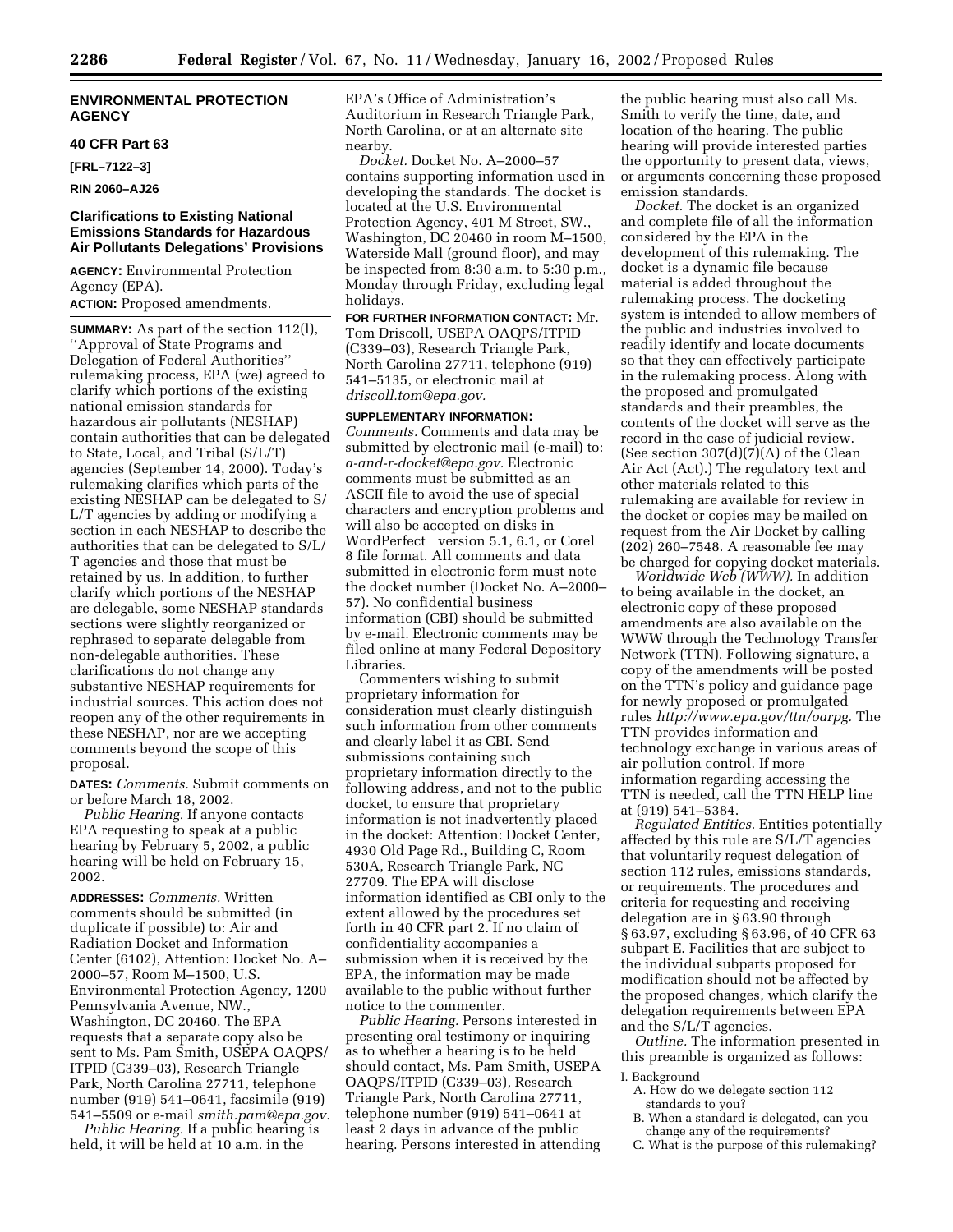- D. What are the types of changes proposed?
- E. Do these clarifications change any
- substantive requirements to sources? F. Why do we need a consistent ''Implementation and Enforcement'' section in each NESHAP?
- G. Once NESHAP are delegated, does the S/L/T agencies' enforcement authority replace EPA's authority?
- H. Does today's rulemaking affect prior delegations of these part 63 NESHAP (maximum achievable control technology (MACT) standards)?
- II. Overview of Proposed Changes
- A. What categories of changes are we proposing?
- B. What clarifications have we made to individual subparts?
- III. Administrative Requirements
	- A. Docket
	- B. Executive Order 12866—Regulatory Planning and Review
	- C. Executive Order 13132—Federalism
	- D. Executive Order 13175—Consultation and Coordination with Indian Tribal Governments
	- E. Paperwork Reduction Act
	- F. Regulatory Flexibility Act (RFA), as amended by the Small Business Regulatory Enforcement Fairness Act of 1996 (SBREFA), 5 U.S.C. 601 et seq
	- G. Unfunded Mandates Reform Act of 1995
	- H. Executive Order 13045—Protection of Children from Environmental Health Risks and Safety Risks
	- I. National Technology Transfer and Advancement Act of 1995
	- J. Executive Order 13211—Energy Effects

#### **I. Background**

#### *A. How Do We Delegate Section 112 Standards to You?*

The requirements in 40 CFR part 63, subpart E provide a framework for you, the S/L/T agencies, to request and receive delegation of the NESHAP we, EPA, develop under section 112 of the Act. Once you accept delegation, you are responsible for implementing and enforcing the NESHAP for sources in your jurisdiction.

#### *B. When a Standard Is Delegated, Can You Change Any of the Requirements?*

In addition to the overall implementation and enforcement authority conferred by the delegation, there are separate parts of each section 112 requirement that we cannot delegate to you. Each individual NESHAP, for example, contains requirements that are considered the standards' and are, therefore, not delegable in terms of you making changes to them. Because the Administrative Procedures Act requires us to approve alternative emission limitations or control requirements through Federal rulemaking, we cannot delegate our rulemaking authority to you. More specifically, any requests by sources for alternative standards must be considered by us and acted upon in

a notice and comment rulemaking. Additionally, we cannot delegate authorities that may alter the stringency of the standard, that require Federal oversight for national consistency or that may require Federal rulemaking. Generally, requests by you to revise standards for the source category (or portions thereof) must be addressed through the subpart E rulemaking process for alternative standards. Please note that nothing in the section or this rulemaking usurps your authority to have more stringent state program requirements, such as more stringent emission limitations, apply to sources subject to NESHAP.

However, the authorities in other sections of the rules may be delegable, and approval of alternatives to these requirements may be exercised by you, once you have been delegated the NESHAP through subpart E (straight delegation, § 63.91). Similar authorities may also be in the 40 CFR part 63, subpart A General Provisions, which are incorporated into the majority of the NESHAP, and they contain provisions for the consideration of alternatives to testing, monitoring, reporting, and recordkeeping requirements on a caseby-case basis. Section 63.91(g)(1)(i) of 40 CFR part 63, subpart E further clarifies that ''Category I'' changes, including minor and intermediate changes to testing, monitoring, recordkeeping, and reporting requirements may be considered and approved by delegated S/L/T agencies. There are similar discretionary authorities, to those mentioned directly above, in each NESHAP that may also be delegated to you. Please note, each NESHAP being revised in today's rulemaking will describe those authorities that will be retained by EPA. All other authorities in those NESHAP are delegable to S/L/Ts.

#### *C. What Is the Purpose of This Rulemaking?*

As a part of the large regulatory and policy effort to clarify and streamline delegation of part 63 requirements, we agreed to clarify which portions of the existing 40 CFR part 63 NESHAP contain authorities that can be delegated to you (65 FR 55810). In order to achieve this objective, we are proposing slight changes to many of the existing NESHAP. These clarifications will allow you to approve alternatives to the delegable authorities, including category I authorities listed in  $\S 63.91(g)(i)$ , instead of requiring a rulemaking by the EPA to approve the site-specific alternatives. Many of the existing NESHAP lack a clear delegation section which this proposal would remedy.

This is also an opportunity to make the format of the existing NESHAP more consistent with the format used for NESHAP.

#### *D. What Are the Types of Changes Proposed?*

The existing NESHAP were promulgated before we developed a consistent rule format, so each one has a slightly different format. Due to these inconsistencies, each NESHAP may need one or more clarifications, listed below, to ease delegation:

• Addition or modification of a section (Implementation and Enforcement) in each NESHAP describing the authorities that can be delegated to you and those that must be retained by us.

• Reorganization of the standards sections in NESHAP to separate compliance assurance measures from actual standards.

• Minor rephrasing of work practices and other standards developed under the authority of section 112(h) of the Act to allow approval of delegable testing, monitoring, reporting, and recordkeeping authorities by S/L/Ts and without rulemaking by us.

#### *E. Do These Clarifications Change Any Substantive Requirements to Sources?*

None of these clarifications change any substantive requirements for sources subject to these subparts. These clarifications are intended only to allow you to clearly identify which authorities you may be delegated through 40 CFR part 63, subpart E. As stated earlier, we are not accepting comment on any other provision of these subparts that is outside the scope of this proposal.

#### *F. Why Do We Need a Consistent ''Implementation and Enforcement'' Section in Each NESHAP?*

We recognized a need for more consistent formats between the standards, primarily because more than one NESHAP may apply to an individual facility. Consistent NESHAP formats will help you write comprehensive permits for these sources and allow owners and operators to focus on one rather than multiple regulatory formats. Consistent formats will also aid in determining compliance within sources; especially those facilities that are subject to more than one NESHAP. Therefore, we developed a straightforward format which we are now using in NESHAP to address these concerns and enhance the readability of the rules. We recognized that the format should include a section to describe the authorities for which you are allowed to approve alternatives to a NESHAP once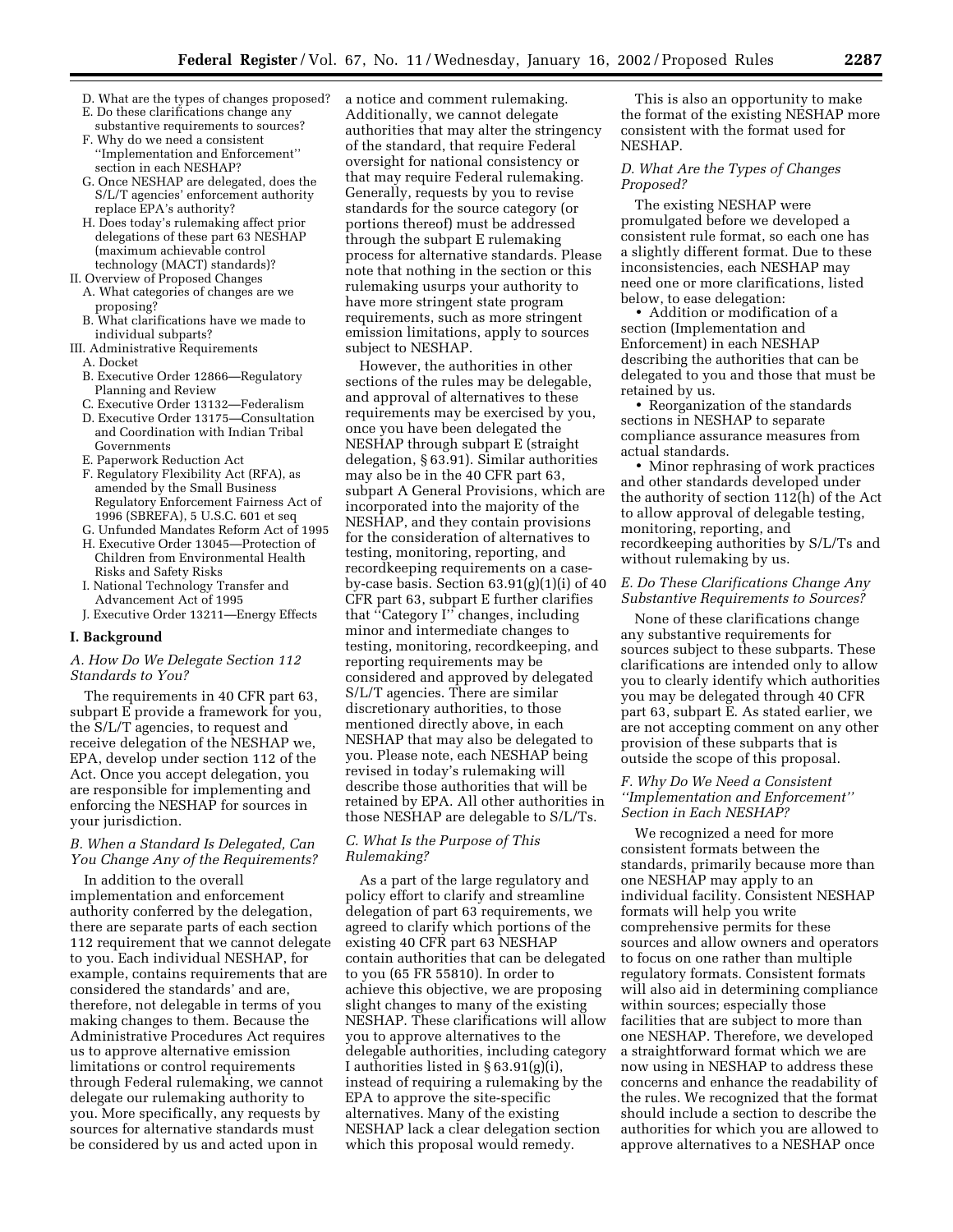you have received delegation of the standard. This section is termed ''Implementation and Enforcement.''

Many existing NESHAP do not currently contain a section explaining which authorities must be retained by EPA and which can be delegated to S/ L/T agencies. In other instances, the NESHAP contain an explanation of these authorities in a section termed ''Delegation of Authority'' which vary widely in form and in content. We are proposing to amend both the existing subparts that do contain and those that do not contain delegation provisions in today's rulemaking. We have incorporated an ''Implementation and enforcement'' section into the NESHAP that do not already contain such a section. As mentioned above, we revised the delegation provisions in subparts that currently contain a ''Delegation of Authority'' section to conform with the ''Implementation and enforcement'' section format.

#### *G. Once NESHAP Are Delegated, Does the S/L/T Agencies' Enforcement Authority Replace EPA's Authority?*

Throughout this preamble, we state that once NESHAP are delegated to you, then you will have the authority to implement and enforce those rules for sources in your jurisdiction. However, nothing in this language is intended to suggest that your enforcement agencies have replaced our Federal authority to enforce and implement those rules. We remain partners with you in enforcing the NESHAP.

#### *H. Does Today's Rulemaking Affect Prior Delegations of These Part 63 NESHAP (MACT Standards)?*

In many cases, you have already accepted delegation of these NESHAP and, consequently, you are currently implementing and enforcing them. We do not believe that today's rulemaking adversely affects existing delegations of these NESHAP to you. For the most part, today's rulemaking clarifies which of the authorities in each existing NESHAP can, and cannot, be delegated to you, so that you can approve or disapprove alternative requirements.

In all prior delegations, specific authorities in the NESHAP were generally not identified as being delegated. Instead, the NESHAP have been generally delegated in their entirety. For example, when our Regional Offices delegate a NESHAP or MACT standard through straight delegation (see 65 FR 55810, September 14, 2000) to a S/L/T, they reference the whole NESHAP, such as Subpart M— National Perchloroethylene Air Emission Standards for Dry Cleaning

Facilities, in any rulemaking or documents. They usually do not reference a particular authority within the NESHAP, such as § 63.324(d), ''[E]ach owner or operator of a dry cleaning facility shall keep receipts of perchloroethylene purchases \* \* \*'' in any delegation. Therefore, today's rulemaking will not affect your existing part 63 NESHAP delegation.

Potential issues may occur where you have already acted on the authorities you believed you had been delegated. For example, in Subpart HH, the delegation of authority paragraph in § 63.776 does not withhold the delegation of any of the standards' sections. Therefore, you may have exercised the authority to approve alternative emissions controls or limitations in this example. As mentioned above, you cannot approve alternatives to NESHAP's emissions controls or limitations because they must be established through national rulemaking. Only we can approve alternatives to emissions controls or limitations through national rulemaking.

If you have inadvertently approved alternatives to NESHAP's emissions controls or limitations for a specific source, then the appropriate EPA Regional Office must be notified of this approval. Our Regional Office will then work with you and our Office of Air Quality Planning and Standards, Office of Enforcement and Compliance Assurance, and Office of General Counsel to reevaluate the alternative through § 63.6 or the provisions in 40 CFR part 63, subpart E. If you have any questions regarding inadvertent approvals, please contact your appropriate EPA Regional Office.

#### **II. Overview of Proposed Changes**

#### *A. What Categories of Changes Are We Proposing?*

1. Adding an ''Implementation and Enforcement'' Section

The first category of changes involves adding a section that describes nondelegable authorities or changing current delegation sections to conform to a consistent format. The new ''Implementation and enforcement'' sections cite the rule sections or requirements for which you may not approve alternatives (i.e., non-delegable authorities). The authority to make changes to those sections or requirements is retained by us and includes the authority to approve any alternatives to emissions standards; including their applicability requirements. Conversely, any authority not expressly reserved for us, in these

paragraphs, can be delegated to you so that you can exercise these authorities.

As part of the recent subpart E rulemaking (65 FR 55810), we have clarified which of the specific General Provisions authorities regarding alternative requirements could not be delegated to you because they would be nationally significant or would alter the stringency of an underlying standard and, thus, could not be delegated to you. We divided the General Provisions discretionary authorities into two groups, based upon the relative significance of each type of decision. Category I contains those authorities which can be delegated. We believe that the EPA Regional Office retains the ability to request review of these decisions, although we expect that this authority will be exercised infrequently. Category II contains those authorities which cannot be delegated.

In general, we believe that where possible, authority to make decisions which are not likely to be nationally significant or to alter the stringency of the underlying standard, such as minor changes to test methods, should be delegated to those with the most expertise in dealing with these kinds of decisions, the S/L/Ts; resulting in minimal involvement by us. Section  $63.91(g)(1)(i)$  of subpart E lists the authorities in category I, i.e., those authorities which may be delegated.

Section  $63.91(g)(2)(ii)$  of subpart E lists the authorities which may not be delegated in Category II, which includes those decisions which generally may result in a change to the stringency of the underlying standard, which is likely to be nationally significant, or which may require a **Federal Register** notice when approving an alternative. These authorities, as mentioned previously, must always be retained by us, and cannot be delegated to you. Consistent with this approach, we must retain the authority to approve major alternatives to test methods, monitoring, recordkeeping, and reporting.

With this proposal, we are not requesting comment on the appropriateness of our decisions regarding the classification of General Provisions authorities into Category I or II. That decision was recently finalized (65 FR 55810) based on public comment and internal discussion. However, the changes proposed today in the individual subparts reference the subpart E classifications to ensure that they conform with this similar framework. We are requesting comment on whether the individual provisions in the existing subparts are appropriately included in this framework or whether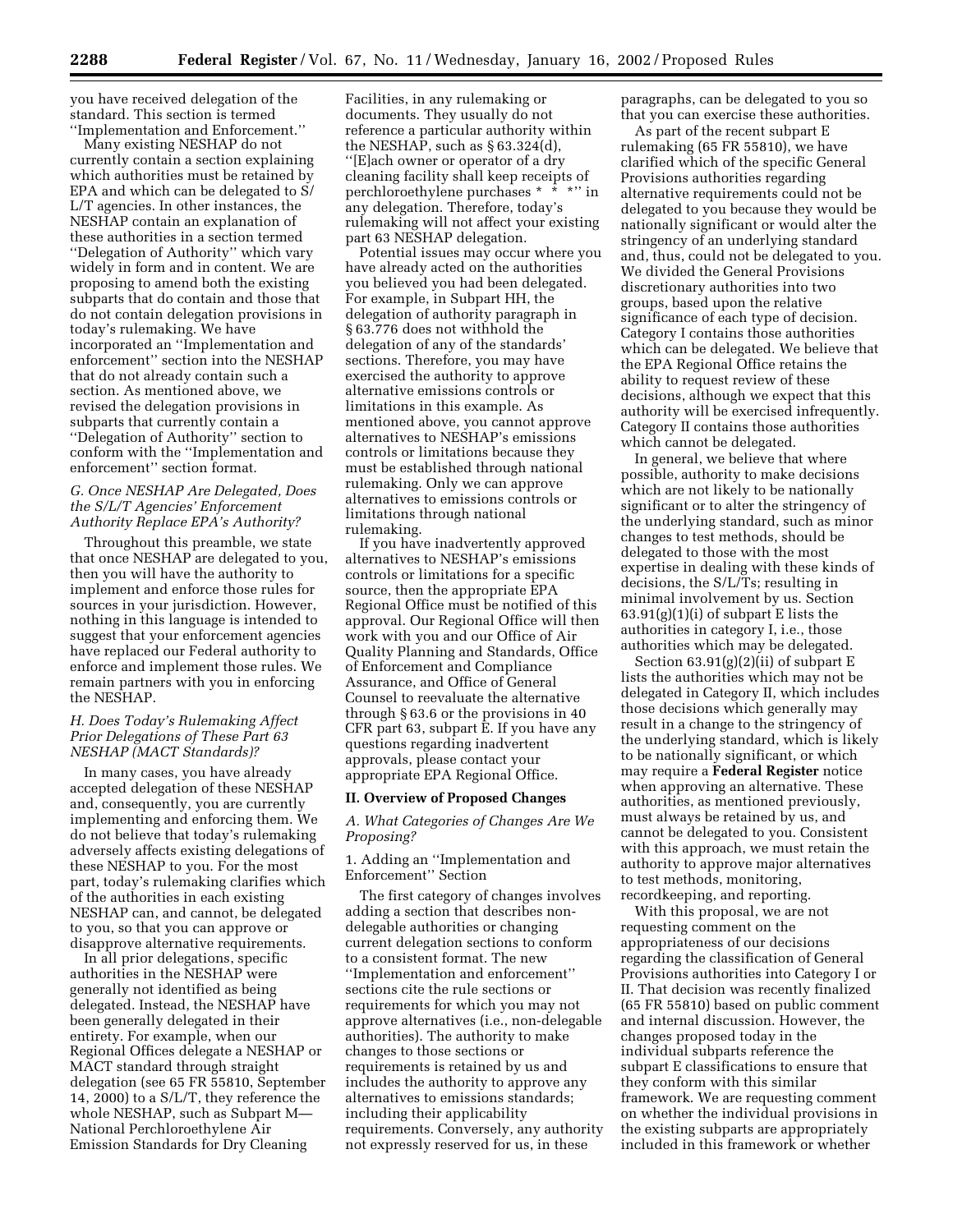there are subpart-specific reasons for an alternative scheme.

2. Reorganizing Sections To Separate Compliance Assurance Measures From Actual Standards

The NESHAP contain two major types of requirements: standards and delegable requirements. The standards are the essential requirements that implement EPA's authority under the Act to establish hazardous air pollutant (HAP) emission standards. These standards may be emission limitations (emission limits, operating limits, opacity limits, and visible emission limits) and/or work practice standards (design, equipment, work practices, and operational standards). The authority to approve alternatives to any of the promulgated standards must be retained by us. Requirements that are essential to ensuring that the standards are achieved as EPA intended, such as applicability requirements and compliance dates, are also retained.

The delegable requirements are also essential, but they offer some flexibility in their implementation. For example, you can approve minor and intermediate changes to testing, monitoring, reporting, and recordkeeping provisions, as long as they are at least as stringent as EPA requirements. For example, a source may request to inspect air pollution control equipment on a different schedule than that contained in the rule for source-specific reasons. An alternative inspection scheme may be accepted if the proposed schedule meets the intent of the original requirements to ensure the equipment is inspected regularly and repaired in a timely fashion.

In another instance, a source may wish to submit reports to coincide with the schedule of other required reports. A change in the schedule for submission of reports would be considered a minor change to reporting, and the authority to approve these types of minor changes is one which can be delegated to the S/L/ T agencies.

In other cases, the S/L/T agency is given authority to make changes in the implementation of a requirement, but not to change the actual requirement itself. For example, some NESHAP require operation and maintenance plans. Here the S/L/T agency is given the authority to approve some changes in the content of the plan, but does not have the authority to waive the requirement that the plan must be created and followed. Additionally, some newly named operation and maintenance sections contain provisions which are similar to work

practices, in that they can potentially affect emissions, such as the requirement to operate and maintain the source's equipment in keeping with good air pollution control practices, or the requirement to correct malfunctions as soon as practicable. You may not approve alternatives that are less stringent than the criteria outlined in the subpart. However, you may require more stringent provisions, such as not permitting excess emissions during malfunctions at all. Where an operations and maintenance plan is required, it usually allows the source considerable latitude in designing the plan, so long as the plan meets certain criteria. You may approve alternatives to the plan that are more stringent than the criteria listed, but you may not approve elimination of major criteria, such as specifying the process and control system monitoring equipment.

As a second example, most NESHAP include requirements to monitor certain specified control equipment operating parameters and to set enforceable operating limits for these same parameters based on data from the performance test. In this case, the S/L/ T may be delegated the authority to approve changes to the ranges for the operating limits based on new performance test data and/or other relevant information submitted by the source. However, we retain the authority to approve modifications to requirements affecting which parameters are monitored (e.g., EPA would approve appropriate parameters to monitor for a control device not addressed in a NESHAP).

A more detailed discussion and additional examples of changes that may be made to the delegable requirements are presented in the preambles to the proposed and final subpart E rule (64 FR 1880) and (65 FR 55822).

In most NESHAP, the non-delegable authorities and the delegable authorities are separated into different sections of the rule. However, in a few NESHAP, these authorities are mixed within a single section; in the standard section in some NESHAP. In this case, we identified and separated out (where possible) the paragraphs that contain requirements for which you may not approve alternatives in the ''Implementation and enforcement'' section.

In other situations, the delegable and non-delegable authorities are not clearly separated into different sections or into different paragraphs within a standards section. In these cases, we have restructured the standards sections to separate the delegable and non-

delegable authorities. This restructuring was accomplished by moving the delegable authorities to more appropriate sections of the rule, such as ''Monitoring requirements'' or ''Recordkeeping requirements'' sections. As a result, the ''Implementation and enforcement'' section more clearly shows which authorities you may not be delegated by simply listing the sections containing those authorities.

3. Proposing Minor Work Practices' Amendments To Allow Approval of Alternatives Without EPA Rulemaking

In some MACTs, provisions for which you could or should have the authority to approve alternatives are written in a way that precludes you from approving alternatives to these practices. Authority to approve alternatives to work practice standards or any other emission limitation established under section 112(d) or (h) of the Act cannot be delegated to you. However, some work practice requirements could be written more broadly to allow alternative practices to be implemented or these work practice requirements could be written to expressly state that you may approve alternative practices.

We have rewritten these work practice standards, where possible, to specifically state that you have the authority to approve equivalent or more stringent alternative compliance assurance measures. The sections containing these requirements are not listed as authorities retained by us in the implementation and enforcement section. These kinds of changes are necessary only for a small number of subparts.

An example of the need for broader flexibility in these requirements is presented in subpart GG, the Aerospace NESHAP. This subpart includes a requirement that solvent-laden rags be stored in closed containers with tightfitting lids. This requirement prohibits the use of other methods for storing solvent-laden rags to prevent HAP emissions, such as storing them in a room that is vented to a control device. This practice may be as effective as the use of a closed container. However, as subpart GG is currently written, sources must apply to our Office of Air Quality Planning and Standards to have such an alternative work practice approved as equivalent. In turn, we must approve this alternative work practice through rulemaking. In this and other instances where this rulemaking procedure does not seem necessary, we have rephrased the work practice standard to specifically state that S/L/T agencies may determine whether alternatives are equivalent.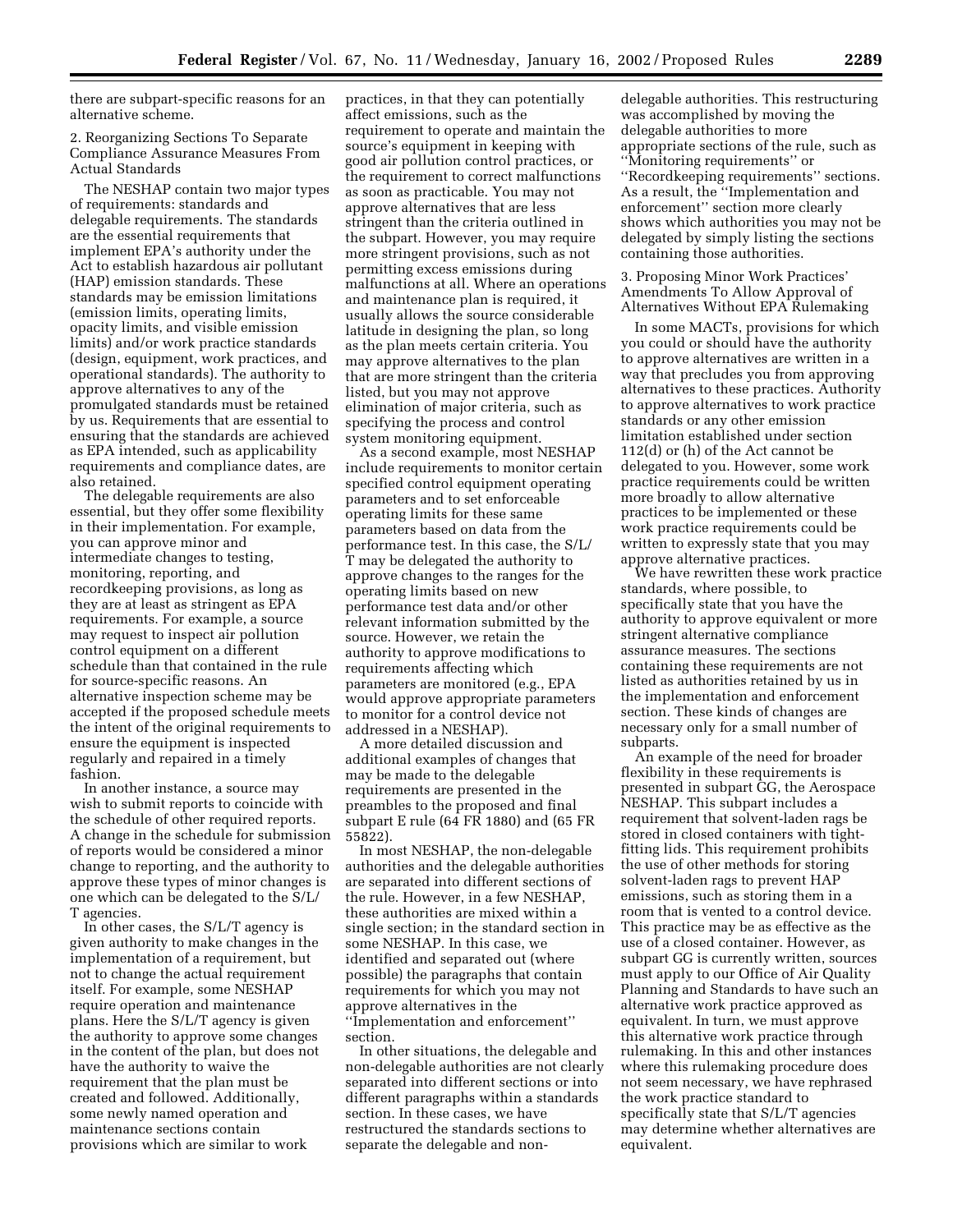#### *B. What Clarifications Have We Made to Individual Subparts?*

1. Subpart F, National Emission Standards for Organic Hazardous Air Pollutants From the Synthetic Organic Chemical Manufacturing Industry

Subpart F contains the primary MACT standards of the Hazardous Organic NESHAP (HON). This regulation is one subpart in a group of subparts that make up the HON regulation, where each subpart regulates a group of emission points. These unit-specific subparts were written to collectively regulate the production of 300 defined organic chemicals, but have subsequently been used as a reference in other MACT regulations for some requirements. Therefore, for cross-referencing and delegation purposes, it is important for each of these subparts to have adequate separation of delegable versus nondelegable authorities and to have delegation provisions that are specific to each subpart.

In some instances, this regulation is not clear about separating delegable authorities. For example, § 63.104 contains monitoring requirements associated with leak detection and repair. However, these types of requirements actually constitute an integral part of the standard in leak detection and repair programs. The leak detection and repair requirements of subpart F fall into this category, so we are not proposing to delegate these authorities.

To clarify which authorities are delegated, we have replaced the existing delegation paragraph with ''Implementation and enforcement'' section language. These delegation provisions show that delegation of authority to approve alternatives is not given to S/L/T agencies for the requirements in §§ 63.100, 63.102, and 63.104, which contain applicability requirements, general standards, and standards for heat exchangers. In addition, this rule requires that affected sources meet specific requirements that are contained in other subparts. We have clarified that delegation of those requirements will occur according to the delegation provisions of the referenced subparts.

2. Subpart G, HON Standards for Process Vents, Storage Vessels, Transfer Operations, and Wastewater

Subpart G contains the HON MACT standards for process vents, storage vessels, transfer operations, and wastewater. As described above, it is important for cross-referencing and delegation purposes for each of the HON subparts to have adequate separation of

compliance assurance measures from the standards and to have a delegation paragraph specific to the requirements of each subpart.

In some instances, this regulation does not adequately separate delegable versus non-delegable authorities. For example, §§ 63.133–63.139 contain inspection requirements and schedules for problem detection and repair. However, these types of requirements actually constitute an integral part of the standard in leak detection and repair programs. The leak detection and repair requirements of subpart G fall into this category, so we are not proposing to delegate these authorities.

This subpart does not currently contain its own delegation provisions. However, § 63.121 describes procedures that should be followed to request the use of alternative means of emissions limitation for storage vessels. Also, the delegation provisions in subpart F address delegation of some subpart G requirements. To clarify which authorities are delegated, we propose to add ''Implementation and enforcement'' section for delegation provisions to this subpart in a new section, § 63.153. This section, as proposed, indicates that delegation of authority to approve alternatives cannot be given to S/L/T agencies for the requirements in §§ 63.112–63.113, 63.119, 63.126, 63.132–63.140, and 63.148–63.149, which contain the emission standards; for the requirements in § 63.110 which contains the applicability requirements for this rule; and  $\S 63.150(i)(1)–(4)$ , which contains requirements to request permission to take credit for use of a control technology that is different in use or design from the reference control technology. To retain the intent of the original language of § 63.121, the new delegation paragraph cross-references the section identifying the procedures to follow in requesting an alternative means of emission limitation for storage vessels. In addition, this rule requires that affected sources meet specific requirements that are contained in other subparts. We have clarified that delegation of those requirements will occur according to the delegation provisions of the referenced subparts. Where subpart G requires that affected sources meet specific requirements that are contained in other subparts, but makes certain changes to those provisions, we have clarified that those provisions should be changed accordingly and then delegated according to the delegation provisions of the referenced subpart.

3. Subpart H, HON for Organic Hazardous Air Pollutants for Equipment Leaks

Subpart H is the MACT standard for equipment leaks at facilities regulated by the HON. As described above, it is important for cross-referencing and delegation purposes for each of the HON subparts to have adequate separation of compliance assurance measures from the standards and to have a delegation paragraph specific to the requirements of each subpart.

In some instances, this subpart does not adequately separate delegable versus non-delegable authorities. Several standards sections contain monitoring, inspection, recordkeeping, and reporting requirements associated with leak detection and repair. However, we believe that these types of requirements actually constitute an integral part of the standard in leak detection and repair programs. The leak detection and repair requirements of subpart H fall into that category, so we are not proposing to delegate these authorities.

This subpart does not have its own delegation provisions. To clarify which authorities are delegated, we have added ''Implementation and enforcement'' section in a new section, § 63.183. The section, as proposed, indicates that delegation of authority to approve alternatives cannot be given to S/L/T agencies for the requirements in §§ 63.160, 63.162–63.176, and 63.178– 63.179, which contain the applicability provisions, emissions standards, standards for quality improvement programs, and provisions for alternative emission limitations. The reader is also instructed to follow the requirements of § 63.177 to request an alternative means of emission limitation for batch processes and enclosed-vented process units.

This subpart also requires affected sources to meet specific requirements that are contained in other subparts. We have clarified in the implementation and enforcement language that delegation of those requirements will occur according to the delegation provisions of the referenced subparts. Where subpart H requires that affected sources meet specific requirements that are contained in other subparts, but makes certain changes to those provisions, we have clarified that those provisions should be modified accordingly and then delegated according to the delegation provisions of the referenced subpart.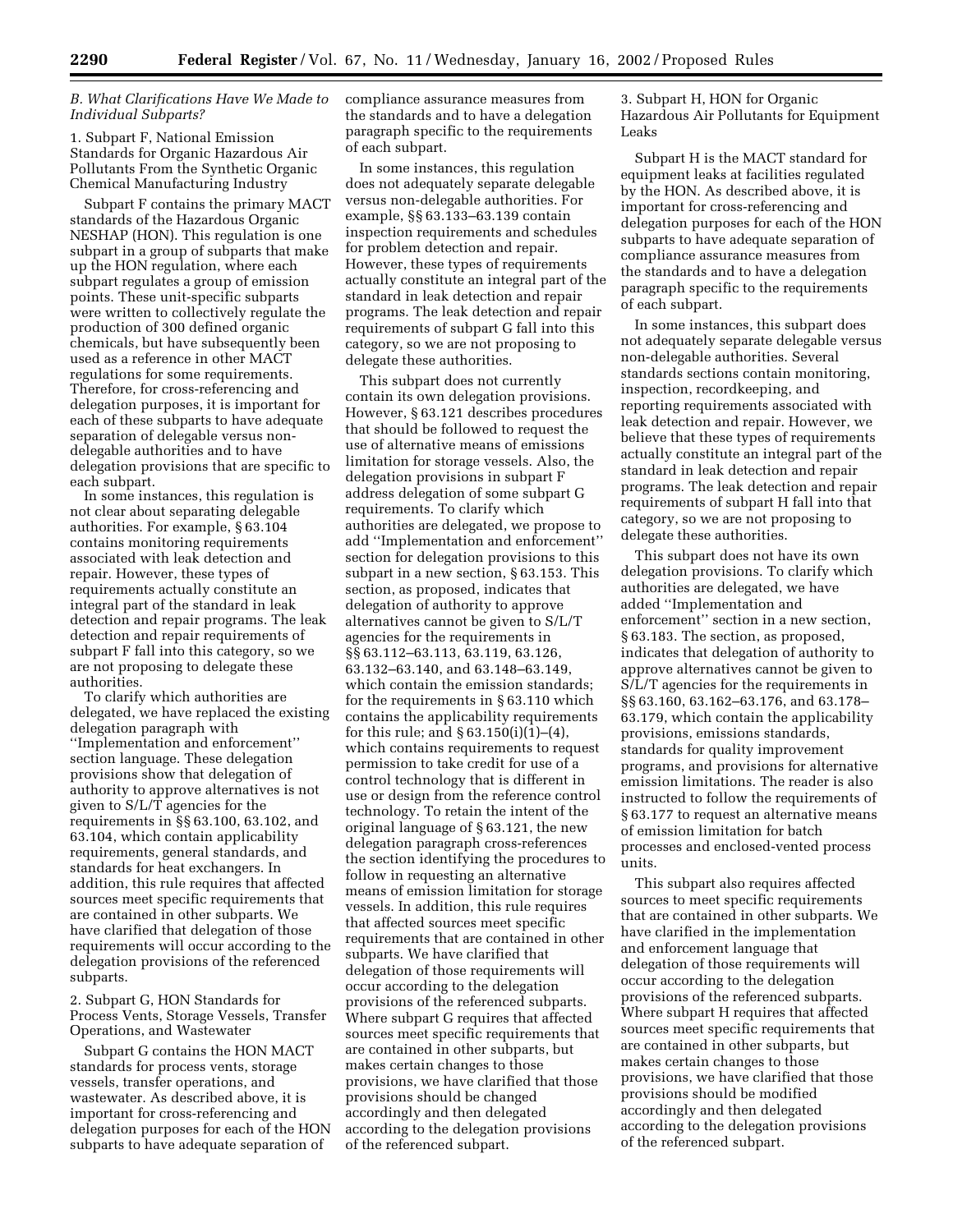4. Subpart I, HON for Certain Processes Subject to the Negotiated Regulation for Equipment Leaks

Subpart I is the negotiated MACT standard for equipment leaks at facilities regulated by the HON. As described above, it is important for cross-referencing and delegation purposes for each of the HON subparts to have adequate separation of compliance assurance measures from the standards and to have a delegation paragraph specific to the requirements of each subpart.

In some instances, this subpart does not adequately separate compliance assurance measures from the standards. Section 63.192, "Standard," contains performance test, recordkeeping, reporting, and other provisions that are considered delegable. Since the paragraphs containing these provisions are reasonably separable from the other standards in the section, we have indicated that the requirements in paragraphs  $§ 63.192(c)–(d)$ , (f)–(g), and (k)–(m) are not part of the standard and, thus, are delegable. Again, we are not changing the substance of these requirements and are, thus, accepting comments only on the delegation of them.

To clarify which authorities are delegated, we have replaced the existing delegation provisions' language with ''Implementation and enforcement'' section. The section, as proposed, indicates that delegation of authority to approve alternatives cannot be given to S/L/T agencies for the requirements in §§ 63.190 and 63.192(a)–(b), (e), (h)–(j), which contain the applicability provisions and emissions standards for this subpart. In addition, this subpart requires that affected sources meet specific requirements that are contained in other subparts. In the implementation and enforcement language, we have clarified that delegation of those requirements will occur according to the delegation provisions of the referenced subparts.

5. Subpart L, National Emission Standards for Coke Oven Batteries

Subpart L is the MACT standard for coke oven batteries. To clarify which authorities are delegated, we have replaced the existing delegation provisions' language with ''Implementation and enforcement'' section. In the delegation section, we retain the authorities in §§ 63.300 and 63.302–63.308, which contain the applicability provisions and emissions standards for by-product and nonrecovery coke oven batteries, compliance date extensions, coke oven doors equipped with sheds, work practice standards, bypass/bleeder stacks, and collecting mains.

The original delegation provisions contained language addressing failure of delegated agencies to carry out required inspections and tests. We retained this language in the revised delegation provisions, but added language to it and to § 63.609, ''Performance tests and procedures,'' explaining that the Administrator may also withdraw delegation of authority pursuant to the provisions of § 63.96.

6. Subpart M, National Perchloroethylene Air Emission Standards for Dry Cleaning Facilities

Subpart M is the MACT standard for perchloroethylene dry cleaning operations. This subpart does not separate delegable authorities from nondelegable ones in some instances. Section 63.322, ''Standards,'' contains inspection and repair requirements for equipment leaks in paragraphs (k)–(n), which are considered delegable monitoring authorities for this subpart. Since these paragraphs are reasonably separable from the other standards in the section, we have indicated that the requirements in paragraphs (k)–(n) are not considered part of the standard and, thus, are delegable authorities.

This subpart also does not currently contain a delegation section. To clarify which authorities are delegated, we have added the ''Implementation and enforcement'' section for the delegation provisions in a new section, § 63.326. This section, as proposed, indicates that delegation of authority to approve alternatives cannot be given to S/L/T agencies for the requirements in §§ 63.322(a)–(j), which contain the emissions and work practice standards for this rule. This section also shows that delegation of authority to approve alternatives is not given to S/L/T agencies for the applicability provisions in § 63.320. Finally, to retain the intent of the original language of § 63.325, which identifies procedures to demonstrate equivalence of an alternative control technology, the delegation provisions cross-reference the section that identifies procedures to follow in requesting use of an alternative control technology.

7. Subpart N, National Emission Standards for Chromium Emissions from Hard and Decorative Chromium Electroplating and Chromium Anodizing Tanks

Subpart N is the MACT standard for chromium electroplating. This subpart does not separate delegable requirements from non-delegable

standards in one instance. Section § 63.342(f) contains operation and maintenance requirements, which are inappropriately termed ''work practice standards.'' We have replaced the term ''work practice standards'' with ''operation and maintenance practices'' to clarify that these authorities are delegable requirements rather than actual standards and made similar conforming changes elsewhere in the rule, as needed. Since these paragraphs are reasonably separable from the other standards in the section, we have indicated that the authorities in § 63.342(f) are not considered part of the standard and, thus, are delegable.

This rule does not currently contain delegation provisions. To clarify which authorities are delegated, we have added ''Implementation and enforcement'' section for the delegation provisions in a new section, § 63.348. This section, as proposed, indicates that delegation of authority to approve alternatives cannot be given to S/L/T agencies for the authorities in §§ 63.340 and 63.342(a)–(e) and (g), which contain the applicability provisions and the emission standards for hard chromium electroplating tanks, decorative chromium electroplating tanks using a chromic acid bath and chromium anodizing tanks, and decorative chromium electroplating tanks using a trivalent chromium bath.

8. Subpart O, Ethylene Oxide Emissions Standards for Sterilization Facilities

Subpart O is the MACT standard for the ethylene oxide sterilization industry. This subpart does not currently contain delegation provisions. To clarify which authorities are delegated, we have added ''Implementation and enforcement'' section for the delegation provisions in a new section, § 63.368. This section, as proposed, indicates that delegation of authority to approve alternatives cannot be given to S/L/T agencies for the requirements in §§ 63.360 and 63.362, which contain the applicability provisions and emission standards for this rule.

9. Subpart Q, National Emission Standards for Hazardous Air Pollutants for Industrial Process Cooling Towers

Subpart Q is the MACT standard for industrial cooling towers. This subpart does not currently contain delegation provisions. To clarify which authorities are delegable, we have added ''Implementation and enforcement'' section for the delegation provisions in a new section, § 63.407. This section, as proposed, indicates that delegation of authority to approve alternatives cannot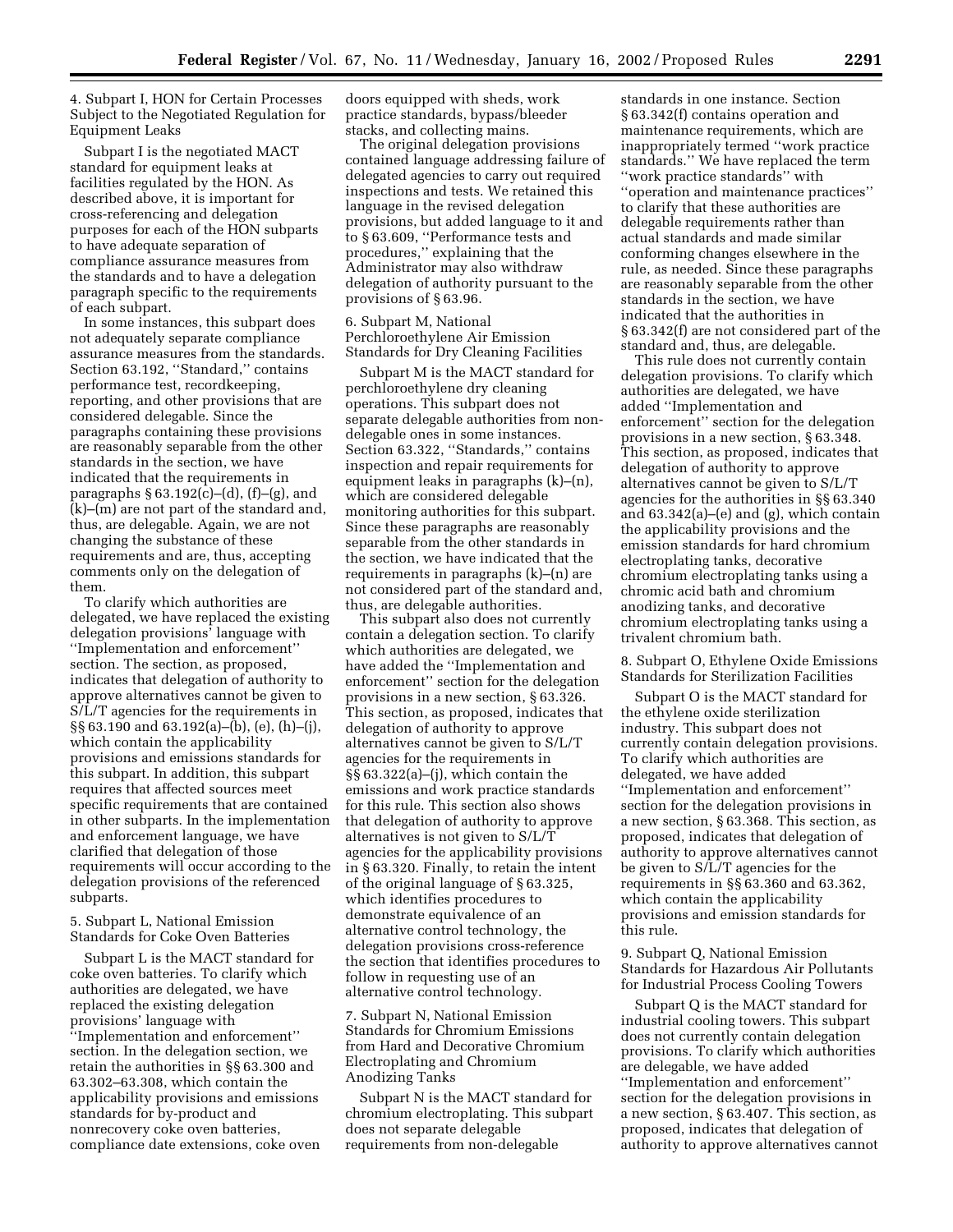be given to S/L/T agencies for the authorities in §§ 63.400 and 63.402– 63.403, which contain the applicability provisions, the emissions standard, and the compliance dates for this subpart.

10. Subpart R, National Emission Standards for Gasoline Distribution Facilities (Bulk Gasoline Terminals and Pipeline Breakout Stations)

Subpart R is the MACT standard for gasoline distribution. To clarify which authorities are delegated, we have replaced the existing delegation provisions' language with ''Implementation and enforcement'' section. This section, as proposed, indicates that delegation of authority to approve alternatives cannot be given to S/L/T agencies for the requirements in §§ 63.420 and 63.422–63.424, which contain the applicability provisions and emissions standards for loading racks, storage vessels, and equipment leaks.

To retain the intent of the original delegation provisions, the revised delegation section also retains delegation of the authority to approve major alternatives to the monitoring specified in § 63.427(a)(1)–(4) per § 63.427(a)(5), which contains provisions for monitoring an alternative operating parameter. To retain the intent of the original language of § 63.426, the revised delegation paragraph crossreferences that section for procedures to follow in requesting an alternative means of emission limitation for storage vessels.

11. Subpart S, National Emission Standards for Hazardous Air Pollutants from the Pulp and Paper Industry

Subpart S is the MACT standard for pulp and paper production. This subpart does not separate delegable requirements from non-delegable standards in some instances. Section § 63.450, ''Standards for enclosures and closed-vent systems,'' contains monitoring and recording requirements for closed vent system bypass lines. We have removed the monitoring and recording authorities from § 63.450(d)(1) and placed them in § 63.454(e), ''Recordkeeping requirements.'' However, we added a reference in § 63.450(d)(1) that the provisions of § 63.454(e) must be followed.

This subpart contains delegation provisions that are not consistent with ''Implementation and enforcement'' section. To clarify which authorities are delegated, we have replaced the existing delegation provisions' language with ''Implementation and enforcement'' section. This section, as proposed, indicates that delegation of authority to approve alternatives cannot be given to

S/L/T agencies for the requirements in §§ 63.440, 63.443–63.437 and 63.450, which contain the applicability provisions and the emissions standards for pulping systems, bleaching systems, kraft pulping process condensates, clean condensate alternatives, and enclosures and closed-vent systems. This subpart also requires that provisions of another subpart be followed. In the implementation and enforcement language, we have clarified that delegation of those requirements will occur according to the delegation provisions of the subpart that is referenced.

12. Subpart T, National Emission Standards for Halogenated Solvent Cleaning

Subpart T is the MACT standard for halogenated solvent cleaning. We have restructured the work practices in § 63.462 to give S/L/T agencies greater flexibility to approve alternatives that will still meet the intent of the standard. To create this flexibility we have added paragraph (e) to § 63.462. In addition, § 63.463, ''Batch vapor and in-line cleaning machine standards,'' contains recordkeeping provisions in § 63.463(e)(2)(ix)(B). We have restructured this section to refer to § 63.467 ''Recordkeeping requirements,'' for these provisions in  $\S 63.467(a)(6)$ .

This subpart also does not currently contain delegation provisions. To clarify which authorities are delegated, we added ''Implementation and enforcement'' section in a new section, 63.470. This section, as proposed, indicates that delegation of authority to approve alternatives cannot be given to S/L/T agencies for the requirements in §§ 63.460, 63.462(a)–(d), and 63.463– 63.464, which contain the applicability provisions and the emissions standards for batch cold cleaning machines and batch vapor and in-line cleaning machines.

Section 63.469 describes procedures that must be followed to request the use of alternative equipment or an alternative work practice. Section 63.460(f) retains delegation of this section to the Administrator and also retains § 63.463(d)(9), which requires the owner or operator to maintain each solvent cleaning machine as recommended by the manufacturer or to use alternative practices that have been approved by the Administrator. The delegation provisions added in § 63.470 cross-reference § 63.469 for procedures to follow in requesting an alternative means of emission limitation. We have removed § 63.460(f), since the requirements of that paragraph are now

listed in § 63.470 as authorities that are not delegated.

13. Subpart U, National Emission Standards for Hazardous Air Pollutant Emissions: Group I Polymers and Resins

Subpart U is the MACT standard for group I polymers and resins. This subpart does not separate compliance assurance measures from the standards in some instances. Several standards sections contain provisions that are considered delegable requirements. Since the paragraphs containing these delegable provisions are reasonably separable from the standards in the section, we have indicated in the delegation provisions that the requirements in paragraphs §§ 63.483(d), 63.485(l), (t) and (v),  $63.488(b)(5)(i)$ –(iii),  $63.500(a)(4)$ –(5),  $(c)$ – $(e)$ , and  $63.502(g)$ – $(i)$ ,  $(i)$ , and  $(n)$  are not considered part of the standard and, thus, are authorities that may be delegated to S/L/T agencies.

This subpart also does not currently contain delegation provisions. To clarify which authorities are delegable, we have added ''Implementation and enforcement'' section for the delegation provisions in a new section, § 63.507. This section, as proposed, indicates that delegation of authority to approve alternatives cannot be given to S/L/T agencies for the requirements in §§ 63.480–63.481, 63.483(a)–(c), 63.484, 63.485(a)–(k), (m)–(s), (u), 63.486– 63.487, 63.488(a), (b)(1)–(4), (5)(iv)–(v), (6)–(7), (c)–(i), 63.493–63.494, 63.500(a)(1)–(3), (b), 63.501, and 63.502(a)–(f), (i), (k)–(m), and 63.503, which contain applicability provisions, compliance dates, the emission standards, and the emissions averaging provisions for this subpart. In addition, this subpart requires that affected sources meet specific requirements that are contained in other subparts. In the implementation and enforcement language, we have clarified that delegation of those requirements will occur according to the delegation provisions of the referenced subparts. Where subpart U requires that affected sources meet specific requirements that are contained in other subparts, but makes certain changes to those provisions, we have clarified that those provisions should be changed accordingly and then delegated according to the delegation provisions of the referenced subpart. For example, subpart U references subpart G, §§ 63.113–63.116 but slightly changes these requirements. We clarify in this rulemaking that although subpart U changes these specific subpart G requirements for the purposes of subpart U, the delegation of these referenced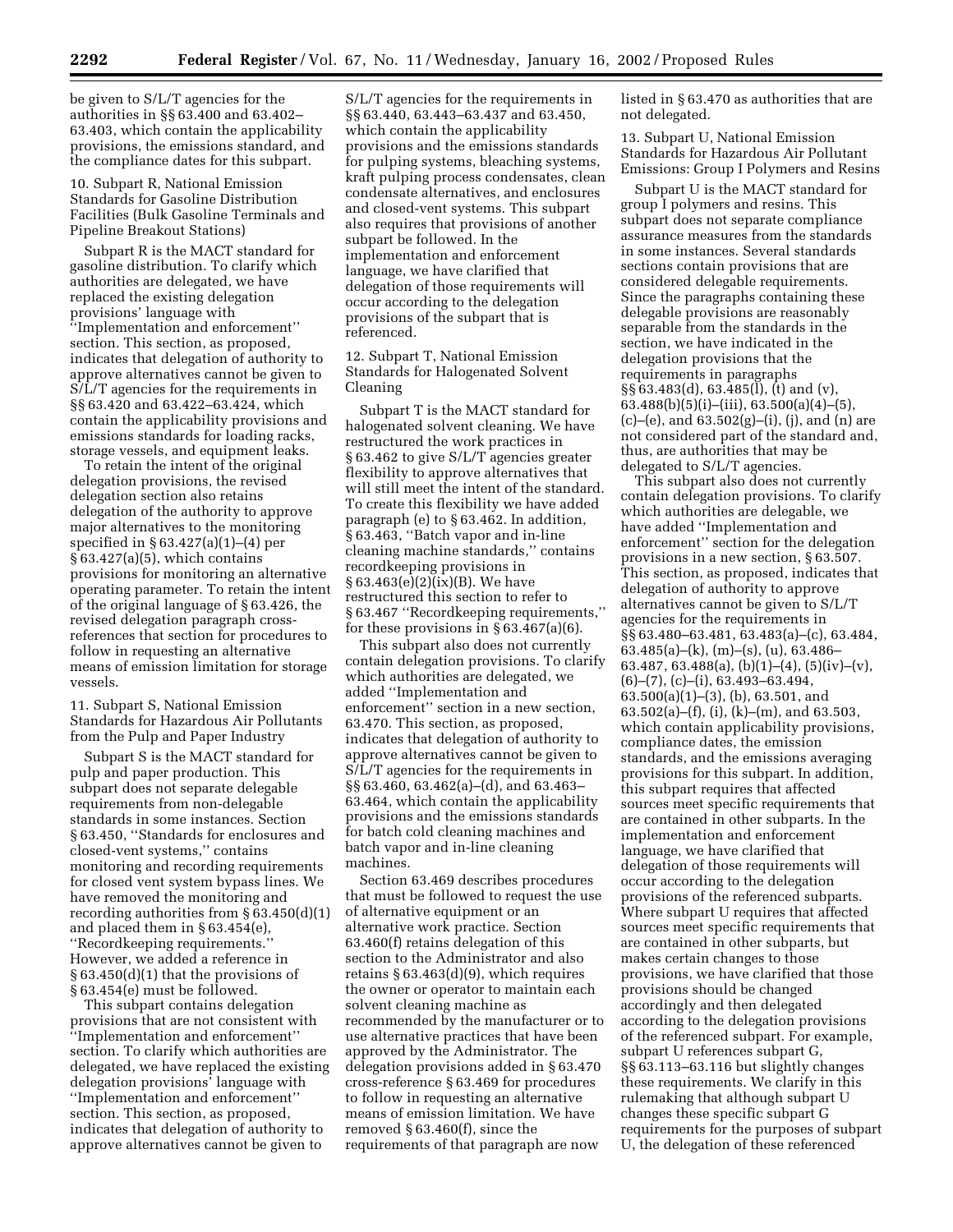requirements follow the original delegation of subpart G.

14. Subpart W, National Emission Standards for Hazardous Air Pollutants for Epoxy Resins Production and Non-Nylon Polyamides Production

Subpart W is the group II polymers and resins MACT for epoxy resins and non-nylon polyamide production. This subpart does not currently contain delegation provisions. To clarify which authorities are delegable, we have added ''Implementation and enforcement'' section for the delegation provisions in a new section, § 63.529. This section, as proposed, indicates that delegation of authority to approve alternatives cannot be given to S/L/T agencies for the requirements in §§ 63.520, 63.523 and 63.524, which contain the applicability provisions and the emissions standards for basic liquid and wet strength resins. In addition, this subpart requires provisions of another subpart, subpart H, to be followed. We have clarified that delegation of the requirements from the other subpart, subpart H, will occur according to the delegation provisions of the subpart that is referenced.

15. Subpart X, National Emissions Standards for Hazardous Air Pollutants From Secondary Lead Smelting

Subpart X is the MACT standard for secondary lead smelting. We have restructured the work practices in § 63.545 to give S/L/T agencies greater flexibility in approving alternatives that still meet the intent of the standard by adding a paragraph to explain that either the Administrator or delegated S/ L/T authorities may approve alternatives to the fugitive dust reduction practices in § 63.545(c).

This subpart also does not currently contain delegation provisions. To clarify which authorities are delegated, we have added the ''Implementation and enforcement'' section for the delegation provisions in a new section, § 63.551. This section, as proposed, indicates that delegation of authority to approve alternatives cannot be given to S/L/T agencies for the requirements in §§ 63.541, and 63.543–63.545(a)–(e), which contain the applicability provisions and emissions standards for process sources, process fugitive sources, and fugitive dust sources.

16. Subpart Y, National Emission Standards for Marine Tank Vessel Loading Operations

Subpart Y is the MACT standard for marine tank vessel loading operations. This subpart does not separate delegable requirements from non-delegable standards in some instances. Section

63.562, ''Standards,'' contains requirements for an operation and maintenance plan in § 63.562(e) and its associated recordkeeping and reporting provisions are contained in § 63.562(d)(3), which are delegable authorities. We have removed the reporting and recordkeeping requirements from § 63.562 by deleting paragraph § 63.562(d)(3) and added those provisions to § 63.567, ''Reporting and recordkeeping,'' by adding paragraph § 63.567(l). Since paragraph (e) is reasonably separable from the other standards in § 63.562, we have indicated in the implementation and enforcement provisions that the requirements in this paragraph are not considered part of the standard and, thus, are delegable.

This subpart also does not currently contain delegation provisions. To clarify which authorities are delegated, we have added the ''Implementation and enforcement'' section for the delegation provisions in a new section, § 63.568. This section, as proposed, indicates that delegation of authority to approve alternatives cannot be given to S/L/T agencies for the requirements in §§ 63.560 and 63.562(a)–(d), which contain the applicability provisions and emission standards for this rule.

17. Subpart AA, National Emission Standards for Hazardous Air Pollutants From Phosphoric Acid Manufacturing Plants

Subpart AA is the MACT standard for the phosphoric acid manufacturing industry. This subpart does not currently contain delegation provisions. To clarify which authorities are delegated, we have added the ''Implementation and enforcement'' section for the delegation provisions in a new section, § 63.611. This section, as proposed, indicates that delegation of authority to approve alternatives cannot be given to S/L/T agencies for the requirements in §§ 63.600, 63.602– 63.604, and 63.609–63.610, which are the applicability provisions, the emission standards for existing and new sources and the operating requirements for wet scrubbing emission control systems, the compliance dates, and other requirements for this subpart.

18. Subpart BB, National Emission Standards for Hazardous Air Pollutants from Phosphate Fertilizers Production Plants

Subpart BB is the MACT standard for phosphate fertilizers production. This subpart does not currently contain delegation provisions. To clarify which authorities are delegated, we have added the ''Implementation and

enforcement'' section for the delegation provisions in a new section, § 63.632. This section, as proposed, indicates that delegation of authority to approve alternatives cannot be given to S/L/T agencies for the requirements in §§ 63.620, 63.622–63.624, and 63.629– 63.631, which contain the applicability provisions, the emissions standards for existing and new sources, the operating requirements for wet scrubbing emission control systems, and the compliance dates and other requirements for this subpart.

19. Subpart CC, National Emission Standards for Hazardous Air Pollutants from Petroleum Refineries

Subpart CC is the MACT standard for petroleum refineries. This subpart does not separate delegable requirements from non-delegable standards in some instances. Section 63.642, ''General standards,'' contains recordkeeping, reporting, and other delegable requirements in paragraphs (a)–(f) and (m). Since these paragraphs are reasonably separable from the standards in the section, we have indicated that the requirements in these paragraphs are not considered part of the standard and, thus, are delegable.

This subpart also does not currently contain delegation provisions. To clarify which authorities are delegated, we have added the ''Implementation and enforcement'' section for the delegation provisions in a new section, § 63.655. This section, as proposed, indicates that delegation of authority to approve alternatives cannot be given to S/L/Ts for the requirements in §§ 63.640, 63.642(a),

(g)–(l), 63.643, 63.646–63.648, and 63.649–63.652, which contain applicability provisions, standards for applicability determinations, process vents, storage vessels, wastewater, equipment leaks, connectors in gas/ vapor and light liquid service, gasoline loading racks, marine vessel tank loading operations, and emissions averaging provisions. In addition, this subpart requires that affected sources meet specific requirements that are contained in other subparts. In the implementation and enforcement language, we have clarified that delegation of those requirements will occur according to the delegation provisions of the referenced subparts. Where subpart CC requires that affected sources meet specific requirements that are contained in other subparts, but makes certain changes to those provisions, we have clarified that those provisions should be changed accordingly and then delegated according to the delegation provisions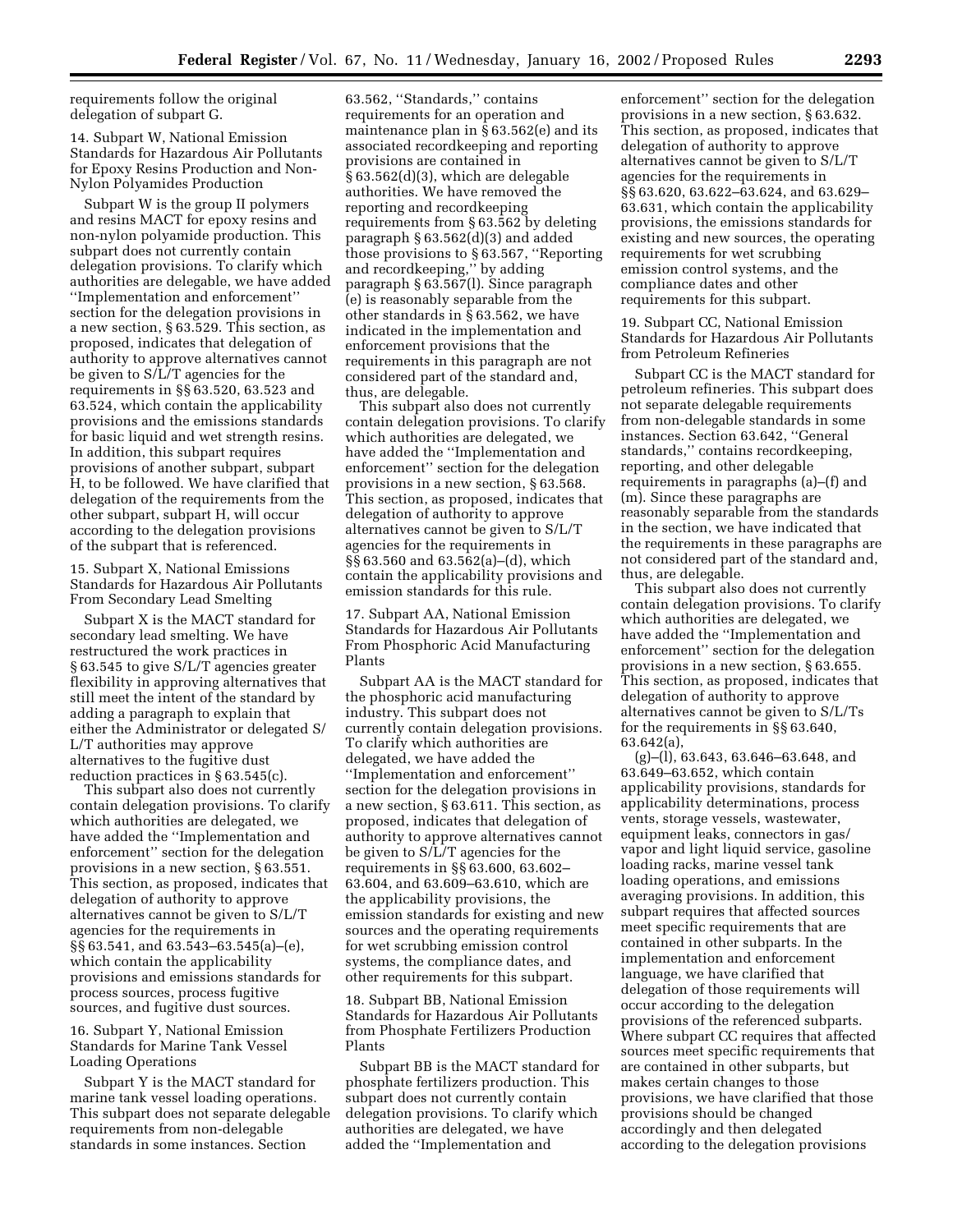of the referenced subpart. For example, subpart CC references subpart H, § 63.1182(c) but slightly changes these requirements. We clarify in this rulemaking that although subpart CC changes these specific subpart H requirements for the purposes of subpart CC, the delegation of these referenced requirements follow the original delegation of subpart H.

20. Subpart DD, National Emission Standards for Hazardous Air Pollutants From Off-Site Waste and Recovery **Operations** 

Subpart DD is the MACT standard for offsite waste and recovery operations. This regulation is the primary subpart in a group of subparts that make up the offsite waste and recovery operations regulation. The subsequent subparts each regulate a group of emission points, which were written so that new rules for other MACT source categories can reference these subparts for some requirements. Since these subparts reference subpart DD for some authorities, it is important that subpart DD separates delegable requirements from the non-delegable standards and contains delegation provisions that delegate the appropriate authorities.

Subpart DD does not separate delegable requirements from nondelegable authorities in some instances. Section 63.684, ''Standards for off-site material treatment,'' contains monitoring requirements, and § 63.693, ''Standards for closed-vent systems and control devices,'' contains monitoring and inspection requirements, which are delegable authorities. We have rephrased the language of § 63.684(e)(1) to remove the monitoring and reporting requirements from that section. Those requirements were added to § 63.695, ''Inspection and monitoring requirements'' in § 63.695(e), with an introductory paragraph to match the format of the section in  $\S 63.695(a)(4)$ . The continuous monitoring requirements and visual inspection requirements in § 63.693(b)(4)(i) and § 63.693(c)(2)(ii) were also removed and placed in  $\S 63.695(c)(1)(ii)(C)$  and (D).

To clarify which authorities can be delegated, we have replaced the existing delegation provisions' language with the ''Implementation and enforcement'' section. This section, as proposed, indicates that delegation of authority to approve alternatives cannot be given to S/L/T agencies for the requirements in §§ 63.680, 63.684–63.691, and 63.693, which contain applicability provisions and the standards for off-site material treatment, tanks, oil-water and organicwater separators, surface impoundments, containers, transfer

systems, process vents, equipment leaks, closed-vent systems, and control devices. In addition, this rule requires that affected sources meet specific requirements that are contained in other subparts. In the implementation and enforcement language, we have clarified that delegation of those requirements will occur according to the delegation provisions of the subpart that is referenced.

21. Subpart EE, National Emission Standards for Magnetic Tape Manufacturing Operations

Subpart EE is the MACT standard for the magnetic tape manufacturing industry. To clarify which authorities are delegated, we have replaced the existing delegation paragraph with the ''Implementation and enforcement'' section. This section, as proposed, indicates that delegation of authority to approve alternatives cannot be given to S/L/T agencies for the requirements in § 63.701 and § 63.703, which contain the applicability provisions and the emission standards for this rule.

22. Subpart GG, National Emission Standards for Aerospace Manufacturing and Rework Facilities

Subpart GG is the MACT standard for aerospace manufacturing and rework facilities. We have restructured the work practices in § 63.744 to give S/L/T agencies greater flexibility in approving alternatives that still meet the intent of the standard by adding a paragraph to explain that either the Administrator or delegated State, local, or tribal authorities may approve alternatives to the cleaning operations measures in § 63.744(a).

In addition, this subpart does not contain delegation provisions. To clarify which authorities are delegated, we have added the ''Implementation and enforcement'' section for the delegation provisions in a new section, § 63.759. This section, as proposed, indicates that delegation of authority to approve alternatives cannot be given to S/L/T agencies for the requirements in §§ 63.741, 63.743, 63.744(a)(1)–(3), 63.744(b)–(e), 63.745–63.748, and 63.749(a), which contain the applicability provisions, cleaning, primer and top-coat application, depainting, chemical milling maskant application, and waste handling and storage standards, and the compliance dates for this rule.

23. Subpart HH, National Emission Standards for Hazardous Air Pollutants From Oil and Natural Gas Production Facilities

Subpart HH is the MACT standard for oil and natural gas production facilities. This subpart does not separate delegable from non-delegable authorities in some instances. A standards section, § 63.771, ''Control equipment requirements,'' contains inspection and monitoring requirements, which are considered delegable requirements. We have removed the language for inspection and monitoring requirements from § 63.771 and added it to § 63.773, ''Inspection and monitoring requirements," in  $§ 63.773(c)(2)(iv)$ .

To clarify which authorities are delegated, we have replaced the existing delegation provisions' language with the ''Implementation and enforcement'' section. This section, as proposed, indicates that delegation of authority to approve alternatives cannot be given to S/L/T agencies for the requirements in §§ 63.760, 63.765–63.766, 63.769, and 63.771, which contain the applicability provisions and the emission standards for glycol dehydration unit process vents, storage vessels, equipment leaks, and control equipment requirements. We did not reserve § 63.764, ''General Standards,'' which does not contain actual standards, but provides a guide to the applicable requirements in other sections of the subpart.

This subpart also contains a section, § 63.777, which describes procedures that should be followed to obtain approval of an alternative means of emission limitation. To retain the intent of the original language of § 63.777, the delegation provisions also reserve that section for procedures to follow in requesting an alternative means of emission limitation.

24. Subpart II, National Emission Standards for Shipbuilding and Ship Repair (Surface Coating)

Subpart II is the MACT standard for shipbuilding and ship repair. This subpart currently does not have a delegation section. To clarify which authorities are delegated, we have added the ''Implementation and enforcement'' section for the delegation provisions in a new section, § 63.789. This section, as proposed, indicates that delegation of authority to approve alternatives cannot be given to S/L/T agencies for the requirements in §§ 63.780–63.781 and 63.783–63.784, which contain the applicability provisions, emission standards, and compliance dates for this rule.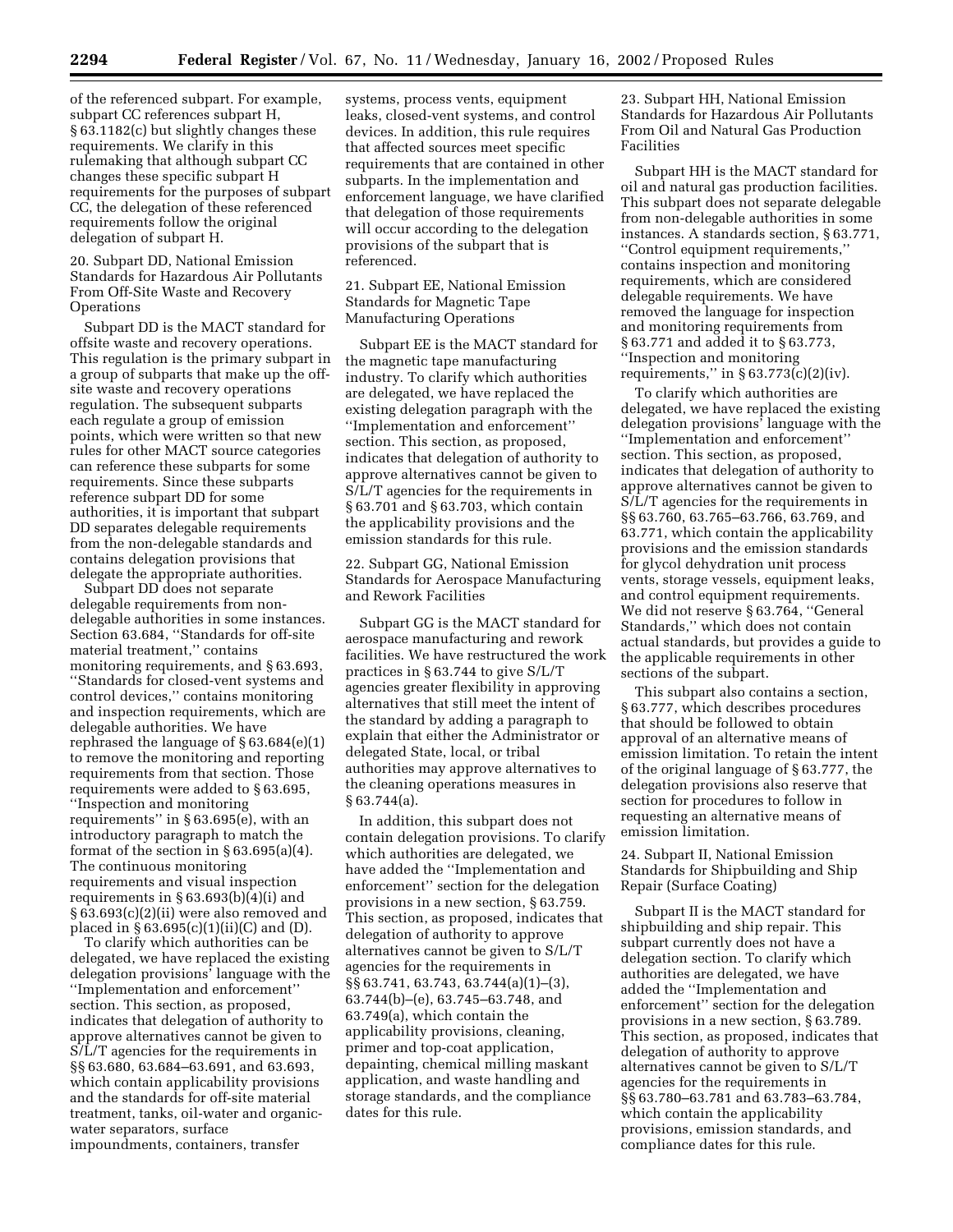25. Subpart JJ, National Emission Standards for Wood Furniture Manufacturing Operations

Subpart JJ is the MACT standard for wood furniture manufacturing. This subpart does not separate delegable requirements from the standards in some instances. Section 63.803, ''Work practice standards,'' contains requirements for an inspection and maintenance plan in  $\S 63.803(c)(1)–(4)$ , which should be delegable. Because these paragraphs are reasonably separable from the other standards in the section, we have indicated that the requirements of those paragraphs are not considered part of the standard and, thus, are delegable. However, we renumbered the paragraphs in that section so the introductory paragraph of (c) is now (c)(1), and the subsequent paragraphs were renumbered as (c)(2)– (5) to accommodate that change.

To clarify which authorities are delegated, we have replaced the existing delegation provisions' language with the ''Implementation and enforcement'' section. This section, as proposed, indicates that delegation of authority to approve alternatives cannot be given to S/L/T agencies for the requirements in §§ 63.802 and 63.803(a)–(b), (c)(1), and (d)–(l), which contain the standards for this rule. This section also shows that delegation of authority to approve alternatives cannot be given to S/L/T agencies for the applicability provisions in § 63.800. To retain the intent of the original delegation provisions in § 63.808, the revised delegation section also reserves the monitoring and compliance assurance measures and test methods in §§ 63.804(f)(4)(iv)(D) and  $(E)$ , 63.804 $(g)(4)(iii)(C)$ , 63.804 $(g)(4)(vi)$ , 63.804(g)(6)(vi), 63.805(a),  $63.805(d)(2)(v)$ , and  $63.805(e)(1)$ .

#### 26. Subpart KK, National Emission Standards for the Printing and Publishing Industry

Subpart KK is the MACT standard for the printing and publishing industry. To clarify which authorities are delegated, we have replaced the existing delegation provisions' language with the ''Implementation and enforcement'' section. This section, as proposed, indicates that delegation of authority to approve alternatives cannot be given to S/L/T agencies for the requirements in §§ 63.820–63.821 and 63.824–63.826. These sections contain applicability provisions, compliance dates, standards for publication rotogravure printing and product and packaging rotogravure, and wide-web flexographic printing. We are not reserving § 63.823, which only indicates which general provisions

requirements apply to subpart KK. As part of the implementation and enforcement language, we clarify that the authority to approve major alternatives to test methods is not delegated. In addition, to retain the intent of the original delegation paragraph language of § 63.831, the revised delegation provisions also clarify that the authority is not given to approve any alternatives to the test methods specified in § 63.827(b) and (c).

27. Subpart LL, National Emission Standards for Hazardous Air Pollutants for Primary Aluminum Reduction Plants

Subpart LL is the MACT standard for primary aluminum production plants. This subpart does not separate the delegable requirements from nondelegable authorities in some instances. Section 63.845, ''Incorporation of new source performance standards for potroom groups,'' contains requirements for applicability determinations, reporting requirements, and criteria to use to determine emissions quantities, which are not considered standards for this regulation. Since these measures are in paragraphs reasonably separable from the standards in the section, we have indicated that paragraphs § 63.845(a) and (f)–(g) are not considered part of the standard and are, thus, delegable.

To clarify which authorities are delegated, we have replaced the existing delegation provisions' language with the ''Implementation and enforcement'' section. This section now shows that delegation of authority to approve alternatives cannot be given to S/L/T agencies for the requirements in §§ 63.840, 63.843–63.844, 63.845(b)–(e), (h)–(i), and 63.846 which contain the applicability provisions, emission standards for existing and new or reconstructed sources, standards for incorporation of new source performance standards for potroom groups, and emissions averaging provisions.

28. Subpart OO, National Emission Standards for Tanks—Level 1

Subpart OO is the MACT national emission standard for level 1 tanks. This regulation is one subpart in a group of subparts that make up the off-site waste and recovery operations regulation, where each subpart regulates a specific group of emission points. These unitspecific subparts were written so that new rules for other MACT source categories can reference these subparts for some requirements. Therefore, it is important for each of these subparts to contain delegation provisions specific to the requirements of that subpart. Since this subpart does not contain delegation

provisions, we have added the ''Implementation and enforcement'' section for the delegation provisions in a new section, § 63.908. This section, as proposed, indicates that delegation of authority to approve alternatives cannot be given to S/L/T agencies for the requirements in §§ 63.900 and 63.902, which contain the applicability provisions and emissions standards for tanks with fixed roofs.

29. Subpart PP, National Emission Standards for Containers

Subpart PP is the MACT national emission standard for containers. This regulation is one subpart in a group of subparts that make up the off-site waste and recovery operations regulation, where each subpart regulates a specific group of emission points. As explained above, it is important for each of these subparts to have delegation provisions specific to the requirements of that subpart. Since this subpart does not contain delegation provisions, we have added the ''Implementation and enforcement'' section for the delegation provisions in a new section, § 63.929. This section, as proposed, indicates that delegation of authority to approve alternatives cannot be given to S/L/T agencies for the requirements in §§ 63.920 and 63.922–63.924, which contain the applicability provisions and container level 1, 2, and 3 control standards.

In addition, this subpart requires that affected sources meet specific requirements that are contained in other subparts. In the implementation and enforcement language, we have clarified that delegation of those requirements will occur according to the delegation paragraph of the subpart that is referenced.

30. Subpart QQ, National Emission Standards for Surface Impoundments

Subpart QQ is the MACT national emission standard for surface impoundments. This regulation is one subpart in a group of subparts that make up the off-site waste and recovery operations regulation, where each subpart regulates a specific group of emission points. As explained above, it is important for each of these subparts to have delegation provisions specific to the requirements of that subpart. Since this subpart does not contain delegation provisions, we have added the ''Implementation and enforcement'' section for the delegation provisions in a new section, § 63.949. This section, as proposed, indicates that delegation of authority to approve alternatives cannot be given to S/L/T agencies for the requirements in §§ 63.940, and 63.942–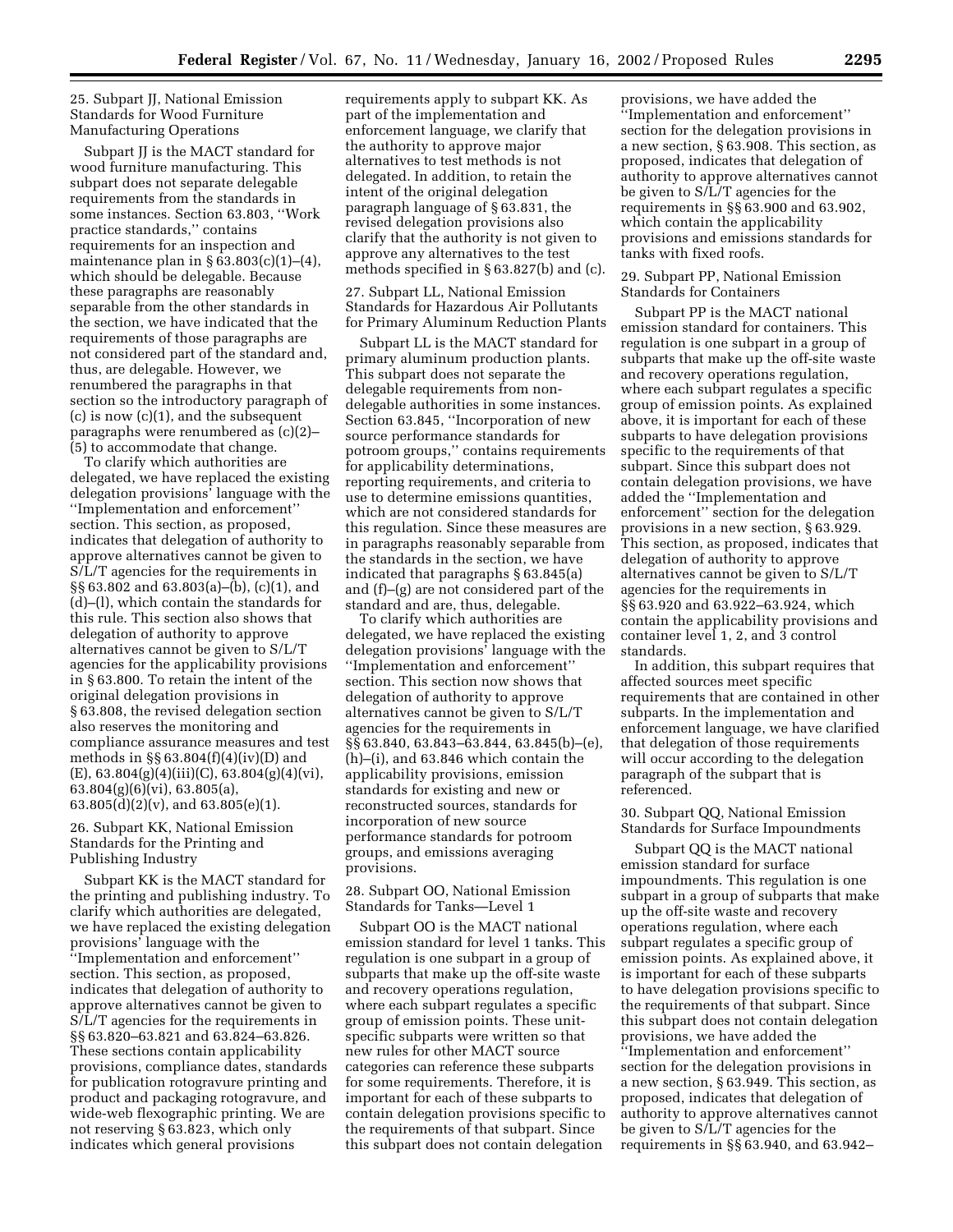63.943, which contain the applicability provisions and emission standards for surface impoundments vented to control devices and for those with floating membrane covers. In addition, this rule requires provisions of subpart DD to be followed. In the implementation and enforcement language, we have clarified that delegation of those requirements will occur according to the delegation paragraph of subpart DD.

#### 31. Subpart RR, National Emission Standards for Individual Drain Systems

Subpart RR is the MACT national emission standard for individual drain systems. This regulation is one subpart in a group of subparts that make up the off-site waste and recovery operations regulation, where each subpart regulates a specific group of emission points. As explained above, it is important for each of these subparts to have delegation provisions specific to the requirements of that subpart. Since this subpart does not have a delegation section, we have added the ''Implementation and enforcement'' section for the delegation provisions in a new section, § 63.967. This section, as proposed, indicates that delegation of authority to approve alternatives cannot be given to S/L/T agencies for the requirements in §§ 63.960 and 63.962, which contain the applicability provisions and emissions standards for this subpart. In addition, this subpart requires provisions of subpart DD to be followed. In the ''Implementation and enforcement'' section, we have clarified that delegation of those requirements will occur according to the delegation provisions of subpart DD.

32. Subpart VV, National Emission Standards for Oil-Water Separators and Organic-Water Separators

Subpart VV is the MACT national emission standard for oil-water and organic-water separators. This regulation is one subpart in a group of subparts that make up the off-site waste and recovery operations regulation, where each subpart regulates a specific group of emission points. As explained above, it is important for each of these subparts to have delegation provisions specific to the requirements of that subpart. Since, this subpart does not have a delegation section, we have added the ''Implementation and enforcement'' section for the delegation provisions in a new section, § 63.1050. This section, as proposed, indicates that delegation of authority to approve alternatives cannot be given to S/L/T agencies for the requirements in §§ 63.1040 and 63.1042–63.1044, which contain the applicability provisions, the

emissions standards for separators with fixed and floating roofs, and those vented to a control device. In addition, this subpart requires provisions of subpart DD to be followed. In the implementation and enforcement language, we have clarified that delegation of those requirements will occur according to the delegation provisions of subpart DD.

33. Subpart CCC, National Emission Standards for Hazardous Air Pollutants for Steel Pickling—HCl Process Facilities and Hydrochloric Acid Regeneration Plants

Subpart CCC is the MACT standard for steel pickling—HCl process facilities and hydrochloric acid regeneration plants. To clarify which authorities are delegated, we have replaced the existing delegation provisions' language with the ''Implementation and enforcement'' section. This section, as proposed, indicates that delegation of authority to approve alternatives cannot be given to S/L/T agencies for the requirements in §§ 63.1155 and 63.1157–1159, which contain the applicability provisions and the emissions, operational, and equipment standards for existing, new, and reconstructed sources.

To retain the intent of the original delegation paragraph language, the revised delegation provisions reserve approval of alternative measurement methods for HCl and  $Cl<sub>2</sub>$  to those specified in § 63.1161(d)(1), reserve approval of alternative monitoring requirements to those specified in §§ 63.1162(a)(2)–(5) and 63.1162(b)(1)– (3), reserve the authority to grant a waiver of recordkeeping requirements specified in § 63.1165, and expressly delegate approval of an alternative schedule for conducting performance tests to the requirement specified in § 63.1162(a)(1).

34. Subpart DDD, National Emission Standards for Hazardous Air Pollutants for Mineral Wool Production

Subpart DDD is the MACT standard for mineral wool production. This subpart does not currently contain delegation provisions. To clarify which authorities are delegated, we have replaced the existing delegation provisions' language with the ''Implementation and enforcement'' section. This section, as proposed, indicates that delegation of authority to approve alternatives cannot be given to S/L/T agencies for the requirements in §§ 63.1177–63.1179, which contain the applicability provisions and the emission standards for cupolas and curing ovens.

35. Subpart EEE, National Emission Standards for Hazardous Air Pollutants From Hazardous Waste Combustors

Subpart EEE is the MACT standard for hazardous waste combustors. This subpart does not currently have a delegation section. To clarify which authorities are delegated, we have added the ''Implementation and enforcement'' section for the delegation provisions in a new section, § 63.1214. The delegation provisions show that delegation of authority to approve alternatives cannot be given to S/L/T agencies for the requirements in §§ 63.1200 and 63.1203–63.1205, which contain the applicability provisions and emission standards for this subpart.

#### 36. Subpart GGG, National Emission Standards for Pharmaceuticals Production

To clarify which authorities are delegated, we have replaced the existing delegation provisions' language with the ''Implementation and enforcement'' section. This section, as proposed, indicates that delegation of authority to approve alternatives cannot be given to S/L/T agencies for the requirements in §§ 63.1250 and 63.1252–63.1256, which contain the applicability provisions and emission standards for this subpart. In addition, this subpart requires that affected sources meet specific requirements that are contained in other subparts. In the implementation and enforcement language, we have clarified that delegation of those requirements will occur according to the delegation provisions of the referenced subparts.

37. Subpart HHH, National Emission Standards for Hazardous Air Pollutants From Natural Gas Transmission and Storage Facilities

Subpart HHH is the MACT standard for natural gas transmission and storage. This subpart does not separate delegable from non-delegable authorities in some instances. The standards section, § 63.1281, "Control equipment requirements,'' contains inspection and monitoring requirements, which are considered delegable requirements. To separate these delegable requirements from non-delegable authorities in that section, we have removed the language for inspection and monitoring requirements from § 63.1281 and added it to § 63.1283, ''Inspection and monitoring requirements,'' in paragraph  $(c)(2)(iii)$ .

To clarify which authorities are delegated, we have replaced the existing delegation provisions' language with the ''Implementation and enforcement'' section. This section, as proposed,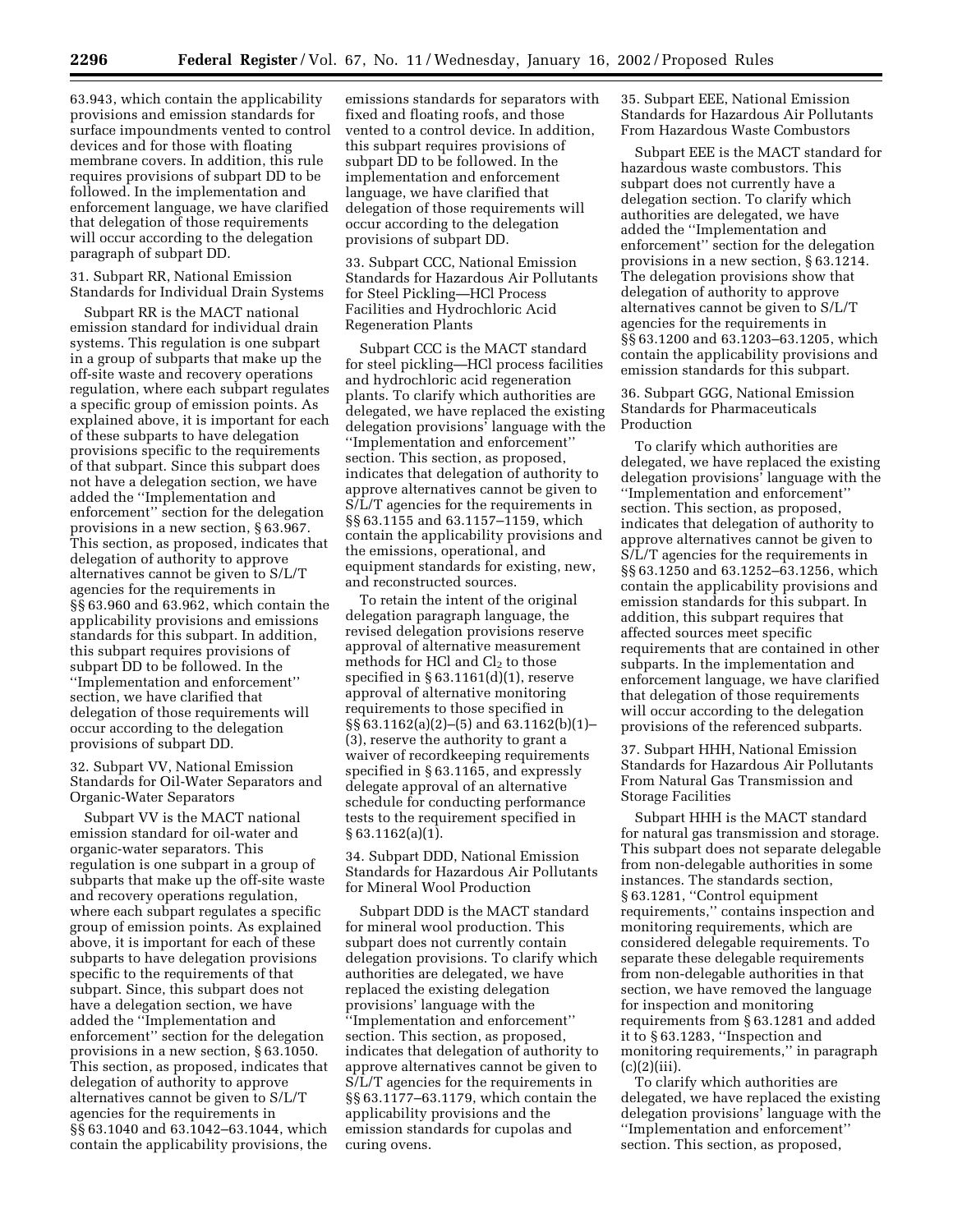indicates that delegation of authority to approve alternatives cannot be given to S/L/T agencies for the requirements in §§ 63.1270, 63.1275, and 63.1281, which contain applicability provisions, glycol dehydration unit process vent standards, and control equipment requirements.

In addition, subpart HHH contains a section, § 63.1287, which describes procedures that should be followed for approval of an alternative means of emission limitation. To retain the intent of the original language of § 63.1287, the delegation provisions also reserve that section.

38. Subpart III, National Emission Standards for Hazardous Air Pollutants for Flexible Polyurethane Foam Production

Subpart III is the MACT standard for flexible polyurethane foam production. To clarify which authorities are delegated, we have replaced the existing delegation provisions' language with the ''Implementation and enforcement'' section. This section, as proposed, indicates that delegation of authority to approve alternatives cannot be given to S/L/T agencies for the requirements in §§ 63.1920 and 63.1293–63.1301, and 63.1305(d) which contain the applicability provisions, emission standards for this rule, and provisions for approval of an alternative means of emission limitation.

39. Subpart JJJ, National Emission Standards for Hazardous Air Pollutant Emissions: Group IV Polymers and Resins

Subpart JJJ is the MACT standard for Group IV polymers and resins. This subpart currently does not contain delegation provisions. To clarify which authorities are delegated, we have added the ''Implementation and enforcement'' section for the delegation provisions in a new section, § 63.1336. This section, as proposed, indicates that delegation of authority to approve alternatives cannot be given to S/L/T agencies for the requirements in §§ 63.1310–63.1311, 63.1313–63.1316, 63.1321–63.1323, and 63.1328–63.1332, which contain the applicability provisions, compliance dates, the emissions standards, and the emissions averaging provisions for this subpart.

This subpart also requires that provisions of another subpart be followed, with slight changes. In the implementation and enforcement delegation provisions language, we have clarified that those requirements should be changed as directed, and then delegation of those requirements will occur according to the delegation

provisions of the subpart that is referenced. For example, subpart JJJ references subpart H, §§ 63.182(a)(2) and 63.182(c) but slightly changes these requirements. We clarify in this rulemaking that although subpart JJJ changes these specific subpart H requirements for the purposes of subpart JJJ, the delegation of these referenced requirements follow the original delegation of subpart H.

40. Subpart LLL, National Emission Standards for Hazardous Air Pollutants From the Portland Cement Manufacturing Industry

Subpart LLL is the MACT standard for portland cement production. To clarify which authorities are delegated, we have replaced the existing delegation provisions' language with the ''Implementation and enforcement'' section. This section, as proposed, indicates that delegation of authority to approve alternatives cannot be given to S/L/T agencies for the requirements in §§ 63.1340, and 63.1343–63.1348, which contain the applicability provisions, emission standards and operating limits for kiln and in-line kiln/raw mills, and the standards for clinker coolers, new and reconstructed raw material dryers, raw and finish mills, and other sources.

41. Subpart MMM, National Emission Standards for Hazardous Air Pollutants for Pesticide Active Ingredient Production

Subpart MMM is the MACT standard for pesticide active ingredient production. This subpart does not separate delegable requirements from the non-delegable standards in some instances. Section 63.1362, ''Standards,'' contains delegable monitoring requirements for closed vent systems in § 63.1362(j). We have restructured this section to remove the specific monitoring requirements and placed them in § 63.1366, ''Monitoring and inspection requirements,'' in paragraphs  $\S 63.1366(b)(1)(xiii)(B)$  and (C).

To clarify which authorities are delegated, we have replaced the existing delegation provisions' language with the ''Implementation and enforcement'' section. This section, as proposed, indicates that delegation of authority to approve alternatives cannot be given to S/L/T agencies for the requirements in §§ 63.1360 and 63.1362–63.1363, which contain the applicability provisions, emission standards, and standards for equipment leaks. This rule also requires that provisions of another subpart be followed, with slight changes. In the ''Implementation and enforcement'' section, we have clarified that those

requirements should be changed as directed, and then delegation of those requirements will occur according to the delegation provisions of the subpart that is referenced.

42. Subpart NNN, National Emission Standards for Hazardous Air Pollutants for Wool Fiberglass Manufacturing

Subpart NNN is the MACT standard for wool fiberglass manufacturing. This subpart does not have a delegation paragraph. To clarify which authorities are delegated, we have added the ''Implementation and enforcement'' section for the delegation provision in a new section, § 63.1388. This section, as proposed, indicates that delegation of authority to approve alternatives cannot be given to S/L/T agencies for the requirements in §§ 63.1380 and 63.1382, which contain the applicability provisions and the emissions standards for this subpart.

43. Subpart OOO, National Emission Standards for Hazardous Air Pollutants for Amino/Phenolic Resins Production

Subpart OOO is the MACT standard for Group III polymers and resins: amino and phenolic resins. To clarify which authorities are delegated, we have replaced the existing delegation provisions' language with the ''Implementation and enforcement'' section. This section, as proposed, indicates that delegation of authority to approve alternatives cannot be given to S/L/T agencies for the requirements in §§ 63.1400 and 63.1404–63.1410, which contain the applicability provisions and the emission standards for process vents, storage vessels, heat exchangers, and equipment leaks. In addition, this rule requires that affected sources meet specific requirements that are contained in other subparts. In the implementation and enforcement language, we have clarified that delegation of those requirements will occur according to the delegation provisions of the referenced subparts. Where subpart OOO requires that affected sources meet specific requirements that are contained in other subparts, but makes certain changes to those provisions, we have clarified that those provisions should be changed accordingly and then delegated according to the delegation provisions of the referenced subpart.

44. Subpart PPP, National Emission Standards for Hazardous Air Pollutant Emissions for Polyether Polyols Production

Subpart PPP is the MACT standard for polyether polyols production. To clarify which authorities are delegated, we have replaced the existing delegation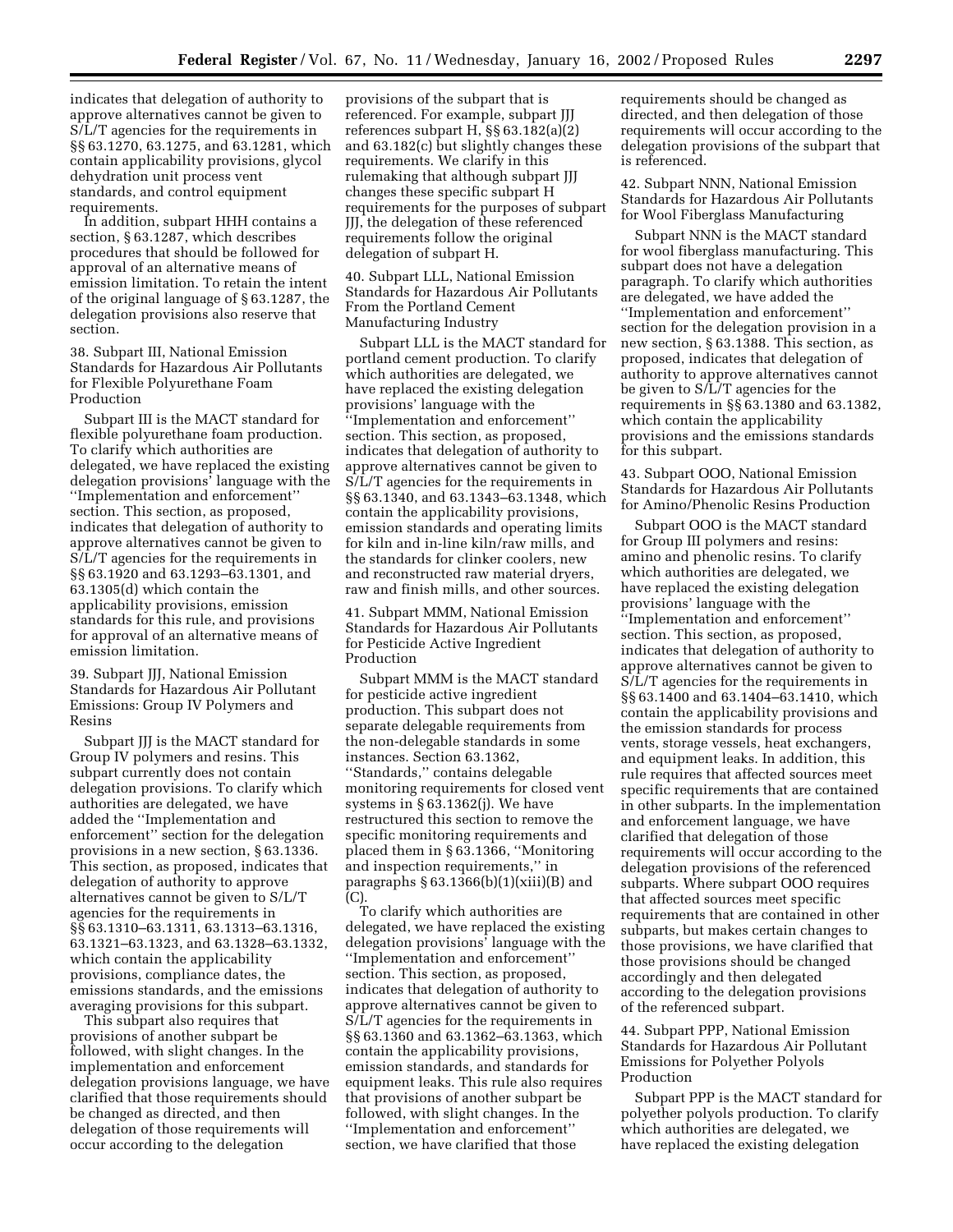provisions' language with the ''Implementation and enforcement'' section. This section, as proposed, indicates that delegation of authority to approve alternatives cannot be given to S/L/T agencies for the requirements in §§ 63.1420, 63.1422, 63.1424–63.1428 and 63.1432–63.1436, which contain the applicability provisions, compliance dates, and emission standards for this subpart. In addition, this rule requires that affected sources meet specific requirements that are contained in other subparts. In the implementation and enforcement language, we have clarified that delegation of those requirements will occur according to the delegation provisions of the referenced subparts. Where subpart PPP requires that affected sources meet specific requirements that are contained in other subparts, but makes certain changes to those provisions, we have clarified that those provisions should be modified accordingly and then delegated according to the delegation provisions of the referenced subpart.

45. Subpart RRR, National Emission Standards for Secondary Aluminum Production

Subpart RRR is the MACT standard for secondary aluminum production. To clarify which authorities are delegated, we have replaced the existing delegation provisions' language with the ''Implementation and enforcement'' section. This section, as proposed, indicates that delegation of authority to approve alternatives cannot be given to S/L/T agencies for the requirements in §§ 63.1500 and 63.1505–63.1506, which contain the applicability provisions and the emission standards and operating requirements for this subpart.

46. Subpart TTT, National Emission Standards for Hazardous Air Pollutants for Primary Lead Smelting

Subpart TTT is the MACT standard for primary lead smelting. This subpart does not separate the delegable from the non-delegable authorities in some instances. Section 63.1543, ''Standards for process and process fugitive sources,'' contains compliance testing requirements in paragraphs (d)–(e), which are considered delegable requirements. Since these paragraphs are reasonably separable from the other standards in the section, we have indicated that the requirements in paragraphs (d)–(e) are not considered part of the standard and, thus, are delegable.

To clarify which authorities are delegated, we have replaced the existing delegation provisions' language with the ''Implementation and enforcement''

section. This section, as proposed, indicates that delegation of authority to approve alternatives cannot be given to S/L/T agencies for the requirements in §§ 63.1541, 63.1543(a)–(c), (f)–(g), and 63.1544, which contain the applicability provisions and emission standards for process and process fugitive sources, and fugitive dust sources.

47. Subpart VVV, National Emission Standards for Hazardous Air Pollutants: Publicly Owned Treatment Works

Subpart VVV is the MACT standard for publicly owned treatment works. To clarify which authorities are delegated, we have replaced the existing delegation provisions' language with the ''Implementation and enforcement'' section. This section, as proposed, indicates that delegation of authority to approve alternatives cannot be given to S/L/T agencies for the requirements in §§ 63.1580, 63.1583, and 63.1586, which contain the applicability provisions and the emissions and control standards for industrial and non-industrial publicly owned treatment works.

48. Subpart XXX, National Emission Standards for Hazardous Air Pollutants for Ferroalloys Production: Ferromanganese and Silicomanganese

Subpart XXX is the MACT standard for ferroalloys production. To clarify which authorities are delegated, we have replaced the existing delegation provisions' language with the ''Implementation and enforcement'' section. This section, as proposed, indicates that delegation of authority to approve alternatives cannot be given to S/L/T agencies for the requirements in §§ 63.1650 and 63.1652–63.1654, which contain the applicability provisions, the opacity and non-opacity emission standards, and the operational and work practice standards for this rule.

#### **III. Administrative Requirements**

#### *A. Docket*

The docket for this regulatory action is docket number A–2000–57. The principal purposes of the docket are:

(1) To allow interested parties a means to identify and locate documents so that they can effectively participate in the rulemaking process; and (2) to serve as the record in case of judicial review (except for interagency review materials) (Section  $307(d)(7)(A)$  of the Act). The docket is available for public inspection at the EPA's Air and Radiation Docket and Information Center, the location of which is given in the **ADDRESSES** section of this rule.

#### *B. Executive Order 12866—Regulatory Planning and Review*

Under Executive Order 12866 (58 FR 51735, October 4, 1993), the EPA must determine whether the regulatory action is ''significant'' and therefore subject to review by the Office of Management and Budget (OMB) on the basis of the requirements of the Executive Order, in addition to its normal review requirements. The Executive Order defines ''significant regulatory action'' as one that is likely to result in a rule that may:

(1) Have an annual effect on the economy of \$100 million or more or adversely affect in a material way the economy, a sector of the economy, productivity, competition, jobs, the environment, public health or safety, or State, Local, or Tribal governments or communities;

(2) Create a serious inconsistency or otherwise interfere with an action taken or planned by another agency;

(3) Materially alter the budgetary impact of entitlements, grants, user fees, or loan programs, or the rights and obligations of recipients thereof; or

(4) Raise novel legal or policy issues arising out of legal mandates, the President's priorities, or the principles set forth in the Executive Order.

These proposed rule changes will not have an annual effect on the economy of \$100 million or more, and therefore are not considered economically significant. In addition, we have determined that this rule is not a ''significant regulatory action'' because it does not contain novel policy issues.

#### *C. Executive Order 13132—Federalism*

Executive Order 13132, entitled ''Federalism'' (64 FR 43255, August 10, 1999), requires EPA to develop an accountable process to ensure ''meaningful and timely input by State and Local officials in the development of regulatory policies that have federalism implications.'' ''Policies that have federalism implications'' is defined in the Executive Order to include regulations that have ''substantial direct effects on the States, on the relationship between the national government and the States, or on the distribution of power and responsibilities among the various levels of government.''

Under section 6 of Executive Order 13132, EPA may not issue a regulation that has federalism implications, that imposes substantial direct compliance costs, and that is not required by statute, unless the Federal government provides the funds necessary to pay the direct compliance costs incurred by State and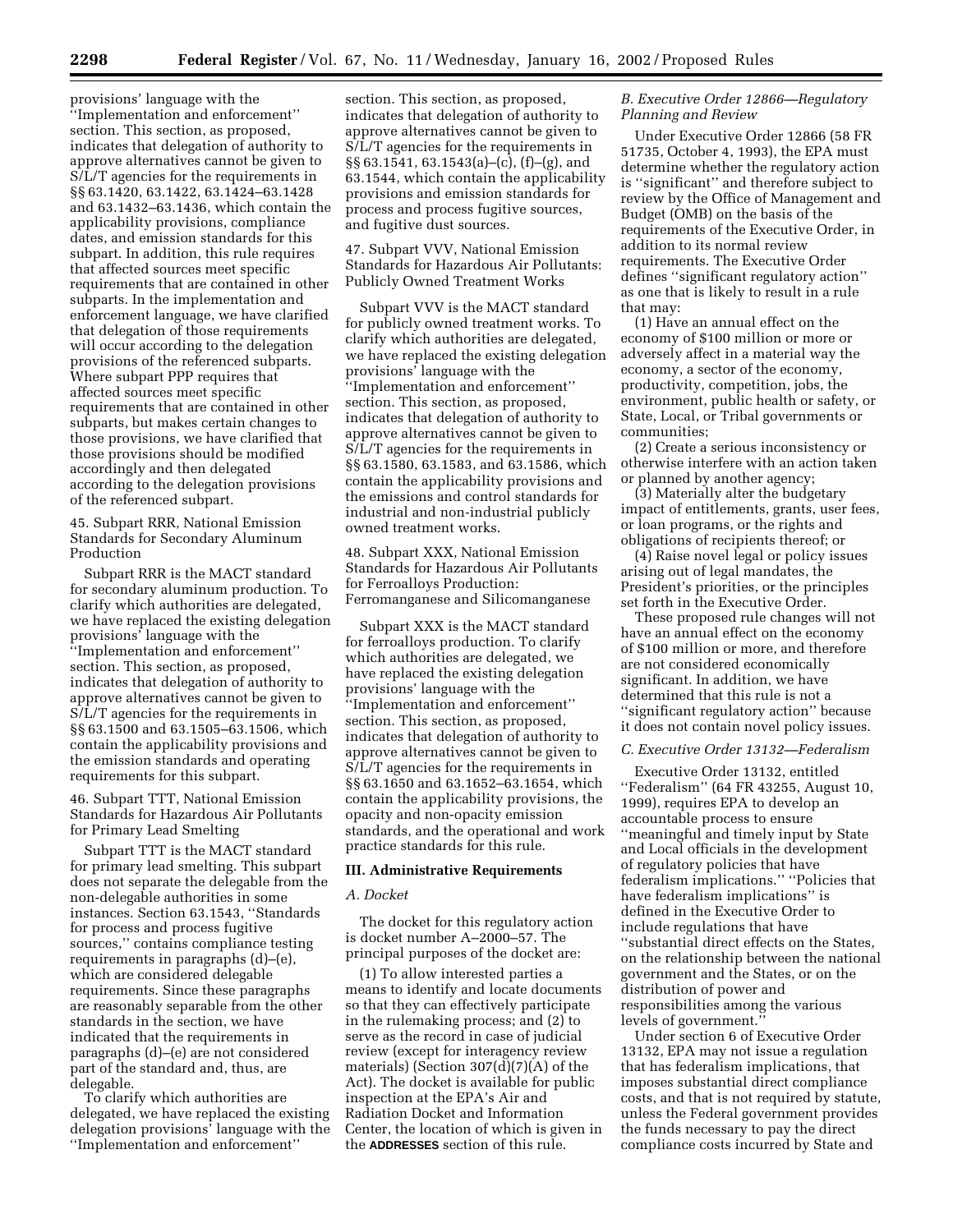Local governments or EPA consults with State and Local officials early in the process of developing the proposed regulation. The EPA also may not issue a regulation that has federalism implications and that preempts State law, unless the Agency consults with State and Local officials early in the process of developing the proposed regulation.

The proposed changes in today's rulemaking do not have federalism implications. They will not have substantial direct effects on the States, on the relationship between the national government and the States, or on the distribution of power and responsibilities among the various levels of government, as specified in Executive Order 13132, because this proposed rule only clarifies which portions of the existing NESHAP contain authorities that can be delegated to State, Local, and Tribal (S/L/T) governments and does not create any new requirements for S/L/Ts. In other words, this rulemaking only makes insignificant clarifications to existing NESHAP and is not expected to have any additional impact on the relationship between S/L/Ts and the Federal government. Thus, the requirements of section 6 of the Executive Order do not apply to today's rulemaking. Nevertheless, EPA will consider comments from S/L/T agencies to enable them to provide meaningful and timely input in the development of the final changes.

#### *D. Executive Order 13175—Consultation with Tribal Governments*

On November 6, 2000, the President issued Executive Order 13175 (65 CFR 67249) entitled, ''Consultation and Coordination with Indian Tribal Governments.'' Executive Order 13175 took effect on January 6, 2001, and revokes Executive Order 13084 (Tribal Consultation) as of that date. However, the rules that we propose to amend were developed during the period when Executive Order 13084 was in effect; thus, EPA addressed tribal considerations under Executive Order 13084. The EPA will analyze and fully comply with the requirements of Executive Order 13175 before promulgating the final rule.

Under Executive Order 13084, EPA may not issue a regulation that is not required by statute, that significantly or uniquely affects the communities of Indian tribal governments, and that imposes substantial direct compliance costs on those communities, unless the Federal government provides the funds necessary to pay the direct compliance costs incurred by the tribal

governments, or EPA consults with those governments. If EPA complies by consulting, Executive Order 13084 requires EPA to provide to OMB, in a separately identified section of the preamble to the rule, a description of the extent of EPA's prior consultation with representatives of affected tribal governments, a summary of the nature of their concerns, and a statement supporting the need to issue the regulation. In addition, Executive Order 13084 requires EPA to develop an effective process permitting elected officials and other representatives of Indian tribal governments ''to provide meaningful and timely input in the development of regulatory policies on matters that significantly or uniquely affect their communities.''

The proposed changes in today's rulemaking do not significantly or uniquely affect the communities of Indian tribal governments. Because they implement a voluntary program, they impose no direct compliance costs on these communities. Accordingly, the requirements of section 3(b) of Executive Order 13084 do not apply.

#### *E. Paperwork Reduction Act*

This action does not impose an information collection burden under the provisions of the Paperwork Reduction Act, 44 U.S.C. 3501 *et seq.* The proposed changes are being made to rules that already have approved information collection requirements and valid OMB control numbers as required by the Paperwork Reduction Act. The proposed changes in today's rulemaking are clarifications to the relationship between EPA and the S/L/T agencies that have chosen to implement and enforce the rules. Therefore, there is no change in the burden that the rules impose on sources or S/L/Ts.

Burden means the total time, effort, or financial resources expended by persons to generate, maintain, retain, or disclose or provide information to or for a Federal agency. This includes the time needed to review instructions; develop, acquire, install, and utilize technology and systems for the purpose of collecting, validating, and verifying information; process and maintain information and disclose and provide information; adjust the existing ways to comply with any previously applicable instructions and requirements; train personnel to respond to a collection of information; search existing data sources; complete and review the collection of information; and transmit or otherwise disclose the information.

An agency may not conduct or sponsor, and a person is not required to respond to a collection of information

unless it displays a currently valid OMB control number. The OMB control numbers for EPA's regulations are listed in 40 CFR part 9 and 48 CFR chapter 15.

#### *F. Regulatory Flexibility Act (RFA), as Amended by the Small Business Regulatory Enforcement Fairness Act of 1996 (SBREFA), 5 U.S.C. 601 et seq.*

The RFA generally requires an agency to prepare a regulatory flexibility analysis of any rule subject to notice and comment rulemaking requirements unless the agency certifies that the rule will not have a significant economic impact on a substantial number of small entities. Small entities include small businesses, small organizations, and small governmental jurisdictions.

We believe that there will be little or no impact on small entities as a result of these rule revisions. State, Local, and Tribal governments are the only entities affected by this action and we expect that most or all of the governments which would have the authority to accept delegation under section 112(l) of the Act are those whose populations exceed 50,000 persons and are thus, not considered ''small.'' In the case of Tribal jurisdictions where population will not exceed 50,000 persons, we still believe that there will be little or no impact as a result of these revisions because none currently have air toxics programs. Furthermore, these rule revisions add flexibility and clarity to the existing NESHAP that these governments may choose to implement and enforce and, therefore, eases rather than imposes burdens. Accordingly, because few or none of the affected entities are expected to be small entities and because the regulatory impacts will be insignificant, I hereby certify that this rule will not have a significant economic impact on a substantial number of small entities.

#### *G. Unfunded Mandates Reform Act of 1995*

Title II of the Unfunded Mandates Reform Act of 1995 (UMRA), Public Law 104–4, establishes requirements for Federal agencies to assess the effects of their regulatory actions on S/L/T governments and the private sector. Under section 202 of the UMRA, we generally must prepare a written statement, including a cost-benefit analysis, for proposed and final rules with ''Federal mandates'' that may result in expenditures to S/L/T governments, in the aggregate, or to the private sector of \$100 million or more in any 1 year. Before promulgating an EPA rule for which a written statement is needed, section 205 of the UMRA generally requires us to identify and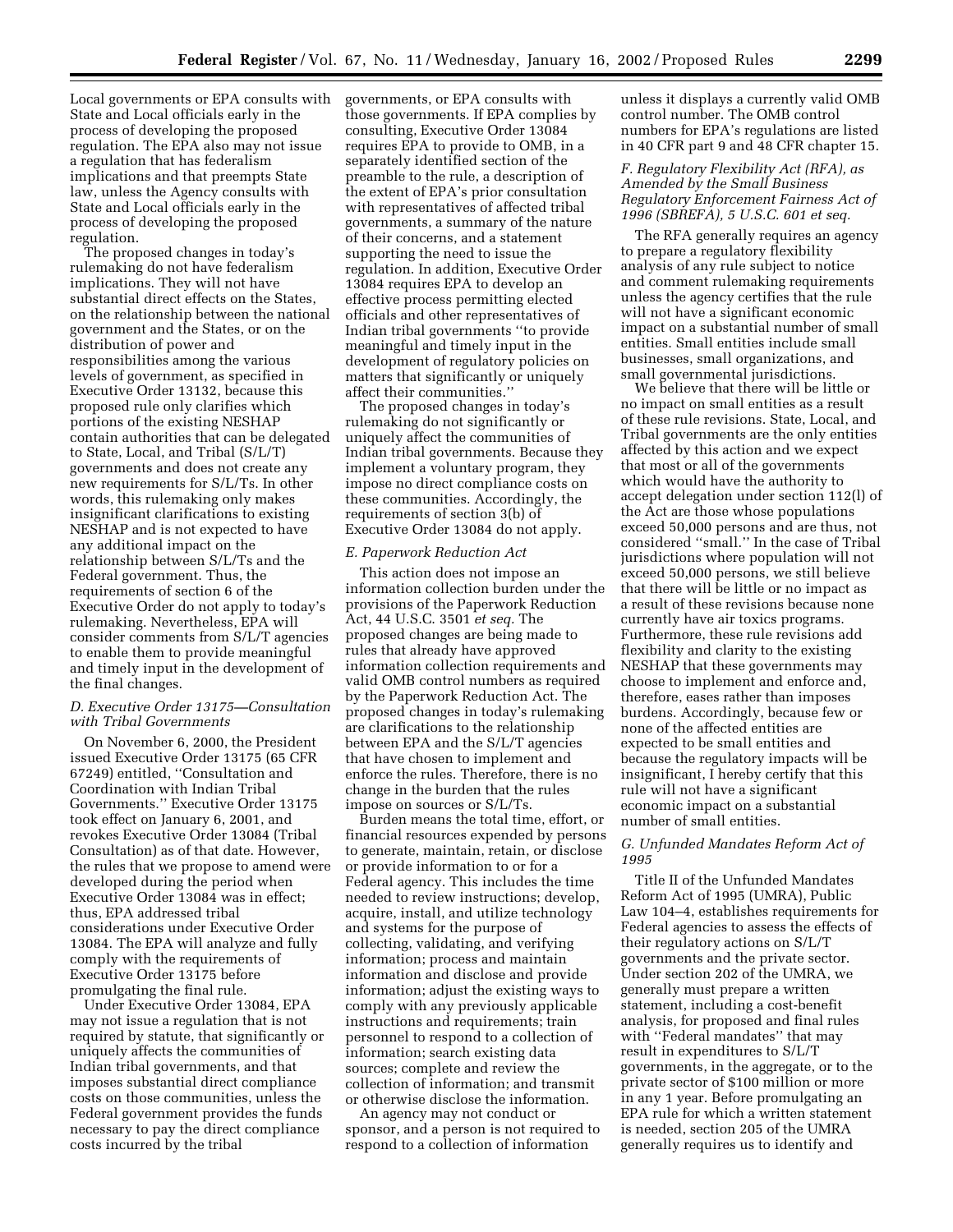consider a reasonable number of regulatory alternatives and adopt the least costly, most cost-effective, or least burdensome alternative that achieves the objectives of the rule. The provisions of section 205 do not apply when they are inconsistent with applicable law. Moreover, section 205 allows us to adopt an alternative other than the least costly, most cost-effective, or least burdensome alternative if EPA publishes with the final rule an explanation why that alternative was not adopted. Before we establish any regulatory requirements that may significantly or uniquely affect small governments, including Tribal governments, we must have developed under section 203 of the UMRA a small government agency plan. The plan must provide for notifying potentially affected small governments, enabling officials of affected small governments to have meaningful and timely input in the development of EPA regulatory proposals with significant Federal intergovernmental mandates, and informing, educating, and advising small governments on compliance with the regulatory requirements.

The proposed rule changes contain no Federal mandates (under the regulatory provisions of Title II of the UMRA) for S/L/T governments or the private sector. Because the rule is estimated to result in the expenditure by S/L/T governments of significantly less than \$100 million in any 1 year, we have not prepared a budgetary impact statement or specifically addressed the selection of the least costly, most effective, or least burdensome alternative. Because small governments will not be significantly or uniquely affected by this rule, we are not required to develop a plan with regard to small governments. Moreover, this action clarifies the relationship between EPA and the S/L/T agencies who have voluntarily requested delegation of the part 63 NESHAP, so it does not impose any mandates on those entities. Therefore, the requirements of the Unfunded Mandates Reform Act do not apply to this action.

#### *H. Executive Order 13045—Protection of Children From Environmental Health Risks and Safety Risks*

Executive Order 13045 applies to any rule that EPA determines (1) is economically significant as defined under Executive Order 12866, and (2) the environmental health or safety risk addressed by the rule has a disproportionate effect on children. If the regulatory action meets both criteria, the Agency must evaluate the environmental health or safety effects of the planned rule on children and

explain why the planned regulation is preferable to other potentially effective and reasonable alternatives considered by the Agency.

These proposed changes are not subject to Executive Order 13045, entitled Protection of Children from Environmental Health Risks and Safety Risks (62 FR 19885, April 23, 1997), because they are not an economically significant regulatory action as defined by Executive Order 12866, and because the Agency does not have reason to believe the environmental health or safety risks addressed by this action present a disproportionate risk to children.

#### *I. National Technology Transfer and Advancement Act of 1995*

Section 12(d) of the National Technology Transfer and Advancement Act (NTTAA) of 1995 (Public Law 104– 113) (15 U.S.C. 272 note) directs EPA to use voluntary consensus standards in their regulatory and procurement activities unless to do so would be inconsistent with applicable law or otherwise impractical. Voluntary consensus standards are technical standards (e.g., materials specifications, test methods, sampling procedures, business practices) developed or adopted by one or more voluntary consensus bodies. The NTTAA directs EPA to provide Congress, through annual reports to the Office of Management and Budget (OMB), with explanations when an agency does not use available and applicable voluntary consensus standards.

The proposed changes do not affect selection of technical standards that are contained in the existing subparts. Therefore, we are not considering the use of any voluntary consensus standards.

#### *J. Executive Order 13211—Energy Effects*

This rule is not subject to Executive Order 13211, ''Actions Concerning Regulations That Significantly Affect Energy Supply, Distribution, or Use'' (66 FR 28355 (May 22, 2001)) because it is not a significant regulatory action under Executive Order 12866.

#### **List of Subjects in 40 CFR Part 63**

Environmental protection, Administrative practices and procedures, Air pollution control, Hazardous substances, Intergovernmental relations, Reporting and recordkeeping requirements.

### Dated: December 19, 2001.

## **Christine Todd Whitman,**

#### *Administrator.*

For the reasons set out in the preamble, title 40, chapter 1 of the Code of Federal Regulations is proposed to be amended as follows:

#### **PART 63—[AMENDED]**

1. The authority citation for part 63 continues to read as follows:

**Authority:** 42 U.S.C. 7401, *et seq.*

#### **Subpart F—[Amended]**

2. Section 63.106 is revised to read as follows:

#### **§ 63.106 Implementation and enforcement.**

(a) This subpart can be implemented and enforced by the U.S. EPA, or a delegated authority such as the applicable State, local, or tribal agency. If the U.S. EPA Administrator has delegated authority to a State, local, or tribal agency, then that agency, in addition to the U.S. EPA, has the authority to implement and enforce this subpart. Contact the applicable U.S. EPA Regional Office to find out if implementation and enforcement of this subpart is delegated to a State, local, or tribal agency.

(b) In delegating implementation and enforcement authority of this subpart to a State, local, or tribal agency under subpart E of this part, the authorities contained in paragraph (c) of this section are retained by the Administrator of U.S. EPA and cannot be transferred to the State, local, or tribal agency.

(c) The authorities that cannot be delegated to State, local, or tribal agencies are as specified in paragraphs  $(c)(1)$  through  $(4)$  of this section.

(1) Approval of alternatives to requirements in §§ 63.100, 63.102, and 63.104. Where these standards reference another subpart, the cited provisions will be delegated according to the delegation provisions of the referenced subpart.

(2) Approval of major alternatives to test methods under § 63.7(e)(2)(ii) and (f), as defined in § 63.90, and as required in this subpart.

(3) Approval of major alternatives to monitoring under § 63.8(f), as defined in § 63.90, and as required in this subpart.

(4) Approval of major alternatives to recordkeeping and reporting under § 63.10(f), as defined in § 63.90, and as required in this subpart.

#### **Subpart G—[Amended]**

3. Section 63.153 is added to Subpart G to read as follows: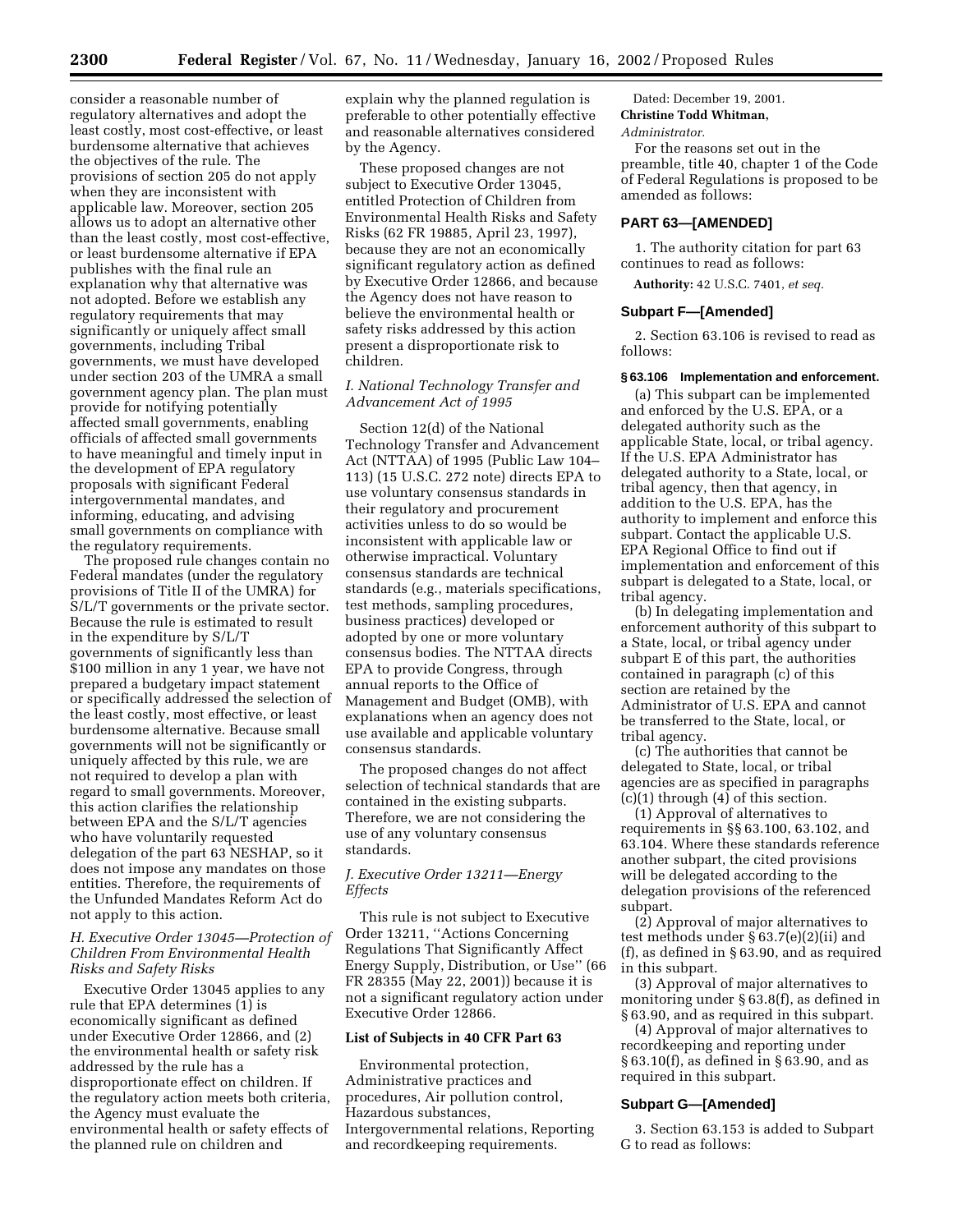#### **§ 63.153 Implementation and enforcement.**

(a) This subpart can be implemented and enforced by the U.S. EPA, or a delegated authority such as the applicable State, local, or tribal agency. If the U.S. EPA Administrator has delegated authority to a State, local, or tribal agency, then that agency, in addition to the U.S. EPA, has the authority to implement and enforce this subpart. Contact the applicable U.S. EPA Regional Office to find out if implementation and enforcement of this subpart is delegated to a State, local, or tribal agency.

(b) In delegating implementation and enforcement authority of this subpart to a State, local, or tribal agency under subpart E of this part, the authorities contained in paragraph (c) of this section are retained by the Administrator of U.S. EPA and cannot be transferred to the State, local, or tribal agency.

(c) The authorities that cannot be delegated to State, local, or tribal agencies are as specified in paragraphs (c)(1) through (4) of this section.

(1) Approval of alternatives to the requirements in §§ 63.110, 63.112 and 63.113, 63.119, 63.126, 63.132 through 63.140, 63.148–63.149, and 63.150(i)(1) through (4). Follow the requirements in § 63.121 to request permission to use an alternative means of emission limitation for storage vessels. Where these standards reference another subpart, the cited provisions will be delegated according to the delegation provisions of the referenced subpart. Where these standards reference another subpart and modify the requirements, the requirements shall be modified as described in this subpart. Delegation of the modified requirements will also occur according to the delegation provisions of the referenced subpart.

(2) Approval of major alternatives to test methods under § 63.7(e)(2)(ii) and (f), as defined in § 63.90, and as required in this subpart.

(3) Approval of major alternatives to monitoring under § 63.8(f), as defined in § 63.90, and as required in this subpart.

(4) Approval of major alternatives to recordkeeping and reporting under § 63.10(f), as defined in § 63.90, and as required in this subpart.

#### **Subpart H—[Amended]**

4. Section 63.183 is added to Subpart H to read as follows:

#### **§ 63.183 Implementation and enforcement.**

(a) This subpart can be implemented and enforced by the U.S. EPA, or a delegated authority such as the applicable State, local, or tribal agency. If the U.S. EPA Administrator has delegated authority to a State, local, or tribal agency, then that agency, in addition to the U.S. EPA, has the authority to implement and enforce this subpart. Contact the applicable U.S. EPA Regional Office to find out if implementation and enforcement of this subpart is delegated to a State, local, or tribal agency.

(b) In delegating implementation and enforcement authority of this subpart to a State, local, or tribal agency under subpart E of this part, the authorities contained in paragraph (c) of this section are retained by the Administrator of U.S. EPA and cannot be transferred to the State, local, or tribal agency.

(c) The authorities that cannot be delegated to State, local, or tribal agencies are as specified in paragraphs (c)(1) through (4) of this section.

(1) Approval of alternatives to the requirements in §§ 63.160, 63.162– 63.176, 63.178–63.179. Follow the applicable procedures of § 63.177 to request an alternative means of emission limitation for batch processes and enclosed-vented process units. Where these standards reference another subpart, the cited provisions will be delegated according to the delegation provisions of the referenced subpart. Where these standards reference another subpart and modify the requirements, the requirements shall be modified as described in this subpart. Delegation of the modified requirements will also occur according to the delegation provisions of the referenced subpart.

(2) Approval of major alternatives to test methods under § 63.7(e)(2)(ii) and (f), as defined in § 63.90, and as required in this subpart.

(3) Approval of major alternatives to monitoring under § 63.8(f), as defined in § 63.90, and as required in this subpart.

(4) Approval of major alternatives to recordkeeping and reporting under § 63.10(f), as defined in § 63.90, and as required in this subpart.

#### **Subpart I—[Amended]**

5. Section 63.193 is revised to read as follows:

#### **§ 63.193 Implementation and enforcement.**

(a) This subpart can be implemented and enforced by the U.S. EPA, or a delegated authority such as the applicable State, local, or tribal agency. If the U.S. EPA Administrator has delegated authority to a State, local, or tribal agency, then that agency, in addition to the U.S. EPA, has the authority to implement and enforce this subpart. Contact the applicable U.S.

EPA Regional Office to find out if implementation and enforcement of this subpart is delegated to a State, local, or tribal agency.

(b) In delegating implementation and enforcement authority of this subpart to a State, local, or tribal agency under subpart e of this part, the authorities contained in paragraph (c) of this section are retained by the Administrator of U.S. EPA and cannot be transferred to the State, local, or tribal agency.

(c) The authorities that cannot be delegated to State, local, or tribal agencies are as specified in paragraphs (c)(1) through (4) of this section.

(1) Approval of alternatives to the requirements in §§ 63.190 and 63.192(a) and (b), (e), and (h) through (j). Where these standards reference another subpart, the cited provisions will be delegated according to the delegation provisions of the referenced subpart.

(2) Approval of major alternatives to test methods under § 63.7(e)(2)(ii) and (f), as defined in § 63.90, and as required in this subpart.

(3) Approval of major alternatives to monitoring under § 63.8(f), as defined in § 63.90, and as required in this subpart.

(4) Approval of major alternatives to recordkeeping and reporting under § 63.10(f), as defined in § 63.90, and as required in this subpart.

#### **Subpart L—[Amended]**

6. Section 63.309 is amended by revising (a)(5)(i) to read as follows:

#### **§ 63.309 Performance tests and procedures.**

## $(a) * * * *$

(5)(i) The EPA shall be the enforcement agency during any period of time that a delegation of enforcement authority is not in effect or a withdrawal of enforcement authority under § 63.313 is in effect, and the Administrator is responsible for performing the inspections required by this section, pursuant to  $\S 63.313(c)$ .

\* \* \* \* \*

7. Section 63.313 is revised to read as follows:

#### **§ 63.313 Implementation and enforcement.**

(a) This subpart can be implemented and enforced by the U.S. EPA, or a delegated authority such as the applicable State, local, or tribal agency. If the U.S. EPA Administrator has delegated authority to a State, local, or tribal agency, then that agency, in addition to the U.S. EPA, has the authority to implement and enforce this subpart. Contact the applicable U.S. EPA Regional Office to find out if implementation and enforcement of this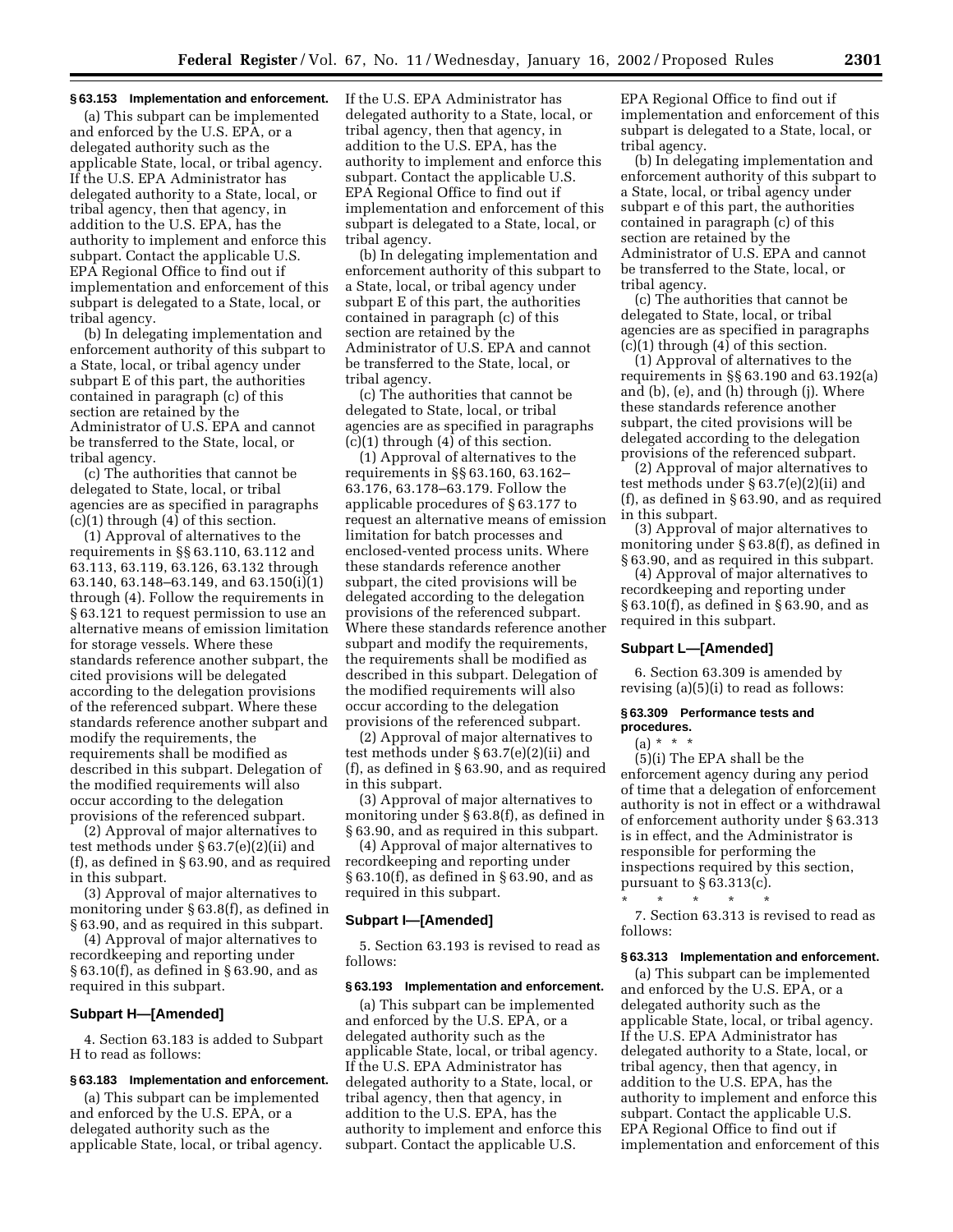subpart is delegated to a State, local, or tribal agency.

(b) In delegating implementation and enforcement authority of this subpart to a State, local, or tribal agency under subpart e of this part, the authorities contained in paragraph (d) of this section are retained by the Administrator and cannot be transferred to the State, local, or tribal agency.

(c) *Withdrawal of authority.* (1) Whenever the Administrator learns that a delegated agency has not fully carried out the inspections and performance tests required under § 63.309 for each applicable emission point of each battery each day, the Administrator shall immediately notify the agency. Unless the delegated agency demonstrates to the Administrator's satisfaction within 15 days of notification that the agency is consistently carrying out the inspections and performance tests required under § 63.309 in the manner specified in the preceding sentence, the Administrator shall notify the coke oven battery owner or operator that inspections and performance tests shall be carried out according to § 63.309(a)(5). When the Administrator determines that the delegated agency is prepared to consistently perform all the required inspections and performance tests each day, the Administrator shall give the coke oven battery owner or operator at least 15 days notice that implementation will revert to the previously delegated agency.

(2) In addition to the provisions in paragraph (c)(1) of this section, the Administrator may also withdraw delegation of authority pursuant to the provisions of § 63.96 of subpart E of this part.

(d) The authorities that cannot be delegated to State, local, or tribal agencies are as specified in paragraphs (d)(1) through (5) of this section.

(1) Approval of alternatives to the requirements in §§ 63.300 and 63.302 through 63.308.

(2) Approval of major alternatives to test methods under § 63.7(e)(2)(ii) and (f), as defined in § 63.90, and as required in this subpart.

(3) Approval of any changes to section 2 of Method 303 in appendix A of this part.

(4) Approval of major alternatives to monitoring under § 63.8(f), as defined in § 63.90, and as required in this subpart.

(5) Approval of major alternatives to recordkeeping and reporting under § 63.10(f), as defined in § 63.90, and as required in this subpart.

#### **Subpart M—[Amended]**

8. Section 63.326 is added to Subpart M to read as follows:

#### **§ 63.326 Implementation and enforcement.**

(a) This subpart can be implemented and enforced by the U.S. EPA, or a delegated authority such as the applicable State, local, or tribal agency. If the U.S. EPA Administrator has delegated authority to a State, local, or tribal agency, then that agency, in addition to the U.S. EPA, has the authority to implement and enforce this subpart. Contact the applicable U.S. EPA Regional Office to find out if implementation and enforcement of this subpart is delegated to a State, local, or tribal agency.

(b) In delegating implementation and enforcement authority of this subpart to a State, local, or tribal agency under subpart e of this part, the authorities contained in paragraph (c) of this section are retained by the Administrator of U.S. EPA and cannot be transferred to the State, local, or tribal agency.

(c) The authorities that cannot be delegated to State, local, or tribal agencies are as specified in paragraphs  $(c)(1)$  through  $(4)$  of this section.

(1) Approval of alternatives to the requirements in §§ 63.320 and 63.322(a) through (j). Follow the requirements in § 63.325 to demonstrate that alternative equipment or procedures are equivalent to the requirements of § 63.322.

(2) Approval of major alternatives to test methods under § 63.7(e)(2)(ii) and (f), as defined in § 63.90, and as required in this subpart.

(3) Approval of major alternatives to monitoring under § 63.8(f), as defined in § 63.90, and as required in this subpart.

(4) Approval of major alternatives to recordkeeping and reporting under § 63.10(f), as defined in § 63.90, and as required in this subpart.

#### **Subpart N—[Amended]**

9. Section 63.342 is amended: a. By revising paragraph (f)

introductory text. b. Revising paragraph (f)(3)(i)

introductory text.

c. Revising paragraphs (f)(3)(i)(B) and (C).

d. Revising the headings for Table 1 and its columns.

The revisions read as follows:

#### **§ 63.342 Standards.** \* \* \* \* \*

(f) *Operation and maintenance practices.* All owners or operators subject to the standards in paragraphs (c) and (d) of this section are subject to these operation and maintenance practices.

\* \* \* \* \* (3) *Operation and maintenance plan.* (i) The owner or operator of an affected source subject to paragraph (f) of this section shall prepare an operation and maintenance plan to be implemented no later than the compliance date, except for hard chromium electroplaters and the chromium anodizing operations in California which have until January 25, 1998. The plan shall be incorporated by reference into the source's title V permit, if and when a title V permit is required. The plan shall include the following elements:<br> $\begin{array}{ccc}\n\star & \star & \star \\
\star & \star & \star\n\end{array}$ 

\* \* \* \* \*

(B) For sources using an add-on control device or monitoring equipment to comply with this subpart, the plan shall incorporate the operation and maintenance practices for that device or monitoring equipment, as identified in Table 1 of this section, if the specific equipment used is identified in Table 1 of this section;

(C) If the specific equipment used is not identified in Table 1 of this section, the plan shall incorporate proposed operation and maintenance practices. These proposed operation and maintenance practices shall be submitted for approval as part of the submittal required under § 63.343(d);

# \* \* \* \* \*

#### TABLE 1 TO § 63.342.—SUMMARY OF OPERATION AND MAINTENANCE **PRACTICES**

| Control tech-<br>nique |   | Operation<br>and mainte-<br>nance prac-<br>tices |   | Frequency |
|------------------------|---|--------------------------------------------------|---|-----------|
| $\star$                | ÷ | $\star$                                          | ÷ | ÷         |

10. Section 63.343 is amended by revising paragraph (d) to read as follows:

#### **§ 63.343 Compliance provisions.** \* \* \* \* \*

(d) An owner or operator who uses an air pollution control device not listed in this section shall submit a description of the device, test results collected in accordance with § 63.344(c) verifying the performance of the device for reducing chromium emissions to the atmosphere to the level required by this subpart, a copy of the operation and maintenance plan referenced in § 63.342(f) including operation and maintenance practices, and appropriate operating parameters that will be monitored to establish continuous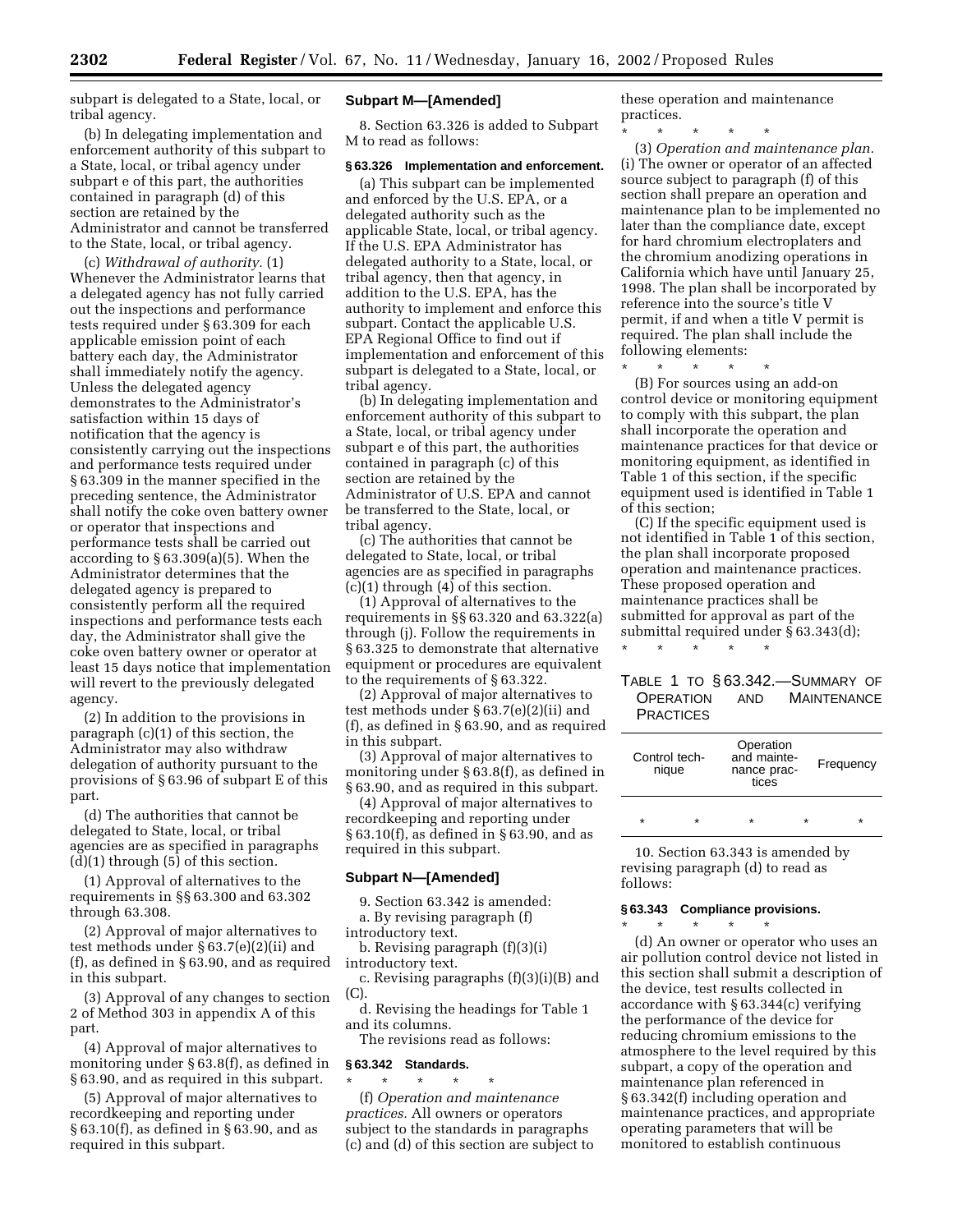compliance with the standards. The monitoring plan submitted identifying the continuous compliance monitoring is subject to the Administrator's approval.

11. Section 63.348 is added to Subpart N to read as follows:

#### **§ 63.348 Implementation and enforcement.**

(a) This subpart can be implemented and enforced by the U.S. EPA, or a delegated authority such as the applicable State, local, or tribal agency. If the U.S. EPA Administrator has delegated authority to a State, local, or tribal agency, then that agency, in addition to the U.S. EPA, has the authority to implement and enforce this subpart. Contact the applicable U.S. EPA Regional Office to find out if implementation and enforcement of this subpart is delegated to a State, local, or tribal agency.

(b) In delegating implementation and enforcement authority of this subpart to a State, local, or tribal agency under subpart E of this part, the authorities contained in paragraph (c) of this section are retained by the Administrator of U.S. EPA and cannot be transferred to the State, local, or tribal agency.

(c) The authorities that cannot be delegated to State, local, or tribal agencies are as specified in paragraphs (c)(1) through (4) of this section.

(1) Approval of alternatives to the requirements in §§ 63.340 and 63.342(a) through (e) and (g).

(2) Approval of major alternatives to test methods under § 63.7(e)(2)(ii) and (f), as defined in § 63.90, and as required in this subpart.

(3) Approval of major alternatives to monitoring under § 63.8(f), as defined in § 63.90, and as required in this subpart.

(4) Approval of major alternatives to recordkeeping and reporting under § 63.10(f), as defined in § 63.90, and as required in this subpart.

#### **Subpart O—[Amended]**

12. Section 63.368 is added to Subpart O to read as follows:

#### **§ 63.368 Implementation and enforcement.**

(a) This subpart can be implemented and enforced by the U.S. EPA, or a delegated authority such as the applicable State, local, or tribal agency. If the U.S. EPA Administrator has delegated authority to a State, local, or tribal agency, then that agency, in addition to the U.S. EPA, has the authority to implement and enforce this subpart. Contact the applicable U.S. EPA Regional Office to find out if implementation and enforcement of this subpart is delegated to a State, local, or tribal agency.

(b) In delegating implementation and enforcement authority of this subpart to a State, local, or tribal agency under subpart E of this part, the authorities contained in paragraph (c) of this section are retained by the Administrator of U.S. EPA and cannot be transferred to the State, local, or tribal agency.

(c) The authorities that cannot be delegated to State, local, or tribal agencies are as specified in paragraphs  $(c)(1)$  through  $(4)$  of this section.

(1) Approval of alternatives to the requirements in §§ 63.360 and 63.362.

(2) Approval of major alternatives to test methods under § 63.7(e)(2)(ii) and (f), as defined in § 63.90, and as required in this subpart.

(3) Approval of major alternatives to monitoring under § 63.8(f), as defined in § 63.90, and as required in this subpart.

(4) Approval of major alternatives to recordkeeping and reporting under § 63.10(f), as defined in § 63.90, and as required in this subpart.

#### **Subpart Q—[Amended]**

13. Section 63.407 is added to Subpart Q to read as follows:

#### **§ 63.407 Implementation and enforcement.**

(a) This subpart can be implemented and enforced by the U.S. EPA, or a delegated authority such as the applicable State, local, or tribal agency. If the U.S. EPA Administrator has delegated authority to a State, local, or tribal agency, then that agency, in addition to the U.S. EPA, has the authority to implement and enforce this subpart. Contact the applicable U.S. EPA Regional Office to find out if implementation and enforcement of this subpart is delegated to a State, local, or tribal agency.

(b) In delegating implementation and enforcement authority of this subpart to a State, local, or tribal agency under subpart E of this part, the authorities contained in paragraph (c) of this section are retained by the Administrator of U.S. EPA and cannot be transferred to the State, local, or tribal agency.

(c) The authorities that cannot be delegated to State, local, or tribal agencies are as specified in paragraphs (c)(1) through (4) of this section.

(1) Approval of alternatives to the requirements in §§ 63.400 and 63.402– 63.403.

(2) Approval of major alternatives to test methods under § 63.7(e)(2)(ii) and (f), as defined in § 63.90, and as required in this subpart.

(3) Approval of major alternatives to monitoring under § 63.8(f), as defined in § 63.90, and as required in this subpart.

(4) Approval of major alternatives to recordkeeping and reporting under § 63.10(f), as defined in § 63.90, and as required in this subpart.

#### **Subpart R—[Amended]**

14. Section 63.429 is revised to read as follows:

#### **§ 63.429 Implementation and enforcement.**

(a) This subpart can be implemented and enforced by the U.S. EPA, or a delegated authority such as the applicable State, local, or tribal agency. If the U.S. EPA Administrator has delegated authority to a State, local, or tribal agency, then that agency, in addition to the U.S. EPA, has the authority to implement and enforce this subpart. Contact the applicable U.S. EPA Regional Office to find out if implementation and enforcement of this subpart is delegated to a State, local, or tribal agency.

(b) In delegating implementation and enforcement authority of this subpart to a State, local, or Tribal agency under subpart E of this part, the authorities contained in paragraph (c) of this section are retained by the Administrator of U.S. EPA and cannot be transferred to the State, local, or Tribal agency.

(c) The authorities that cannot be delegated to State, local, or tribal agencies are as specified in paragraphs (c)(1) through (4) of this section.

(1) Approval of alternatives to the requirements in §§ 63.420 and 63.422 through 63.424. Any owner or operator requesting to use an alternative means of emission limitation for storage vessels covered by § 63.423 must follow the procedures in § 63.426.

(2) Approval of major alternatives to test methods under § 63.7(e)(2)(ii) and (f), as defined in § 63.90, and as required in this subpart.

(3) Approval of major alternatives to monitoring under § 63.8(f), as defined in § 63.90, and as required in this subpart, and any alternatives to § 63.427(a)(1) through (4) per § 63.427(a)(5).

(4) Approval of major alternatives to recordkeeping and reporting under § 63.10(f), as defined in § 63.90, and as required in this subpart.

#### **Subpart S—[Amended]**

15. Section 63.450 is amended by revising paragraph (d)(1) to read as follows:

**§ 63.450 Standards for enclosures and closed-vent systems.**

\* \* \* \* \*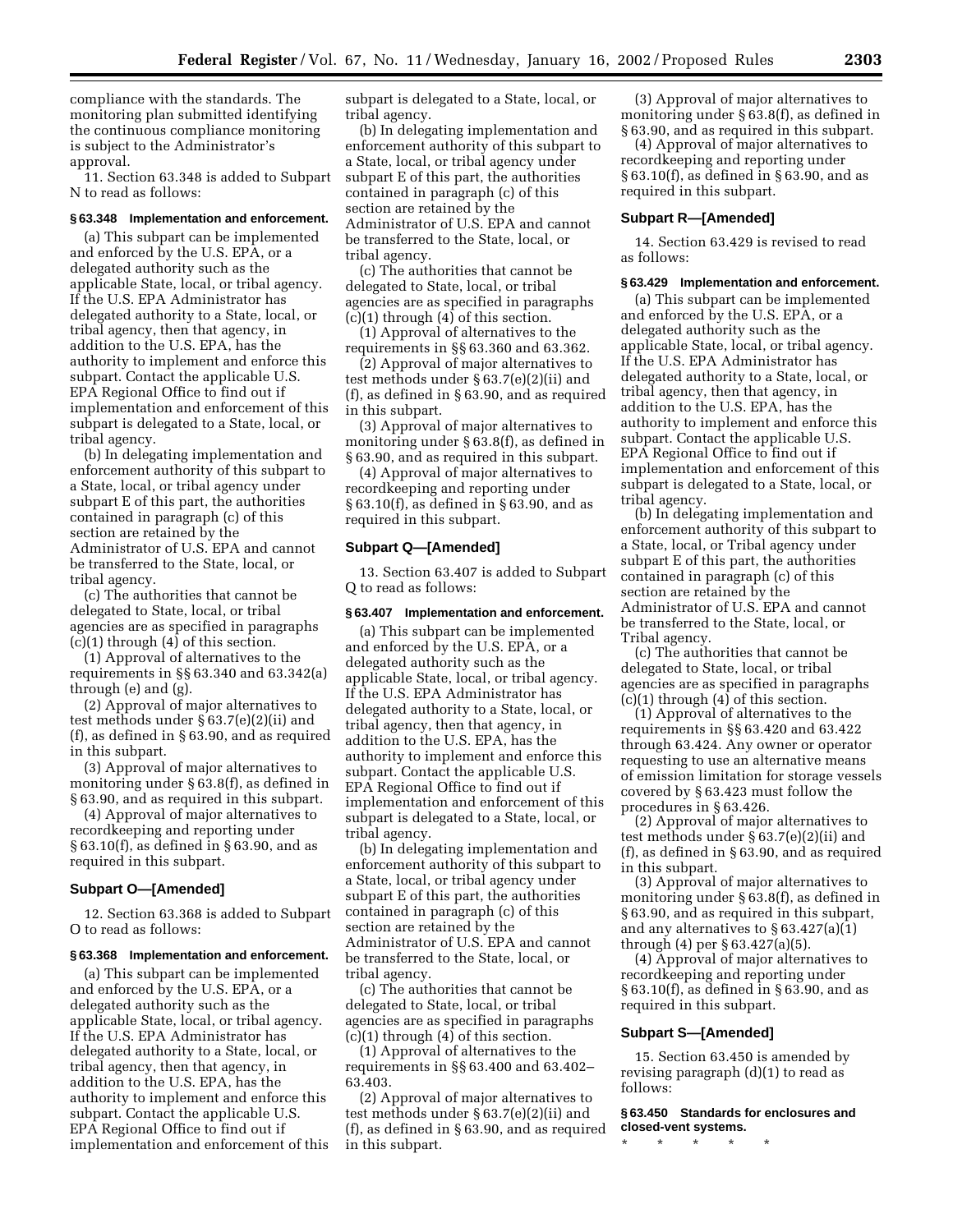(d)  $* * * *$ 

(1) On each bypass line, the owner or operator shall install, calibrate, maintain, and operate according to the manufacturer's specifications a flow indicator that is capable of taking periodic readings as frequently as specified in § 63.454(e). The flow indicator shall be installed in the bypass line in such a way as to indicate flow in the bypass line; or

\* \* \* \* \* 16. Section 63.454 is amended by revising paragraph (e) to read as follows:

#### **§ 63.454 Recordkeeping requirements.**

\* \* \* \* \* (e) The owner or operator shall set the flow indicator on each bypass line specified in § 63.450(d)(1) to provide a record of the presence of gas stream flow in the bypass line at least once every 15 minutes.

\* \* \* \* \* 17. Section 63.458 is revised to read as follows:

#### **§ 63.458 Implementation and enforcement.**

(a) This subpart can be implemented and enforced by the U.S. EPA, or a delegated authority such as the applicable State, local, or tribal agency. If the U.S. EPA Administrator has delegated authority to a State, local, or tribal agency, then that agency, in addition to the U.S. EPA, has the authority to implement and enforce this subpart. Contact the applicable U.S. EPA Regional Office to find out if this subpart is delegated to a State, local, or tribal agency.

(b) In delegating implementation and enforcement authority of this subpart to a State, local, or tribal agency under subpart E of this part, the authorities contained in paragraph (c) of this section are retained by the Administrator of U.S. EPA and cannot be transferred to the State, local, or tribal agency.

(c) The authorities that cannot be delegated to State, local, or tribal agencies are as specified in paragraphs (c)(1) through (4) of this section.

(1) Approval of alternatives to the requirements in §§ 63.440, 63.443 through 63.447 and 63.450. Where these standards reference another subpart, the cited provisions will be delegated according to the delegation provisions of the referenced subpart.

(2) Approval of alternatives to using §§ 63.457(b)(5)(iii), 63.457(c)(3)(ii) and  $(iii)$ , and  $63.257(c)(5)(ii)$ , and any major alternatives to test methods under  $§ 63.7(e)(2)(ii)$  and (f), as defined in § 63.90, and as required in this subpart.

(3) Approval of alternatives using § 64.453(m) and any major alternatives

to monitoring under § 63.8(f), as defined in § 63.90, and as required in this subpart.

(4) Approval of major alternatives to recordkeeping and reporting under § 63.10(f), as defined in § 63.90, and as required in this subpart.

#### **Subpart T—[Amended]**

18. Section 63.460 is amended by removing and reserving paragraph (f).

19. Section 63.462 is amended by adding paragraph (e) to read as follows:

#### **§ 63.462 Batch cold cleaning machine standards.**

\* \* \* \* \* (e) Each owner or operator subject to the requirements of paragraph  $(c)(1)$ through (8) of this section may request to use measures other than those described in these paragraphs. The owner or operator must demonstrate to the Administrator (or delegated State, local, or Tribal authority) that the alternative measures will result in equivalent or better emissions control compared to the measures described in paragraphs (c)(1) through (8) of this section. For example, storing solvent and solvent-laden materials in an enclosed area that is ventilated to a solvent recovery or destruction device may be considered an acceptable alternative.

20. Section 63.463 is amended by revising paragraph (e)(2)(ix)(B) to read as follows:

#### **§ 63.463 Batch vapor and in-line cleaning machine standards.**

- \* \* \* \* \*
	- (e) \* \* \*
	- $(2) * * * *$
	- $(ix) * * * *$

(B) Conduct the weekly monitoring required by § 63.466(a)(3). Record the results required by § 63.467(a)(6). \* \* \* \* \*

21. Section 63.467 is amended by revising paragraph (a)(6) to read as follows:

#### **§ 63.467 Recordkeeping requirements.**  $(a) * * * *$

(6) If a squeegee system is used to comply with these standards, records of the test required by § 63.466(f) to determine the maximum product throughput for the squeegees and records of both the weekly monitoring required by  $\S 63.466(a)(3)$  for visual inspection and the length of continuous web product cleaned during the previous week.

\* \* \* \* \*

22. Section 63.470 is added to Subpart T to read as follows:

#### **§ 63.470 Implementation and enforcement.**

(a) This subpart can be implemented and enforced by the U.S. EPA, or a delegated authority such as the applicable State, local, or tribal agency. If the U.S. EPA Administrator has delegated authority to a State, local, or tribal agency, then that agency, in addition to the U.S. EPA, has the authority to implement and enforce this subpart. Contact the applicable U.S. EPA Regional Office to find out if implementation and enforcement of this subpart is delegated to a State, local, or tribal agency.

(b) In delegating implementation and enforcement authority of this subpart to a State, local, or tribal agency under subpart E of this part, the authorities contained in paragraph (c) of this section are retained by the Administrator of U.S. EPA and cannot be transferred to the State, local, or tribal agency.

(c) The authorities that cannot be delegated to State, local, or tribal agencies are as specified in paragraphs (c)(1) through (4) of this section.

(1) Approval of alternatives to the requirements in §§ 63.460, 63.462(a) through (d), and 63.463 and 63.464. Use the procedures in § 63.469 to request the use of alternative equipment or procedures, and use the procedures in § 63.463(d)(9) to request alternative maintenance practices.

(2) Approval of major alternatives to test methods under § 63.7(e)(2)(ii) and (f), as defined in § 63.90, and as required in this subpart.

(3) Approval of major alternatives to monitoring under § 63.8(f), as defined in § 63.90, and as required in this subpart.

(4) Approval of major alternatives to recordkeeping and reporting under § 63.10(f), as defined in § 63.90, and as required in this subpart.

#### **Subpart U—[Amended]**

23. Section 63.507 is added to Subpart U to read as follows:

#### **§ 63.507 Implementation and enforcement.**

(a) This subpart can be implemented and enforced by the U.S. EPA, or a delegated authority such as the applicable State, local, or tribal agency. If the U.S. EPA Administrator has delegated authority to a State, local, or tribal agency, then that agency, in addition to the U.S. EPA, has the authority to implement and enforce this subpart. Contact the applicable U.S. EPA Regional Office to find out if this subpart is delegated to a State, local, or tribal agency.

(b) In delegating implementation and enforcement authority of this subpart to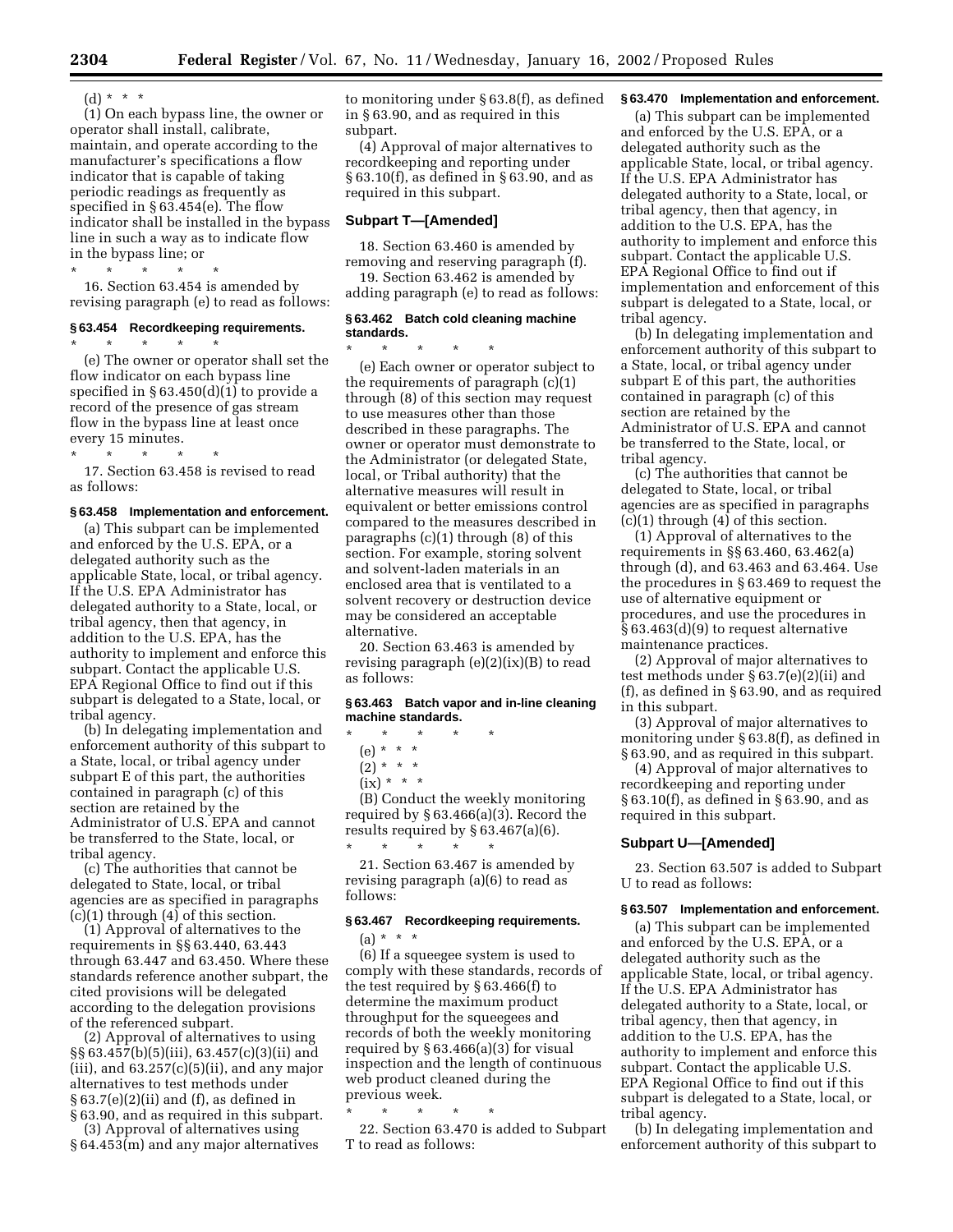a State, local, or tribal agency under subpart E of this part, the authorities contained in paragraph (c) of this section are retained by the Administrator of U.S. EPA and cannot be transferred to the State, local, or tribal agency.

(c) The authorities that cannot be delegated to State, local, or tribal agencies are as specified in paragraphs  $(c)(1)$  through  $(4)$  of this section.

(1) Approval of alternatives to the requirements in §§ 63.480 and 63.481, 63.483(a) through (c), 63.484, 63.485(a) through (k), (m) through (s),(u), 63.486 and 63.487, 63.488(a), (b)(1) through (4),  $(b)(5)(iv)$  and  $(v)$ ,  $(b)(6)$  and  $(7)$ ,  $(c)$ through (i), 63.493 and 63.494, 63.500(a)(1) through (3), (b), 63.501, 63.502(a) through (f), (i), (k) through (m), and 63.503. Where these standards reference another subpart, the cited provisions will be delegated according to the delegation provisions of the referenced subpart. Where these standards reference another subpart and modify the requirements, the requirements shall be modified as described in this subpart. Delegation of the modified requirements will also occur according to the delegation provisions of the referenced subpart.

(2) Approval of major alternatives to test methods under § 63.7(e)(2)(ii) and (f), as defined in § 63.90, and as required in this subpart.

(3) Approval of major alternatives to monitoring under § 63.8(f), as defined in § 63.90, and as required in this subpart.

(4) Approval of major alternatives to recordkeeping and reporting under § 63.10(f), as defined in § 63.90, and as required in this subpart.

#### **Subpart W—[Amended]**

24. Section 63.529 is added to Subpart W to read as follows:

#### **§ 63.529 Implementation and enforcement.**

(a) This subpart can be implemented and enforced by the U.S. EPA, or a delegated authority such as the applicable State, local, or tribal agency. If the U.S. EPA Administrator has delegated authority to a State, local, or tribal agency, then that agency, in addition to the U.S. EPA, has the authority to implement and enforce this subpart. Contact the applicable U.S. EPA Regional Office to find out if implementation and enforcement of this subpart is delegated to a State, local, or tribal agency.

(b) In delegating implementation and enforcement authority of this subpart to a State, local, or tribal agency under subpart E of this part, the authorities contained in paragraph (c) of this

section are retained by the Administrator of U.S. EPA and cannot be transferred to the State, local, or tribal agency.

(c) The authorities that cannot be delegated to State, local, or tribal agencies are as specified in paragraphs (c)(1) through (4) of this section.

(1) Approval of alternatives to the requirements in §§ 63.520, 63.523, and 63.524. Where these standards reference another rule, the cited provisions in that rule will be delegated according to the delegation provisions of that rule.

(2) Approval of major alternatives to test methods for under § 63.7(e)(2)(ii) and (f), as defined in § 63.90, and as required in this subpart.

(3) Approval of major alternatives to monitoring under § 63.8(f), as defined in § 63.90, and as required in this subpart.

(4) Approval of major alternatives to recordkeeping and reporting under § 63.10(f), as defined in § 63.90, and as required in this subpart.

#### **Subpart X—[Amended]**

25. Section 63.545 is amended by revising paragraph (c) introductory text and adding paragraph (f) to read as follows:

#### **§ 63.545 Standards for fugitive dust sources.**

\* \* \* \* \* (c) The controls specified in the standard operating procedures manual shall at a minimum include the requirements of paragraphs (c)(1) through (c)(5) of this section, unless the owner or operator satisfies the requirements in paragraph (f) of this section.

\* \* \* \* \* (f) Demonstrate to the Administrator (or delegated State, local, or Tribal authority) that an alternative measure(s) is equivalent or better than a practice(s) described in paragraphs (c)(1) through (c)(5) of this section.

26. Section 63.551 is added to Subpart X to read as follows:

#### **§ 63.551 Implementation and enforcement.**

(a) This subpart can be implemented and enforced by the U.S. EPA, or a delegated authority such as the applicable State, local, or tribal agency. If the U.S. EPA Administrator has delegated authority to a State, local, or tribal agency, then that agency, in addition to the U.S. EPA, has the authority to implement and enforce this subpart. Contact the applicable U.S. EPA Regional Office to find out if this subpart is delegated to a State, local, or tribal agency.

(b) In delegating implementation and enforcement authority of this subpart to a State, local, or tribal agency under subpart E of this part, the authorities contained in paragraph (c) of this section are retained by the Administrator of U.S. EPA and cannot be transferred to the State, local, or tribal agency.

(c) The authorities that cannot be delegated to State, local, or tribal agencies are as specified in paragraphs  $(c)(1)$  through  $(4)$  of this section.

(1) Approval of alternatives to the requirements in §§ 63.541 and 63.543 through 63.545(a) through (e).

(2) Approval of major alternatives to test methods for under § 63.7(e)(2)(ii) and (f), as defined in § 63.90, and as required in this subpart.

(3) Approval of major alternatives to monitoring under § 63.8(f), as defined in § 63.90, and as required in this subpart.

(4) Approval of major alternatives to recordkeeping and reporting under § 63.10(f), as defined in § 63.90, and as required in this subpart.

#### **Subpart Y—[Amended]**

27. Section 63.562 is amended by removing paragraph (d)(3).

28. Section 63.567 is amended by adding paragraph (l) to read as follows:

#### **§ 63.567 Recordkeeping and reporting requirements.**

\* \* \* \* \* (l) The owner or operator of the VMT source required by  $\S 63.562(d)(2)(iv)$  to develop a program, shall submit annual reports on or before January 31 of each year to the Administrator certifying the annual average daily loading rate for the previous calendar year. Beginning on January 31, 1996, for the reported year 1995, the annual report shall specify the annual average daily loading rate over all loading berths. Beginning on January 31, 1999, for the reported year 1998, the annual report shall specify the annual average daily loading rate over all loading berths, over each loading berth equipped with a vapor collection system and control device, and over each loading berth not equipped with a vapor collection system and control device. The annual average daily loading rate under this section is calculated as the total amount of crude oil loaded during the calendar year divided by 365 days or 366 days, as appropriate.

29. Section 63.568 is added to Subpart Y to read as follows:

#### **§ 63.568 Implementation and enforcement.**

(a) This subpart can be implemented and enforced by the U.S. EPA, or a delegated authority such as the applicable State, local, or tribal agency. If the U.S. EPA Administrator has delegated authority to a State, local, or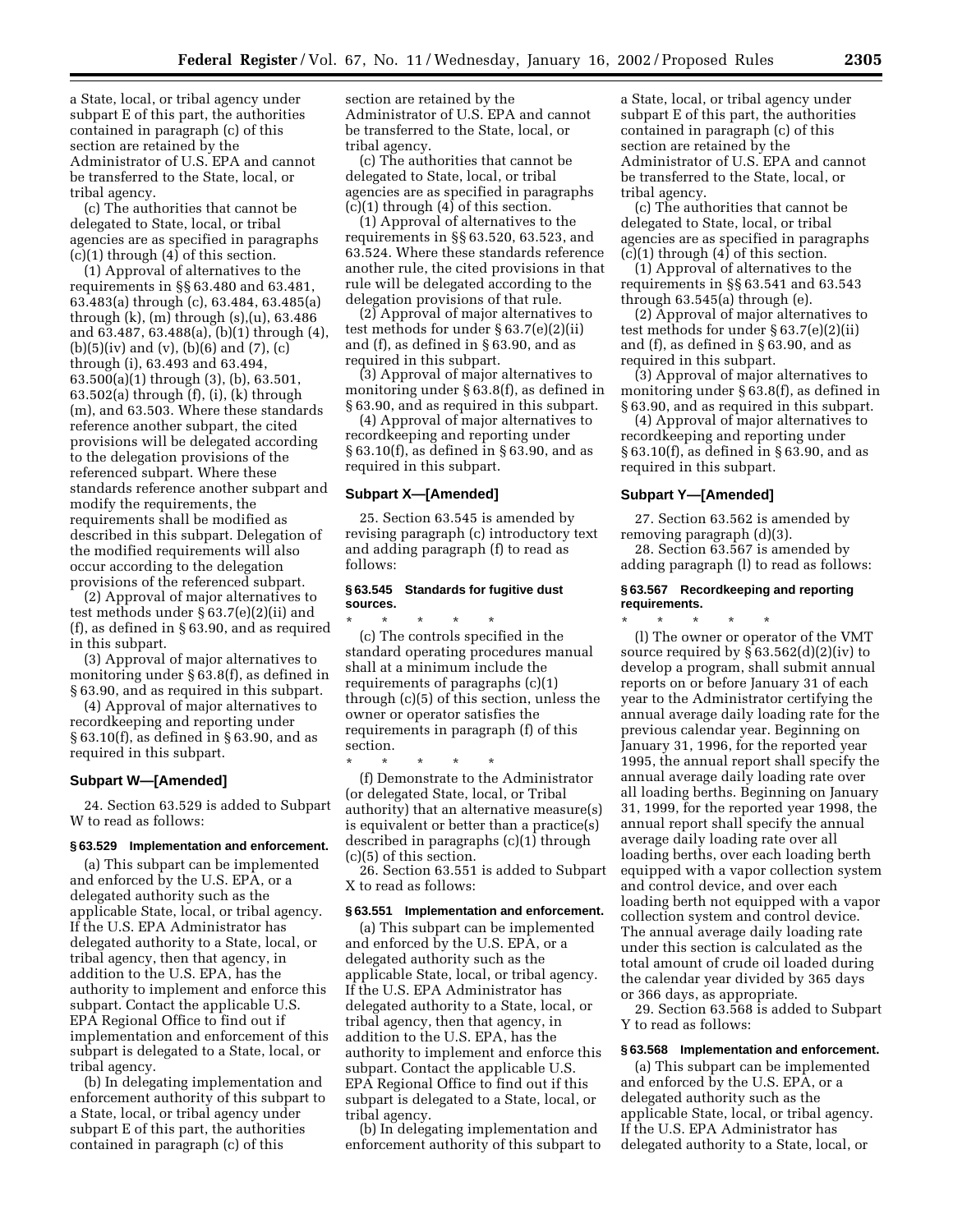tribal agency, then that agency, in addition to the U.S. EPA, has the authority to implement and enforce this subpart. Contact the applicable U.S. EPA Regional Office to find out if implementation and enforcement of this subpart is delegated to a State, local, or tribal agency.

(b) In delegating implementation and enforcement authority of this subpart to a State, local, or tribal agency under subpart E of this part, the authorities contained in paragraph (c) of this section are retained by the Administrator of U.S. EPA and cannot be transferred to the State, local, or tribal agency.

(c) The authorities that cannot be delegated to State, local, or tribal agencies are as specified in paragraphs (c)(1) through (4) of this section.

(1) Approval of alternatives to the requirements in §§ 63.560 and 63.562(a) through (d).

(2) Approval of major alternatives to test methods for under § 63.7(e)(2)(ii) and (f), as defined in § 63.90, and as required in this subpart.

(3) Approval of major alternatives to monitoring under § 63.8(f), as defined in § 63.90, and as required in this subpart.

(4) Approval of major alternatives to recordkeeping and reporting under § 63.10(f), as defined in § 63.90, and as required in this subpart.

#### **Subpart AA—[Amended]**

30. Section 63.611 is added to Subpart AA to read as follows:

#### **§ 63.611 Implementation and enforcement.**

(a) This subpart can be implemented and enforced by the U.S. EPA, or a delegated authority such as the applicable State, local, or tribal agency. If the U.S. EPA Administrator has delegated authority to a State, local, or tribal agency, then that agency, in addition to the U.S. EPA, has the authority to implement and enforce this subpart. Contact the applicable U.S. EPA Regional Office to find out if implementation and enforcement of this subpart is delegated to a State, local, or tribal agency.

(b) In delegating implementation and enforcement authority of this subpart to a State, local, or tribal agency under subpart E of this part, the authorities contained in paragraph (c) of this section are retained by the Administrator of U.S. EPA and cannot be transferred to the State, local, or tribal agency.

(c) The authorities that cannot be delegated to State, local, or tribal agencies are as specified in paragraphs (c)(1) through (4) of this section.

(1) Approval of alternatives to the requirements in §§ 63.600, 63.602 through 63.604, and 63.609 and 63.610.

(2) Approval of major alternatives to test methods under § 63.7(e)(2)(ii) and (f), as defined in § 63.90, and as required in this subpart.

(3) Approval of major alternatives to monitoring under § 63.8(f), as defined in § 63.90, and as required in this subpart.

(4) Approval of major alternatives to recordkeeping and reporting under § 63.10(f), as defined in § 63.90, and as required in this subpart.

#### **Subpart BB—[Amended]**

31. Section 63.632 is added to Subpart BB to read as follows:

#### **§ 63.632 Implementation and enforcement.**

(a) This subpart can be implemented and enforced by the U.S. EPA, or a delegated authority such as the applicable State, local, or tribal agency. If the U.S. EPA Administrator has delegated authority to a State, local, or tribal agency, then that agency, in addition to the U.S. EPA, has the authority to implement and enforce this subpart. Contact the applicable U.S. EPA Regional Office to find out if implementation and enforcement of this subpart is delegated to a State, local, or tribal agency.

(b) In delegating implementation and enforcement authority of this subpart to a State, local, or tribal agency under subpart E of this part, the authorities contained in paragraph (c) of this section are retained by the Administrator of U.S. EPA and cannot be transferred to the State, local, or tribal agency.

(c) The authorities that cannot be delegated to State, local, or tribal agencies are as specified in paragraphs  $(c)(1)$  through  $(4)$  of this section.

(1) Approval of alternatives to the requirements in §§ 63.620, 63.622 through 63.624, and 63.629 through 63.631.

(2) Approval of major alternatives to test methods under § 63.7(e)(2)(ii) and (f), as defined in § 63.90, and as required in this subpart.

(3) Approval of major alternatives to monitoring under § 63.8(f), as defined in § 63.90, and as required in this subpart.

(4) Approval of major alternatives to recordkeeping and reporting under § 63.10(f), as defined in § 63.90, and as required in this subpart.

#### **Subpart CC—[Amended]**

32. Section 63.655 is added to Subpart CC to read as follows:

#### **§ 63.655 Implementation and enforcement.**

(a) This subpart can be implemented and enforced by the U.S. EPA, or a delegated authority such as the applicable State, local, or tribal agency. If the U.S. EPA Administrator has delegated authority to a State, local, or tribal agency, then that agency, in addition to the U.S. EPA, has the authority to implement and enforce this subpart. Contact the applicable U.S. EPA Regional Office to find out if implementation and enforcement of this subpart is delegated to a State, local, or tribal agency.

(b) In delegating implementation and enforcement authority of this subpart to a State, local, or tribal agency under subpart E of this part, the authorities contained in paragraph (c) of this section are retained by the Administrator of U.S. EPA and cannot be transferred to the State, local, or tribal agency.

(c) The authorities that cannot be delegated to State, local, or tribal agencies are as specified in paragraphs  $(c)(1)$  through  $(4)$  of this section.

(1) Approval of alternatives to the requirements in §§ 63.640, 63.642(g) through (l), 63.643, 63.646 through 63.648, and 63.649 through 63.652. Where these standards reference another subpart, the cited provisions will be delegated according to the delegation provisions of the referenced subpart. Where these standards reference another subpart and modify the requirements, the requirements shall be modified as described in this subpart. Delegation of the modified requirements will also occur according to the delegation provisions of the referenced subpart.

(2) Approval of major alternatives to test methods under § 63.7(e)(2)(ii) and (f), as defined in § 63.90, and as required in this subpart.

(3) Approval of major alternatives to monitoring under § 63.8(f), as defined in § 63.90, and as required in this subpart.

(4) Approval of major alternatives to recordkeeping and reporting under § 63.10(f), as defined in § 63.90, and as required in this subpart.

#### **Subpart DD—[Amended]**

33. Section 63.684 is amended by revising paragraph (e)(1) to read as follows:

#### **§ 63.684 Standards: Off-Site material treatment.**

- \* \* \* \* \*
- (e) \* \* \*

(1) A continuous monitoring system shall be installed and operated for each treatment that measures operating parameters appropriate for the treatment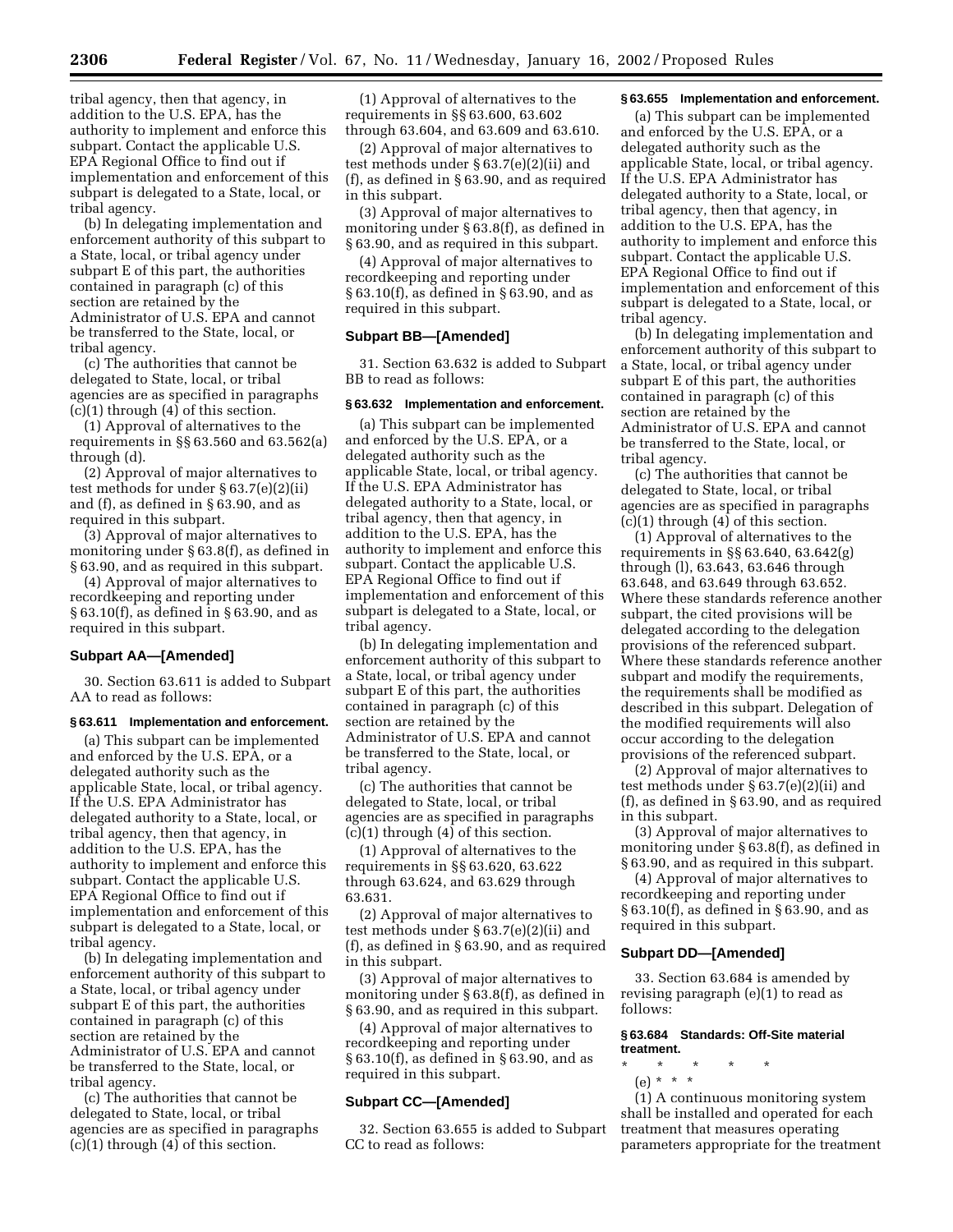process technology. This system shall include a continuous recorder that records the measured values of the selected operating parameters. The monitoring equipment shall be installed, calibrated, and maintained in accordance with the equipment manufacturer's specifications. The continuous recorder shall be a data recording device that is capable of recording either an instantaneous data value at least once every 15 minutes or an average value for intervals of 15 minutes or less.

\* \* \* \* \*

34. Section 63.693 is amended by revising paragraphs (b)(4)(i) and (c)(2)(ii) to read as follows:

#### **§ 63.693 Standards: closed-vent systems and control devices.**

- $*$  \*
- (b) \* \* \*
- $(4) * * * *$

(i) A continuous monitoring system shall be installed and operated for each control device that measures operating parameters appropriate for the control device technology as specified in paragraphs (d) through (h) of this section. This system shall include a continuous recorder that records the measured values of the selected operating parameters. The monitoring equipment shall be installed, calibrated, and maintained in accordance with the equipment manufacturer's specifications. The continuous recorder shall be a data recording device that is capable of recording either an instantaneous data value at least once every 15 minutes or an average value for intervals of 15 minutes or less.

- $\star$   $\star$   $\star$
- (c) \* \* \* \*

 $\binom{5}{2}$  \* \* \*

(ii) If a seal or locking device is used to comply with paragraph (c)(2) of this section, the device shall be placed on the mechanism by which the bypass device position is controlled (e.g., valve handle, damper lever) when the bypass device is in the closed position such that the bypass device cannot be opened without breaking the seal or removing the lock. Examples of such devices include, but are not limited to, a car-seal or a lock-and-key configuration valve. \* \* \* \* \*

35. Section 63.695 is amended by revising paragraphs (a)(4), adding paragraphs  $(c)(1)(ii)(C)$  and  $(D)$ , and revising paragraph (e) introductory text to read as follows:

#### **§ 63.695 Inspection and monitoring requirements.**

\* \* \* \* \* (a) \* \* \*

(4) To monitor and record off-site material treatment processes for compliance with the standards specified in 63.684(e), the monitoring procedures are specified in paragraph (e) of this section.

- \* \* \* \* \*
	- (c) \* \* \*
	- $(1) * * * *$
	- $(ii) * * * *$

(C) The continuous monitoring system required by  $§ 63.693(b)(4)(i)$  shall monitor and record either an instantaneous data value at least once very 15 minutes or an average value for intervals of 15 minutes or less.

(D) The owner or operator shall visually inspect the seal or closure mechanism required by § 63.693(c)(2)(ii) at least once every month to verify that the bypass mechanism is maintained in the closed position. \* \* \* \* \*

(e) The continuous monitoring system required by § 63.684(e)(1) shall monitor and record either an instantaneous data value at least once very 15 minutes or an average value for intervals of 15 minutes or less.

\* \* \* \* \* 36. Section 63.698 is revised to read as follows:

#### **§ 63.698 Implementation and enforcement.**

(a) This subpart can be implemented and enforced by the U.S. EPA, or a delegated authority such as the applicable State, local, or tribal agency. If the U.S. EPA Administrator has delegated authority to a State, local, or tribal agency, then that agency, in addition to the U.S. EPA, has the authority to implement and enforce this subpart. Contact the applicable U.S. EPA Regional Office to find out if this subpart is delegated to a State, local, or tribal agency.

(b) In delegating implementation and enforcement authority of this subpart to a State, local, or tribal agency under subpart E of this part, the authorities contained in paragraph (c) of this section are retained by the Administrator of U.S. EPA and cannot be transferred to the State, local, or tribal agency.

(c) The authorities that cannot be delegated to State, local, or tribal agencies are as specified in paragraphs (c)(1) through (4) of this section.

(1) Approval of alternatives to the requirements in §§ 63.680, 63.684 through 63.691, and 63.693. Where these standards reference another subpart, the cited provisions will be delegated according to the delegation provisions of the referenced subpart.

(2) Approval of major alternatives to test methods under § 63.7(e)(2)(ii) and

(f), as defined in § 63.90, and as required in this subpart.

(3) Approval of major alternatives to monitoring under § 63.8(f), as defined in § 63.90, and as required in this subpart.

(4) Approval of major alternatives to recordkeeping and reporting under § 63.10(f), as defined in § 63.90, and as required in this subpart.

#### **Subpart EE—[Amended]**

37. Section 63.708 is revised to read as follows:

#### **§ 63.708 Implementation and enforcement.**

(a) This subpart can be implemented and enforced by the U.S. EPA, or a delegated authority such as the applicable State, local, or tribal agency. If the U.S. EPA Administrator has delegated authority to a State, local, or tribal agency, then that agency, in addition to the U.S. EPA, has the authority to implement and enforce this subpart. Contact the applicable U.S. EPA Regional Office to find out if implementation and enforcement of this subpart is delegated to a State, local, or tribal agency.

(b) In delegating implementation and enforcement authority of this subpart to a State, local, or tribal agency under subpart E of this part, the authorities contained in paragraph (c) of this section are retained by the Administrator of U.S. EPA and cannot be transferred to the State, local, or tribal agency.

(c) The authorities that cannot be delegated to State, local, or tribal agencies are as specified in paragraphs (c)(1) through (4) of this section.

(1) Approval of alternatives to the requirements in §§ 63.701 and 63.703.

(2) Approval of major alternatives to test methods under § 63.7(e)(2)(ii) and (f), as defined in § 63.90, and as required in this subpart.

(3) Approval of major alternatives to monitoring under § 63.8(f), as defined in § 63.90, and as required in this subpart.

(4) Approval of major alternatives to recordkeeping and reporting under § 63.10(f), as defined in § 63.90, and as required in this subpart.

#### **Subpart GG—[Amended]**

38. Section 63.744 is amended: a. By revising the first sentence of paragraph (a)(1).

b. By revising paragraph (a)(2). c. Adding paragraph (a)(4).

The revisions and addition read as follows:

#### **§ 63.744 Standards: Cleaning operations.**

(a) \* \* \*

(1) Unless the owner or operator satisfies the requirements in paragraph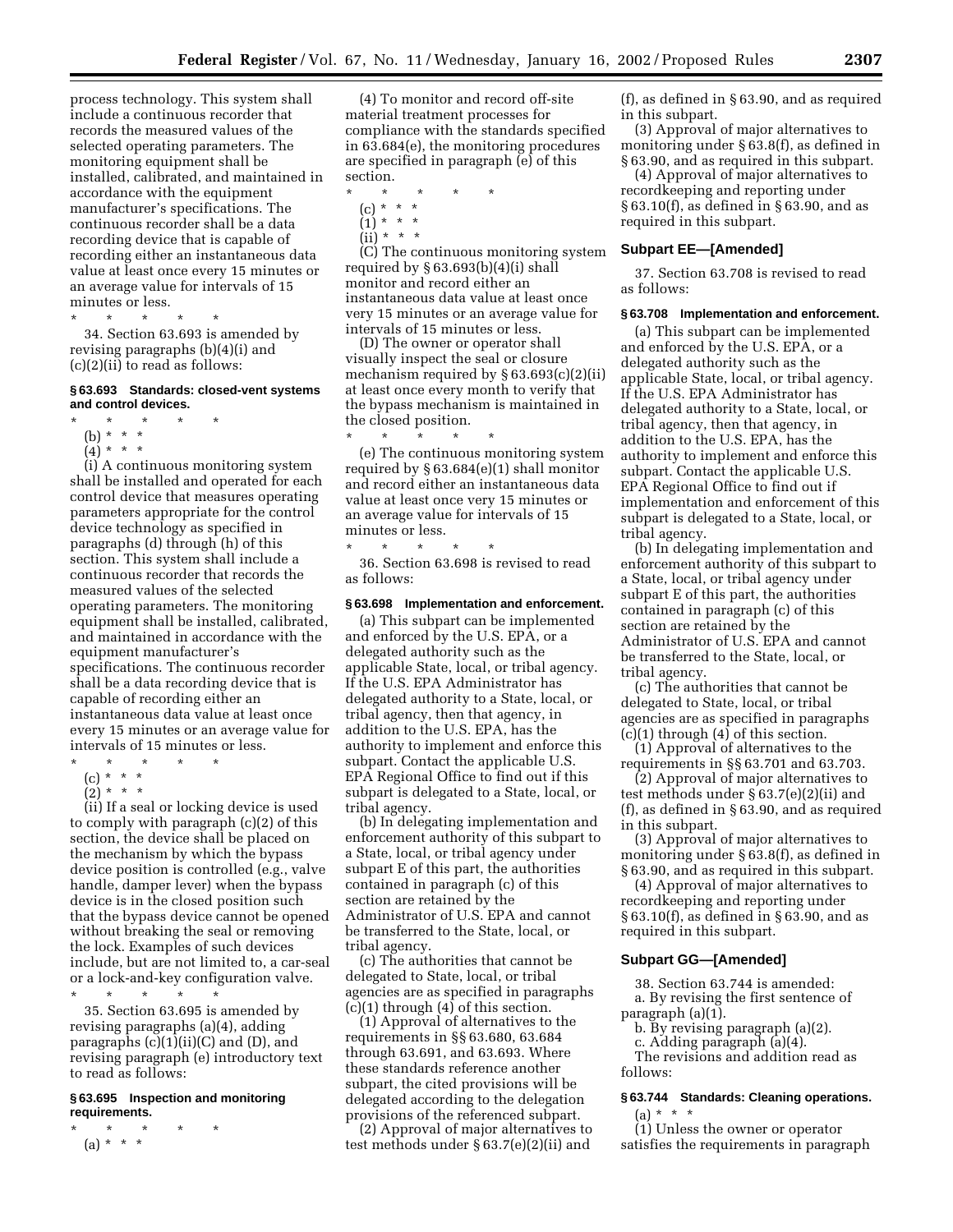(a)(4) of this section, place used solventladen cloth, paper, or any other absorbent applicators used for cleaning in bags or other closed containers. \*\*\*

(2) Unless the owner or operator satisfies the requirements in paragraph (a)(4) of this section, store fresh and spent cleaning solvents, except semiaqueous solvent cleaners, used in aerospace cleaning operations in closed containers.

\* \* \* \* \* (4) Demonstrate to the Administrator (or delegated State, local, or tribal authority) that equivalent or better alternative measures are in place compared to the use of closed containers for the solvent-laden materials described in paragraph (a)(1) of this section, or the storage of solvents described in paragraph (a)(2) of this section.

\* \* \* \* \*

39. Section 63.759 is added to Subpart GG to read as follows:

#### **§ 63.759 Implementation and enforcement.**

(a) This subpart can be implemented and enforced by the U.S. EPA, or a delegated authority such as the applicable State, local, or tribal agency. If the U.S. EPA Administrator has delegated authority to a State, local, or tribal agency, then that agency, in addition to the U.S. EPA, has the authority to implement and enforce this subpart. Contact the applicable U.S. EPA Regional Office to find out if implementation and enforcement of this subpart is delegated to a State, local, or tribal agency.

(b) In delegating implementation and enforcement authority of this subpart to a State, local, or tribal agency under subpart E of this part, the authorities contained in paragraph (c) of this section are retained by the Administrator of U.S. EPA and cannot be transferred to the State, local, or tribal agency.

(c) The authorities that cannot be delegated to State, local, or tribal agencies are as specified in paragraphs (c)(1) through (4) of this section.

(1) Approval of alternatives to the requirements in §§ 63.741, 63.743, 63.744(a)(3), (b) through (e), 63.745 through 63.748, and 63.649(a).

(2) Approval of major alternatives to test methods under § 63.7(e)(2)(ii) and (f), as defined in § 63.90, and as required in this subpart.

(3) Approval of major alternatives to monitoring under § 63.8(f), as defined in § 63.90, and as required in this subpart.

(4) Approval of major alternatives to recordkeeping and reporting under

§ 63.10(f), as defined in § 63.90, and as required in this subpart.

#### **Subpart HH—[Amended]**

40. Section 63.771 is amended by revising paragraphs (c)(3)(i)(A) and (B).

#### **§ 63.771 Control equipment requirements.**

- \* \* \* \* \*
- (c) \* \* \*
- (3) \* \* \*  $\int$ i) \* \* \*

(A) At the inlet to the bypass device that could divert the stream away from the control device to the atmosphere, properly install, calibrate, maintain, and operate a flow indicator that is capable of taking periodic readings and sounding an alarm when the bypass device is open such that the stream is being, or could be, diverted away from the control device to the atmosphere; or

(B) Secure the bypass device valve installed at the inlet to the bypass device in the non-diverting position using a car-seal or a lock-and-key type configuration.

\* \* \* \* \* 41. Section 63.773 is amended by revising paragraph (c)(2) introductory text and adding paragraph (c)(2)(iv) to read as follows:

#### **§ 63.773 Inspection and monitoring requirements.**

#### \* \* \* \* \*

(c) \* \* \* (2) Except as provided in paragraphs (c)(5) and (6) of this section, each closed-vent system shall be inspected according to the procedures and schedule specified in paragraphs (c)(2)(i) and (ii) of this section, each cover shall be inspected according to the procedures and schedule specified in paragraph (c)(2)(iii) of this section, and each bypass device shall be inspected according to the procedures of (c)(2)(iv) of this section.

\* \* \* \* \* (iv) For each bypass device, except as provided for in  $\S 63.771(c)(3)(ii)$ , the owner or operator shall either:

(A) At the inlet to the bypass device that could divert the steam away from the control device to the atmosphere, set the flow indicator to take a reading at least once every 15 minutes; or

(B) If the bypass device valve installed at the inlet to the bypass device is secured in the non-diverting position using a car-seal or a lock-and-key type configuration, visually inspect the seal or closure mechanism at least once every month to verify that the valve is maintained in the non-diverting position and the vent stream is not diverted through the bypass device.

\* \* \* \* \*

42. Section 63.776 is revised to read as follows:

#### **§ 63.776 Implementation and enforcement.**

(a) This subpart can be implemented and enforced by the U.S. EPA, or a delegated authority such as the applicable State, local, or tribal agency. If the U.S. EPA Administrator has delegated authority to a State, local, or tribal agency, then that agency, in addition to the U.S. EPA, has the authority to implement and enforce this subpart. Contact the applicable U.S. EPA Regional Office to find out if this subpart is delegated to a State, local, or tribal agency.

(b) In delegating implementation and enforcement authority of this subpart to a State, local, or tribal agency under subpart E of this part, the authorities contained in paragraph (c) of this section are retained by the Administrator of U.S. EPA and cannot be transferred to the State, local, or tribal agency.

(c) The authorities that cannot be delegated to State, local, or tribal agencies are as specified in paragraphs  $(c)(1)$  through  $(4)$  of this section.

(1) Approval of alternatives to the requirements in §§ 63.760, 63.765, 63.766, 63.769, 63.771, and 63.777.

(2) Approval of major alternatives to test methods under § 63.7(e)(2)(ii) and (f), as defined in § 63.90, and as required in this subpart.

(3) Approval of major alternatives to monitoring under § 63.8(f), as defined in § 63.90, and as required in this subpart.

(4) Approval of major alternatives to recordkeeping and reporting under § 63.10(f), as defined in § 63.90, and as required in this subpart.

#### **Subpart II—[Amended]**

43. Section 63.789 is added to Subpart II to read as follows:

#### **§ 63.789 Implementation and enforcement.**

(a) This subpart can be implemented and enforced by the U.S. EPA, or a delegated authority such as the applicable State, local, or tribal agency. If the U.S. EPA Administrator has delegated authority to a State, local, or tribal agency, then that agency, in addition to the U.S. EPA, has the authority to implement and enforce this subpart. Contact the applicable U.S. EPA Regional Office to find out if implementation and enforcement of this subpart is delegated to a State, local, or tribal agency.

(b) In delegating implementation and enforcement authority of this subpart to a State, local, or tribal agency under subpart E of this part, the authorities contained in paragraph (c) of this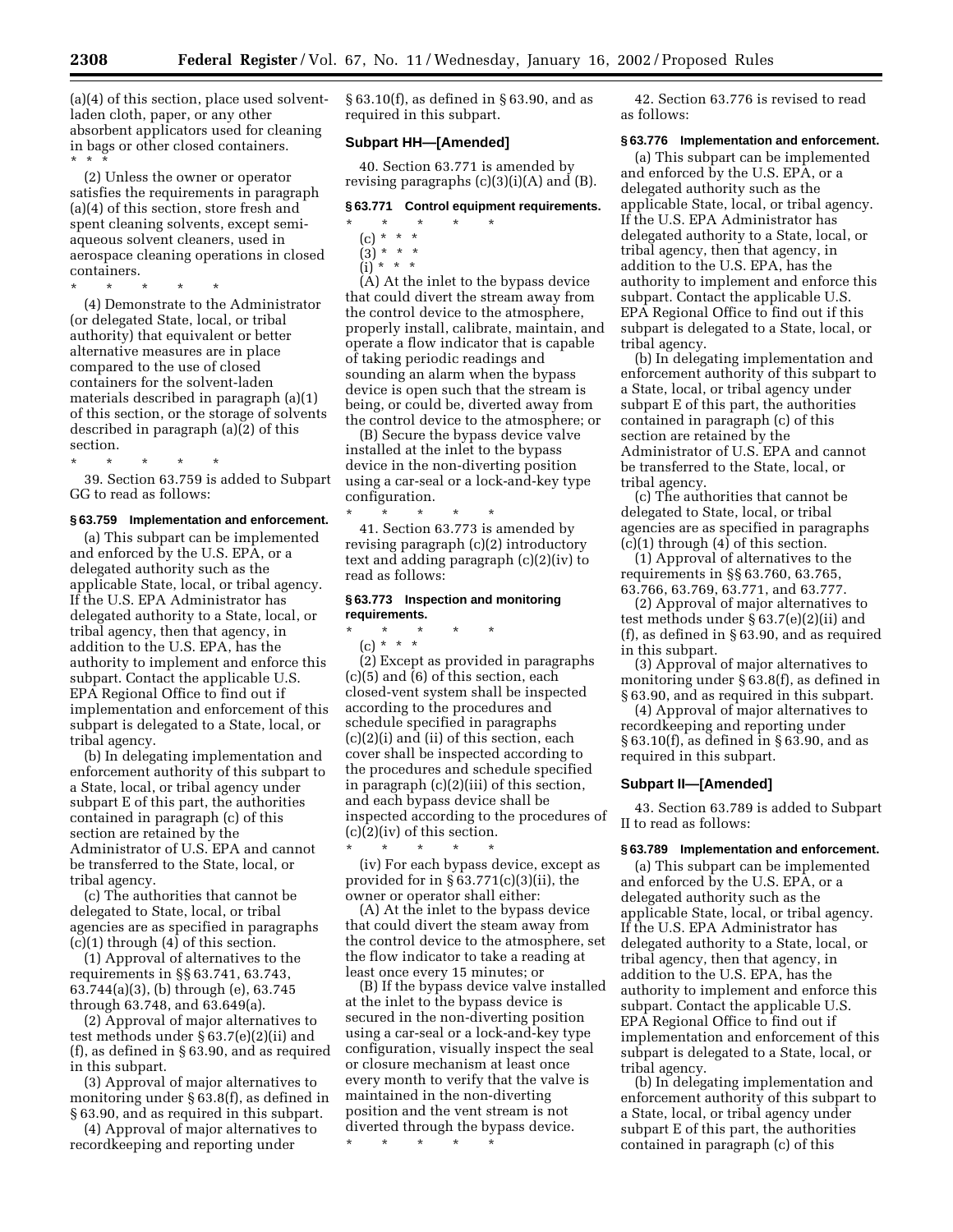section are retained by the Administrator of U.S. EPA and cannot be transferred to the State, local, or tribal agency.

(c) The authorities that cannot be delegated to State, local, or tribal agencies are as specified in paragraphs (c)(1) through (4) of this section.

(1) Approval of alternatives to the requirements in §§ 63.780 and 63.781, and 63.783 and 63.784.

(2) Approval of major alternatives to test methods under § 63.7(e)(2)(ii) and (f), as defined in § 63.90, and as required in this subpart.

(3) Approval of major alternatives to monitoring under § 63.8(f), as defined in § 63.90, and as required in this subpart.

(4) Approval of major alternatives to recordkeeping and reporting under § 63.10(f), as defined in § 63.90, and as required in this subpart.

#### **Subpart JJ—[Amended]**

44. Section 63.803 is amended by revising paragraph (c) introductory text, paragraphs (c)(1) through (3), and paragraphs (c)(4) introductory text to read as follows:

#### **§ 63.803 Work practice standards.**

\* \* \* \* \* (c) Each owner or operator of an affected source shall prepare and maintain with the work practice implementation plan a written leak inspection and maintenance plan that specifies:

(1) A minimum visual inspection frequency of once per month for all equipment used to transfer or apply coating, adhesives, or organic solvents;

(2) An inspection schedule;

(3) Methods for documenting the data and results of each inspection and any repairs that were made;

(4) The time frame between identifying the leak and making the repair, which adheres, at a minimum, to the following schedule:

\* \* \* \* \*

45. Section 63.808 is revised to read as follows:

#### **§ 63.808 Implementation and enforcement.**

(a) This subpart can be implemented and enforced by the U.S. EPA, or a delegated authority such as the applicable State, local, or tribal agency. If the U.S. EPA Administrator has delegated authority to a State, local, or tribal agency, then that agency, in addition to the U.S. EPA, has the authority to implement and enforce this subpart. Contact the applicable U.S. EPA Regional Office to find out if implementation and enforcement of this subpart is delegated to a State, local, or tribal agency.

(b) In delegating implementation and enforcement authority of this subpart to a State, local, or tribal agency under subpart E of this part, the authorities contained in paragraph (c) of this section are retained by the Administrator of U.S. EPA and cannot be transferred to the State, local, or tribal agency.

(c) The authorities that cannot be delegated to State, local, or tribal agencies are as specified in paragraphs (c)(1) through (5) of this section.

(1) Approval of alternatives to the requirements in §§ 63.800, 63.802, and 63.803 (a) and (b), (c)(1), and (d) through (l).

(2) Approval of alternatives to the monitoring and compliance requirements in §§ 63.804(f)(4)(iv)(D) and  $(E)$ , 63.804 $(g)(4)(iii)(C)$ , 63.804(g)(4)(vi), and 63.804(g)(6)(vi).

(3) Approval of major alternatives to test methods under § 63.7(e)(2)(ii) and (f), as defined in § 63.90, and as required in this subpart, as well as approval of any alternatives to the specific test methods under §§ 63.805(a),  $63.805(d)(2)(v)$ , and  $63.805(e)(1)$ .

(4) Approval of major alternatives to monitoring under § 63.8(f), as defined in § 63.90, and as required in this subpart.

(5) Approval of major alternatives to recordkeeping and reporting under § 63.10(f), as defined in § 63.90, and as required in this subpart.

#### **Subpart KK—[Amended]**

46. Section 63.831 is revised to read as follows:

#### **§ 63.831 Implementation and enforcement.**

(a) This subpart can be implemented and enforced by the U.S. EPA, or a delegated authority such as the applicable State, local, or tribal agency. If the U.S. EPA Administrator has delegated authority to a State, local, or tribal agency, then that agency, in addition to the U.S. EPA, has the authority to implement and enforce this subpart. Contact the applicable U.S. EPA Regional Office to find out if this subpart is delegated to a State, local, or tribal agency.

(b) In delegating implementation and enforcement authority of this subpart to a State, local, or tribal agency under subpart E of this part, the authorities contained in paragraph (c) of this section are retained by the Administrator of U.S. EPA and cannot be transferred to the State, local, or tribal agency.

(c) The authorities that cannot be delegated to State, local, or tribal agencies are as specified in paragraphs  $(c)(1)$  through  $(4)$  of this section.

(1) Approval of alternatives to the requirements in §§ 63.820 and 63.821 and 63.824 through 63.826.

(2) Approval of alternatives to the test method for organic HAP content determination in § 63.827(b) and alternatives to the test method for volatile matter in § 63.827(c), and major alternatives to other test methods under § 63.7(e)(2)(ii) and (f), as defined in § 63.90, and as required in this subpart.

(3) Approval of major alternatives to monitoring under § 63.8(f), as defined in § 63.90, and as required in this subpart.

(4) Approval of major alternatives to recordkeeping and reporting under § 63.10(f), as defined in § 63.90, and as required in this subpart.

#### **Subpart LL—[Amended]**

47. Section 63.853 is revised to read as follows:

#### **§ 63.853 Implementation and enforcement.**

(a) This subpart can be implemented and enforced by the U.S. EPA, or a delegated authority such as the applicable State, local, or tribal agency. If the U.S. EPA Administrator has delegated authority to a State, local, or tribal agency, then that agency, in addition to the U.S. EPA, has the authority to implement and enforce this regulation. Contact the applicable U.S. EPA Regional Office to find out if this subpart is delegated to a State, local, or tribal agency.

(b) In delegating implementation and enforcement authority of this subpart to a State, local, or tribal agency under subpart E of this part, the authorities contained in paragraph (c) of this section are retained by the Administrator of U.S. EPA and cannot be transferred to the State, local, or tribal agency.

(c) The authorities that cannot be delegated to State, local, or tribal agencies are as specified in paragraphs  $(c)(1)$  through  $(4)$  of this section.

(1) Approval of alternatives to the requirements in §§ 63.840, 63.843 and 63.844, 63.845(b) through (e), (h) and (i), and 63.846.

(2) Approval of major alternatives to test methods under § 63.7(e)(2)(ii) and (f), as defined in § 63.90, and as required in this subpart.

(3) Approval of major alternatives to monitoring under § 63.8(f), as defined in § 63.90, and as required in this subpart.

(4) Approval of major alternatives to recordkeeping and reporting under § 63.10(f), as defined in § 63.90, and as required in this subpart.

#### **Subpart OO—[Amended]**

48. Section 63.908 is added to Subpart OO to read as follows: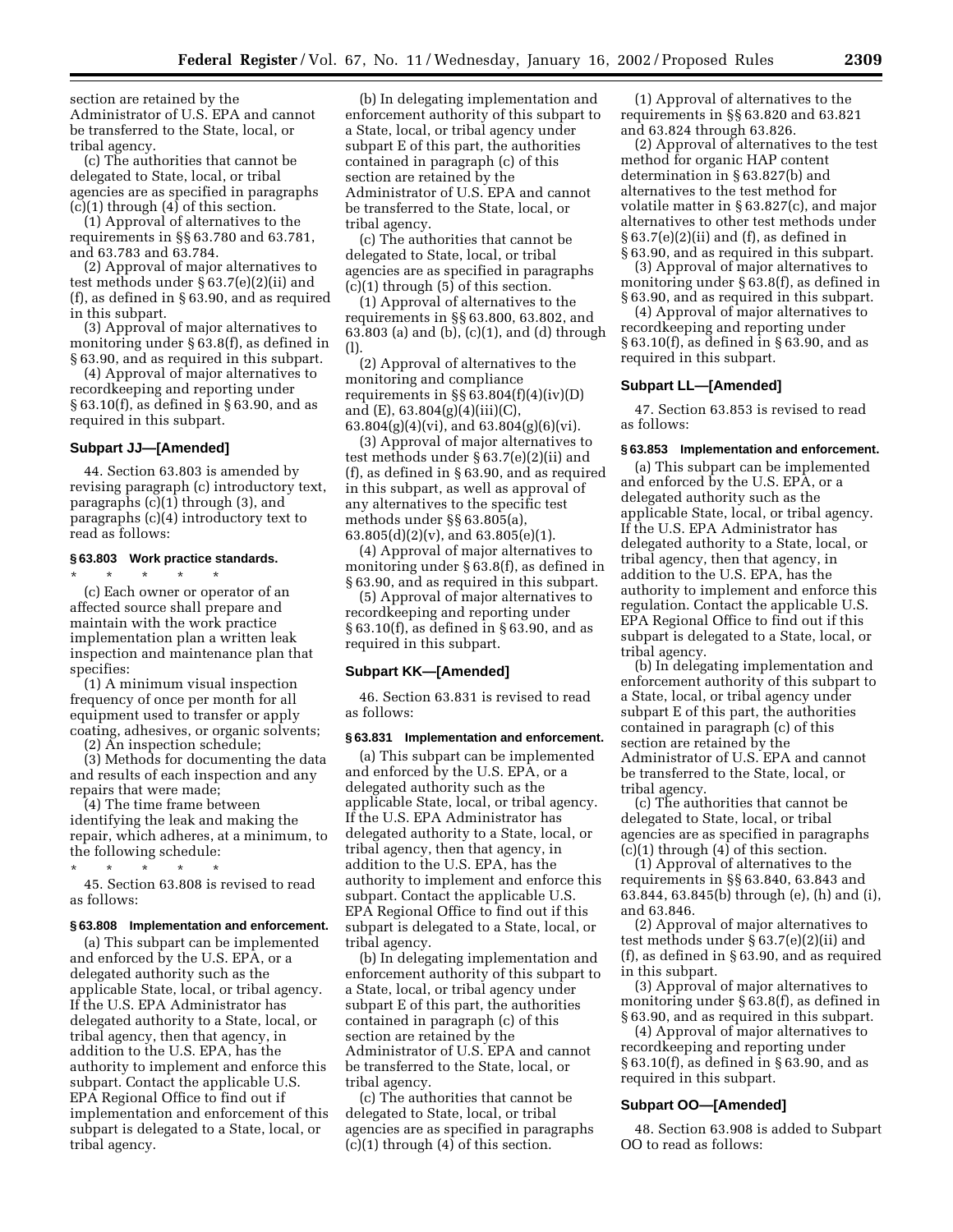#### **§ 63.908 Implementation and enforcement.**

(a) This subpart can be implemented and enforced by the U.S. EPA, or a delegated authority such as the applicable State, local, or tribal agency. If the U.S. EPA Administrator has delegated authority to a State, local, or tribal agency, then that agency, in addition to the U.S. EPA, has the authority to implement and enforce this subpart. Contact the applicable U.S. EPA Regional Office to find out if this subpart is delegated to a State, local, or tribal agency.

(b) In delegating implementation and enforcement authority of this subpart to a State, local, or tribal agency under subpart E of this part, the authorities contained in paragraph (c) of this section are retained by the Administrator of U.S. EPA and cannot be transferred to the State, local, or tribal agency.

(c) The authorities that cannot be delegated to State, local, or tribal agencies are as specified in paragraphs (c)(1) through (4) of this section.

(1) Approval of alternatives to the requirements in §§ 63.900 and 63.902.

(2) Approval of major alternatives to test methods under § 63.7(e)(2)(ii) and (f), as defined in § 63.90, and as required in this subpart.

(3) Approval of major alternatives to monitoring under § 63.8(f), as defined in § 63.90, and as required in this subpart.

(4) Approval of major alternatives to recordkeeping and reporting under § 63.10(f), as defined in § 63.90, and as required in this subpart.

#### **Subpart PP—[Amended]**

49. Section 63.929 is added to Subpart PP to read as follows:

#### **§ 63.929 Implementation and enforcement.**

(a) This subpart can be implemented and enforced by the U.S. EPA, or a delegated authority such as the applicable State, local, or tribal agency. If the U.S. EPA Administrator has delegated authority to a State, local, or tribal agency, then that agency, in addition to the U.S. EPA, has the authority to implement and enforce this subpart. Contact the applicable U.S. EPA Regional Office to find out if this subpart is delegated to a State, local, or tribal agency.

(b) In delegating implementation and enforcement authority of this subpart to a State, local, or tribal agency under subpart E of this part, the authorities contained in paragraph (c) of this section are retained by the Administrator of U.S. EPA and cannot be transferred to the State, local, or tribal agency.

(c) The authorities that cannot be delegated to State, local, or tribal agencies are as specified in paragraphs (c)(1) through (4) of this section.

(1) Approval of alternatives to the requirements in §§ 63.920 and 63.922 through 63.924. Where these standards reference another subpart, the cited provisions will be delegated according to the delegation provisions of the referenced subpart.

(2) Approval of major alternatives to test methods under § 63.7(e)(2)(ii) and (f), as defined in § 63.90, and as required in this subpart.

(3) Approval of major alternatives to monitoring under § 63.8(f), as defined in § 63.90, and as required in this subpart.

(4) Approval of major alternatives to recordkeeping and reporting under § 63.10(f), as defined in § 63.90, and as required in this subpart.

#### **Subpart QQ—[Amended]**

50. Section 63.949 is added to Subpart QQ to read as follows:

#### **§ 63.949 Implementation and enforcement.**

(a) This subpart can be implemented and enforced by the U.S. EPA, or a delegated authority such as the applicable State, local, or tribal agency. If the U.S. EPA Administrator has delegated authority to a State, local, or tribal agency, then that agency, in addition to the U.S. EPA, has the authority to implement and enforce this subpart. Contact the applicable U.S. EPA Regional Office to find out if this subpart is delegated to a State, local, or tribal agency.

(b) In delegating implementation and enforcement authority of this subpart to a State, local, or tribal agency under subpart E of this part, the authorities contained in paragraph (c) of this section are retained by the Administrator of U.S. EPA and cannot be transferred to the State, local, or tribal agency.

(c) The authorities that cannot be delegated to State, local, or tribal agencies are as specified in paragraphs  $(c)(1)$  through  $(4)$  of this section.

(1) Approval of alternatives to the requirements in §§ 63.940, 63.942, and 63.943. Where these standards reference subpart DD, the cited provisions will be delegated according to the delegation provisions of subpart DD.

(2) Approval of major alternatives to test methods under § 63.7(e)(2)(ii) and (f), as defined in § 63.90, and as required in this subpart.

(3) Approval of major alternatives to monitoring under § 63.8(f), as defined in § 63.90, and as required in this subpart.

(4) Approval of major alternatives to recordkeeping and reporting under

§ 63.10(f), as defined in § 63.90, and as required in this subpart.

#### **Subpart RR—[Amended]**

51. Section 63.967 is added to Subpart RR to read as follows:

#### **§ 63.967 Implementation and enforcement.**

(a) This subpart can be implemented and enforced by the U.S. EPA, or a delegated authority such as the applicable State, local, or tribal agency. If the U.S. EPA Administrator has delegated authority to a State, local, or tribal agency, then that agency, in addition to the U.S. EPA, has the authority to implement and enforce this subpart. Contact the applicable U.S. EPA Regional Office to find out if this subpart is delegated to a State, local, or tribal agency.

(b) In delegating implementation and enforcement authority of this subpart to a State, local, or tribal agency under subpart E of this part, the authorities contained in paragraph (c) of this section are retained by the Administrator of U.S. EPA and cannot be transferred to the State, local, or tribal agency.

(c) The authorities that cannot be delegated to State, local, or tribal agencies are as specified in paragraphs (c)(1) through (4) of this section.

(1) Approval of alternatives to the requirements in §§ 63.960 and 63.962. Where these standards reference subpart DD, the cited provisions will be delegated according to the delegation provisions subpart DD of this part.

(2) Approval of major alternatives to test methods under § 63.7(e)(2)(ii) and (f), as defined in § 63.90, and as required in this subpart.

(3) Approval of major alternatives to monitoring under § 63.8(f), as defined in § 63.90, and as required in this subpart.

(4) Approval of major alternatives to recordkeeping and reporting under § 63.10(f), as defined in § 63.90, and as required in this subpart.

#### **Subpart VV—[Amended]**

52. Section 63.1050 is added to Subpart VV to read as follows:

#### **§ 63.1050 Implementation and enforcement.**

(a) This subpart can be implemented and enforced by the U.S. EPA, or a delegated authority such as the applicable State, local, or tribal agency. If the U.S. EPA Administrator has delegated authority to a State, local, or tribal agency, then that agency, in addition to the U.S. EPA, has the authority to implement and enforce this subpart. Contact the applicable U.S.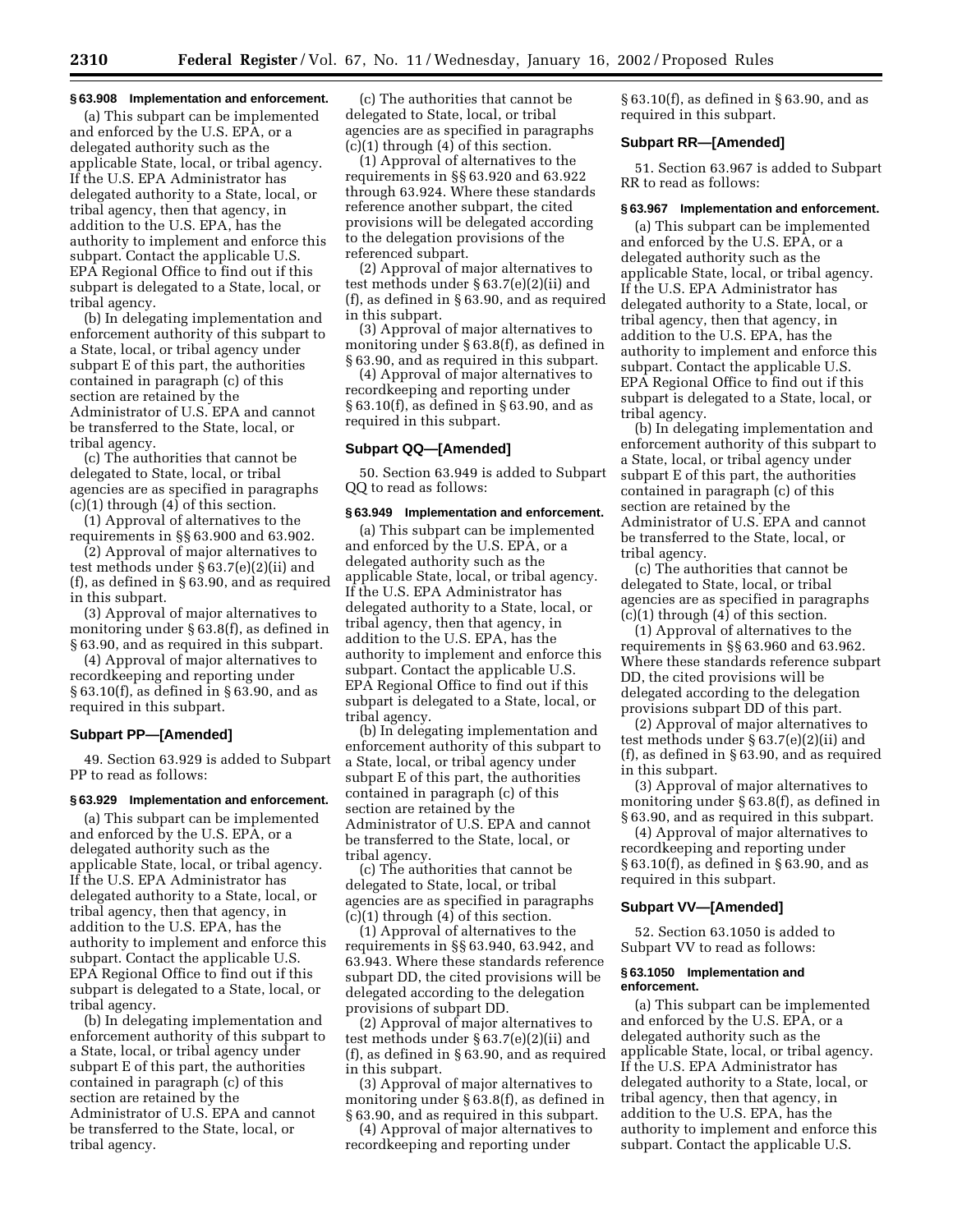EPA Regional Office to find out if this subpart is delegated to a State, local, or tribal agency.

(b) In delegating implementation and enforcement authority of this subpart to a State, local, or tribal agency under subpart E of this part, the authorities contained in paragraph (c) of this section are retained by the Administrator of U.S. EPA and cannot be transferred to the State, local, or tribal agency.

(c) The authorities that cannot be delegated to State, local, or tribal agencies are as specified in paragraphs (c)(1) through (4) of this section.

(1) Approval of alternatives to the requirements in §§ 63.1040 and 63.1042 through 63.1044. Where these standards reference subpart DD, the cited provisions will be delegated according to the delegation provisions of subpart DD of this part.

(2) Approval of major alternatives to test methods under § 63.7(e)(2)(ii) and (f), as defined in § 63.90, and as required in this subpart.

(3) Approval of major alternatives to monitoring under § 63.8(f), as defined in § 63.90, and as required in this subpart.

(4) Approval of major alternatives to recordkeeping and reporting under § 63.10(f), as defined in § 63.90, and as required in this subpart.

#### **Subpart CCC—[Amended]**

53. Section 63.1166 is revised to read as follows:

#### **§ 63.1166 Implementation and enforcement.**

(a) This subpart can be implemented and enforced by the U.S. EPA, or a delegated authority such as the applicable State, local, or tribal agency. If the U.S. EPA Administrator has delegated authority to a State, local, or tribal agency, then that agency, in addition to the U.S. EPA, has the authority to implement and enforce this subpart. Contact the applicable U.S. EPA Regional Office to find out if implementation and enforcement of this subpart is delegated to a State, local, or tribal agency.

(b) In delegating implementation and enforcement authority of this subpart to a State, local, or tribal agency under subpart E of this part, the authorities contained in paragraph (c) of this section are retained by the Administrator of U.S. EPA and cannot be transferred to the State, local, or tribal agency.

(c) The authorities that cannot be delegated to State, local, or tribal agencies are as specified in paragraphs (c)(1) through (8) of this section.

(1) Approval of alternatives to the requirements in §§ 63.1155 and 63.1157 through 63.1159.

(2) Approval of major alternatives to test methods under § 63.7(e)(2)(ii) and (f), as defined in § 63.90, and as required in this subpart.

(3) Approval of any alternative measurement methods for HCl and CL2 to those specified in  $\S 63.1161(d)(1)$ .

(4) Approval of major alternatives to monitoring under § 63.8(f), as defined in § 63.90, and as required in this subpart.

(5) Approval of any alternative monitoring requirements to those specified in §§ 63.1162(a)(2) through (5) and 63.1162(b)(1) through (3).

(6) Approval of major alternatives to recordkeeping and reporting under § 63.10(f), as defined in § 63.90, and as required in this subpart.

(7) Waiver of recordkeeping requirements specified in § 63.1165.

(8) Approval of an alternative schedule for conducting performance tests to the requirement specified in § 63.1162(a)(1).

#### **Subpart DDD—[Amended]**

54. Section 63.1195 is revised to read as follows:

#### **§ 63.1195 Who implements and enforces this subpart?**

(a) This subpart can be implemented and enforced by the U.S. EPA, or a delegated authority such as the applicable State, local, or tribal agency. If the U.S. EPA Administrator has delegated authority to a State, local, or tribal agency, then that agency, in addition to the U.S. EPA, has the authority to implement and enforce this subpart. Contact the applicable U.S. EPA Regional Office to find out if implementation and enforcement of this subpart is delegated to a State, local, or tribal agency.

(b) In delegating implementation and enforcement authority of this subpart to a State, local, or tribal agency under subpart E of this part, the authorities contained in paragraph (c) of this section are retained by the Administrator of U.S. EPA and cannot be transferred to the State, local, or tribal agency.

(c) The authorities that cannot be delegated to State, local, or tribal agencies are as specified in paragraphs (c)(1) through (4) of this section.

(1) Approval of alternatives to the requirements in §§ 63.1177 through 63.1179.

(2) Approval of major alternatives to test methods under § 63.7(e)(2)(ii) and (f), as defined in § 63.90, and as required in this subpart.

(3) Approval of major alternatives to monitoring under § 63.8(f), as defined in § 63.90, and as required in this subpart.

(4) Approval of major alternatives to recordkeeping and reporting under § 63.10(f), as defined in § 63.90, and as required in this subpart.

#### **Subpart EEE—[Amended]**

55. Section 63.1214 is added to Subpart EEE to read as follows:

#### **§ 63.1214 Implementation and enforcement.**

(a) This subpart can be implemented and enforced by the U.S. EPA, or a delegated authority such as the applicable State, local, or tribal agency. If the U.S. EPA Administrator has delegated authority to a State, local, or tribal agency, then that agency, in addition to the U.S. EPA, has the authority to implement and enforce this subpart. Contact the applicable U.S. EPA Regional Office to find out if this subpart is delegated to a State, local, or tribal agency.

(b) In delegating implementation and enforcement authority of this subpart to a State, local, or tribal agency under subpart E of this part, the authorities contained in paragraph (c) of this section are retained by the Administrator of U.S. EPA and cannot be transferred to the State, local, or tribal agency.

(c) The authorities that cannot be delegated to State, local, or tribal agencies are as specified in paragraphs (c)(1) through (4) of this section.

(1) Approval of alternatives to requirements in §§ 63.1200 and 63.1203 through 63.1205.

(2) Approval of major alternatives to test methods under § 63.7(e)(2)(ii) and (f), as defined in § 63.90, and as required in this subpart.

(3) Approval of major alternatives to monitoring under § 63.8(f), as defined in § 63.90, and as required in this subpart.

(4) Approval of major alternatives to recordkeeping and reporting under § 63.10(f), as defined in § 63.90, and as required in this subpart.

#### **Subpart GGG—[Amended]**

56. Section 63.1261 is revised to read as follows:

#### **§ 63.1261 Implementation and enforcement.**

(a) This subpart can be implemented and enforced by the U.S. EPA, or a delegated authority such as the applicable State, local, or tribal agency. If the U.S. EPA Administrator has delegated authority to a State, local, or tribal agency, then that agency, in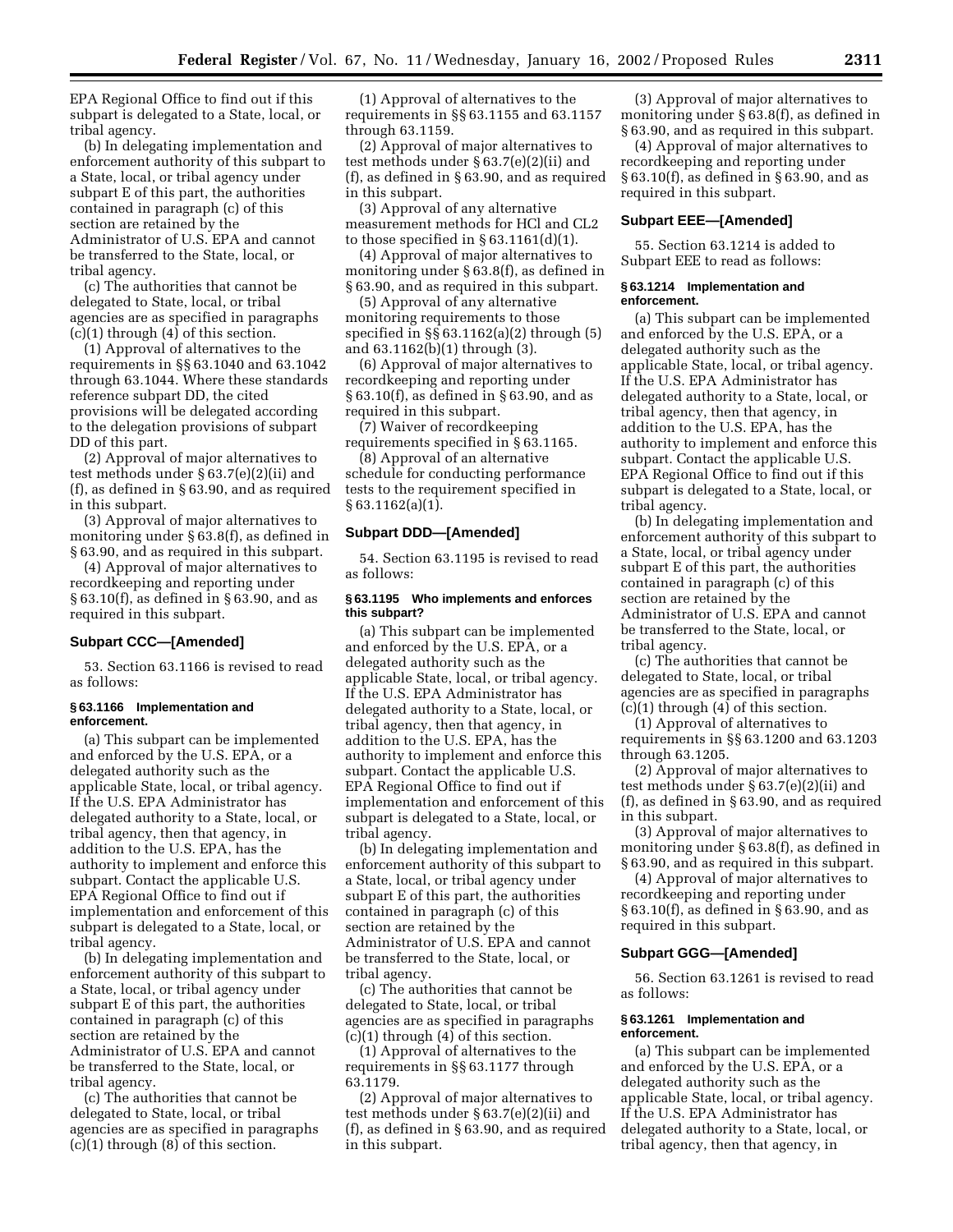addition to the U.S. EPA, has the authority to implement and enforce this subpart. Contact the applicable U.S. EPA Regional Office to find out if implementation and enforcement of this subpart is delegated to a State, local, or tribal agency.

(b) In delegating implementation and enforcement authority of this subpart to a State, local, or tribal agency under subpart E of this part, the authorities contained in paragraph (c) of this section are retained by the Administrator of U.S. EPA and cannot be transferred to the State, local, or tribal agency.

(c) The authorities that cannot be delegated to State, local, or tribal agencies are as specified in paragraphs (c)(1) through (4) of this section.

(1) Approval of alternatives to the requirements in §§ 63.1250 and 63.1252 through 63.1256. Where these standards reference another subpart, the cited provisions will be delegated according to the delegation provisions of the referenced subpart.

(2) Approval of major alternatives to test methods under § 63.7(e)(2)(ii) and (f), as defined in § 63.90, and as required in this subpart.

(3) Approval of major alternatives to monitoring under § 63.8(f), as defined in § 63.90, and as required in this subpart.

(4) Approval of major alternatives to recordkeeping and reporting under § 63.10(f), as defined in § 63.90, and as required in this subpart.

#### **Subpart HHH—[Amended]**

57. Section 63.1281 is amended by revising paragraphs  $(c)(3)(i)(A)$  and  $(B)$ to read:

#### **§ 63.1281 Control equipment requirements.**

\* \* \* \* \*

- (c) \* \* \*
- $(3) * * * *$
- $(i) * * * *$
- 

(A) At the inlet to the bypass device that could divert the stream away from the control device to the atmosphere, properly install, calibrate, maintain, and operate a flow indicator that is capable of taking periodic readings and sounding an alarm when the bypass device is open such that the stream is being, or could be, diverted away from the control device to the atmosphere; or

(B) Secure the bypass device valve installed at the inlet to the bypass device in the non-diverting position using a car-seal or a lock-and-key type configuration.

\* \* \* \* \* 58. Section 13.1283 is amended by revising paragraph (c)(2) introductory

text and adding paragraph (c)(2)(iii) to read as follows:

#### **§ 63.1283 Inspection and monitoring requirements.**

\* \* \* \* \*  $(c) * * * *$ 

(2) Except as provided in paragraphs (c)(5) and (6) of this section, each closed-vent system shall be inspected according to the procedures and schedule specified in paragraphs (c)(2)(i) and (ii) of this section and each bypass device shall be inspected according to the procedures of (c)(2)(iii) of this section.

\* \* \* \* \* (iii) For each bypass device, except as provided for in  $\S 63.1281(c)(3)(ii)$ , the owner or operator shall either:

(A) At the inlet to the bypass device that could divert the stream away from the control device to the atmosphere, set the flow indicator to take a reading at least once every 15 minutes; or

(B) If the bypass device valve installed at the inlet to the bypass device is secured in the non-diverting position using a car-seal or a lock-and-key type configuration, visually inspect the seal or closure mechanism at least once every month to verify that the valve is maintained in the non-diverting position and the vent stream is not diverted through the bypass device.

59. Section 63.1286 is revised to read as follows:

#### **§ 63.1286 Implementation and enforcement.**

\* \* \* \* \*

(a) This subpart can be implemented and enforced by the U.S. EPA, or a delegated authority such as the applicable State, local, or tribal agency. If the U.S. EPA Administrator has delegated authority to a State, local, or tribal agency, then that agency, in addition to the U.S. EPA, has the authority to implement and enforce this subpart. Contact the applicable U.S. EPA Regional Office to find out if this subpart is delegated to a State, local, or tribal agency.

(b) In delegating implementation and enforcement authority of this subpart to a State, local, or tribal agency under subpart E of this part, the authorities contained in paragraph (c) of this section are retained by the Administrator of U.S. EPA and cannot be transferred to the State, local, or tribal agency.

(c) The authorities that cannot be delegated to State, local, or tribal agencies are as specified in paragraphs (c)(1) through (4) of this section.

(1) Approval of alternatives to the requirements in §§ 63.1270, 63.1275, 63.1281, and 63.1287.

(2) Approval of major alternatives to test methods under § 63.7(e)(2)(ii) and (f), as defined in § 63.90, and as required in this subpart.

(3) Approval of major alternatives to monitoring under § 63.8(f), as defined in § 63.90, and as required in this subpart.

(4) Approval of major alternatives to recordkeeping and reporting under § 63.10(f), as defined in § 63.90, and as required in this subpart.

#### **Subpart III—[Amended]**

60. Section 63.1309 is revised to read as follows:

#### **§ 63.1309 Implementation and enforcement.**

(a) This subpart can be implemented and enforced by the U.S. EPA, or a delegated authority such as the applicable State, local, or tribal agency. If the U.S. EPA Administrator has delegated authority to a State, local, or tribal agency, then that agency, in addition to the U.S. EPA, has the authority to implement and enforce this subpart. Contact the applicable U.S. EPA Regional Office to find out if implementation and enforcement of this subpart is delegated to a State, local, or tribal agency.

(b) In delegating implementation and enforcement authority of this subpart to a State, local, or tribal agency under subpart E of this part, the authorities contained in paragraph (c) of this section are retained by the Administrator of U.S. EPA and cannot be transferred to the State, local, or tribal agency.

(c) The authorities that cannot be delegated to State, local, or tribal agencies are as specified in paragraphs (c)(1) through (5) of this section.

(1) Approval of alternatives to the requirements in §§ 63.1290, 63.1293 through 63.1301, and 63.1305.

(2) Approval of major alternatives to test methods under § 63.7(e)(2)(ii) and (f), as defined in § 63.90, and as required in this subpart.

(3) Approval of major alternatives to monitoring under § 63.8(f), as defined in § 63.90, and as required in this subpart.

(4) Approval of alternatives to the specific monitoring requirements of § 63.1303(b)(5).

(5) Approval of major alternatives to recordkeeping and reporting under § 63.10(f), as defined in § 63.90, and as required in this subpart.

#### **Subpart JJJ—[Amended]**

61. Section 63.1336 is added to Subpart JJJ to read as follows: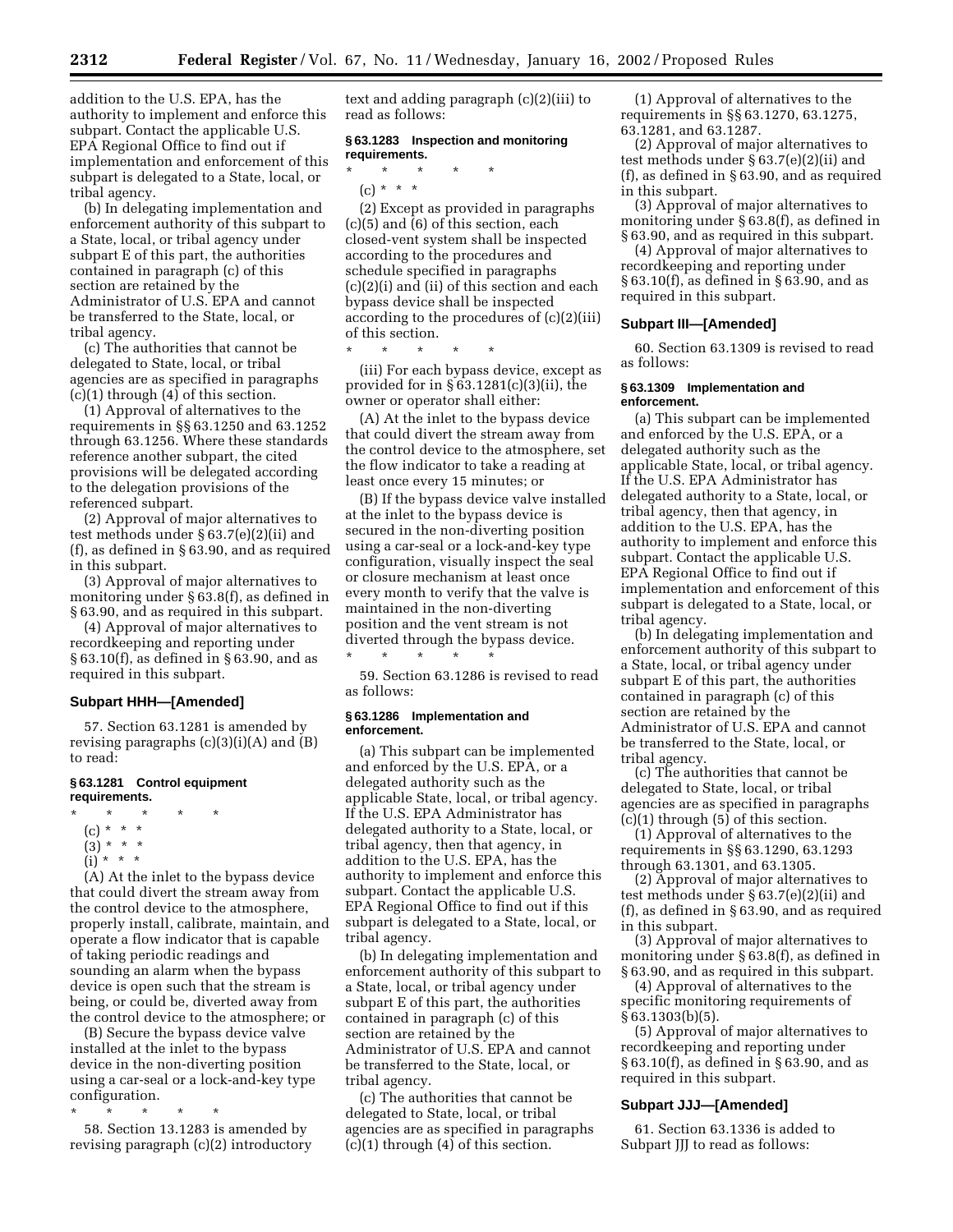#### **§ 63.1336 Implementation and enforcement.**

(a) This subpart can be implemented and enforced by the U.S. EPA, or a delegated authority such as the applicable State, local, or tribal agency. If the U.S. EPA Administrator has delegated authority to a State, local, or tribal agency, then that agency, in addition to the U.S. EPA, has the authority to implement and enforce this subpart. Contact the applicable U.S. EPA Regional Office to find out if this subpart is delegated to a State, local, or tribal agency.

(b) In delegating implementation and enforcement authority of this subpart to a State, local, or tribal agency under subpart E of this part, the authorities contained in paragraph (c) of this section are retained by the Administrator of U.S. EPA and cannot be transferred to the State, local, or tribal agency.

(c) The authorities that cannot be delegated to State, local, or tribal agencies are as specified in paragraphs (c)(1) through (4) of this section.

(1) Approval of alternatives to the requirements in §§ 63.1310 and 63.1311, 63.1313 through 63.1315(a)(1) through (9), (a)(11) through (18), (b) through (e), 63.1316, 63.1321 and 63.1322, 63.1323(a), (b)(1) through (4), (b)(5)(iv) and (v), (b)(6) and (7), (c) through (j), and 63.1328 through 63.1331. Where these standards reference another subpart, the cited provisions will be delegated according to the delegation provisions of the referenced subpart. Where these standards reference another subpart and modify the requirements, the requirements shall be modified as described in this subpart. Delegation of the modified requirements will also occur according to the delegation provisions of the referenced subpart.

(2) Approval of major alternatives to test methods under § 63.7(e)(2)(ii) and (f), as defined in § 63.90, and as required in this subpart.

(3) Approval of major alternatives to monitoring under § 63.8(f), as defined in § 63.90, and as required in this subpart.

(4) Approval of major alternatives to recordkeeping and reporting under § 63.10(f), as defined in § 63.90, and as required in this subpart.

#### **Subpart LLL—[Amended]**

62. Section 63.1358 is revised to read as follows:

#### **§ 63.1358 Implementation and enforcement.**

(a) This subpart can be implemented and enforced by the U.S. EPA, or a delegated authority such as the applicable State, local, or tribal agency.

If the U.S. EPA Administrator has delegated authority to a State, local, or tribal agency, then that agency, in addition to the U.S. EPA, has the authority to implement and enforce this subpart. Contact the applicable U.S. EPA Regional Office to find out if this subpart is delegated to a State, local, or tribal agency.

(b) In delegating implementation and enforcement authority of this subpart to a State, local, or tribal agency under subpart E of this part, the authorities contained in paragraph (c) of this section are retained by the Administrator of U.S. EPA and cannot be transferred to the State, local, or tribal agency.

(c) The authorities that cannot be delegated to State, local, or tribal agencies are as specified in paragraphs (c)(1) through (4) of this section.

(1) Approval of alternatives to the requirements in §§ 63.1340 and 63.1343 through 63.1348.

(2) Approval of major alternatives to test methods under § 63.7(e)(2)(ii) and (f), as defined in § 63.90, and as required in this subpart.

(3) Approval of major alternatives to monitoring under § 63.8(f), as defined in § 63.90, and as required in this subpart.

(4) Approval of major alternatives to recordkeeping and reporting under § 63.10(f), as defined in § 63.90, and as

#### **Subpart MMM—[Amended]**

required in this subpart.

63. Section 63.1362 is amended by revising paragraphs (j)(1) and (j)(2) to read as follows:

#### **§ 63.1362 Standards.**

#### \* \* \* \* \*

(j) \* \* \* (1) Install, calibrate, maintain, and operate a flow indicator that is capable of determining whether vent stream flow is present and taking frequent, periodic readings. Records shall be maintained as specified in § 63.1367(f)(1). The flow indicator shall be installed at the entrance to any bypass line that could divert the vent stream away from the control device to the atmosphere; or

(2) Secure the bypass line valve in the closed position with a car-seal or lockand-key type configuration. Records shall be maintained as specified in § 63.1367(f)(2).

\* \* \* \* \* 64. Section 63.1366 is amended by revising paragraph (b)(1)(xiii) to read as follows:

#### **§ 63.1366 Monitoring and inspection requirements.**

\* \* \* \* \*

(b)  $* * * *$ 

 $(1) * * * *$ (xiii) *Closed-vent system visual inspections.* The owner or operator shall comply with the requirements in either paragraph  $(b)(1)(xiii)(A)$  or  $(B)$  of this

section: (A) Set the flow indicator at the entrance to any bypass line that could divert the stream away from the control device to the atmosphere to take a reading at least once every 15 minutes; or

(B) If the bypass device valve installed at the inlet to the bypass device is secured in the closed position with a car-seal or lock-and-key type configuration, visually inspect the seal or closure mechanism at least once every month to verify that the valve is maintained in the closed position and the vent stream is not diverted through the bypass line.

\* \* \* \* \*

65. Section 63.1369 is revised to read as follows:

#### **§ 63.1369 Implementation and enforcement.**

(a) This subpart can be implemented and enforced by the U.S. EPA, or a delegated authority such as the applicable State, local, or tribal agency. If the U.S. EPA Administrator has delegated authority to a State, local, or tribal agency, then that agency, in addition to the U.S. EPA, has the authority to implement and enforce this subpart. Contact the applicable U.S. EPA Regional Office to find out if implementation and enforcement of this subpart is delegated to a State, local, or tribal agency.

(b) In delegating implementation and enforcement authority of this subpart to a State, local, or tribal agency under subpart E of this part, the authorities contained in paragraph (c) of this section are retained by the Administrator of U.S. EPA and cannot be transferred to the State, local, or tribal agency.

(c) The authorities that cannot be delegated to State, local, or tribal agencies are as specified in paragraphs  $(c)(1)$  through  $(4)$  of this section.

(1) Approval of alternatives to the requirements in §§ 63.1360 and 63.1362 and 63.1363. Where these standards reference another subpart, the cited provisions will be delegated according to the delegation provisions of the referenced subpart. Where these standards reference another subpart and modify the requirements, the requirements shall be modified as described in this subpart. Delegation of the modified requirements will also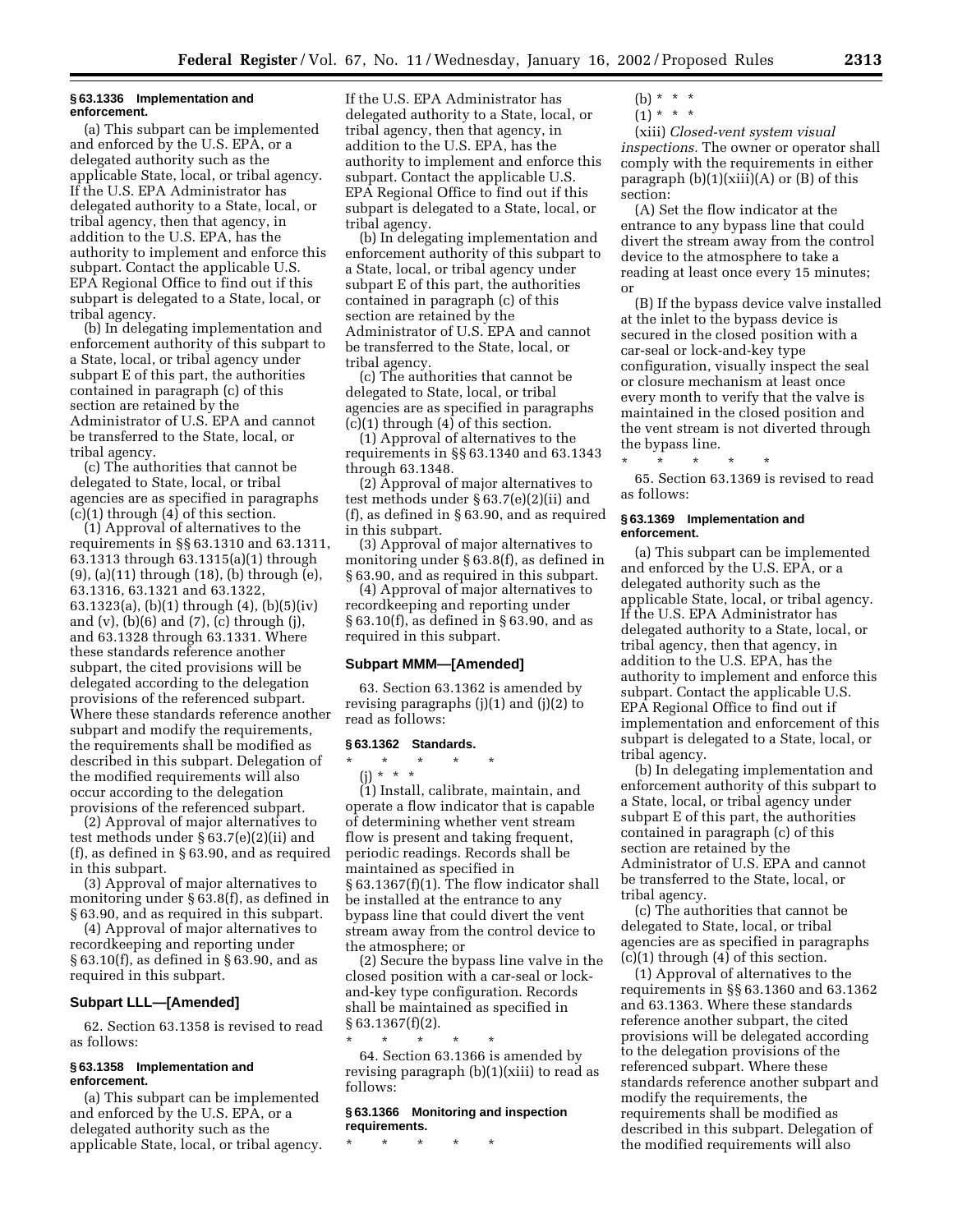occur according to the delegation provisions of the referenced subpart.

(2) Approval of major alternatives to test methods for under § 63.7(e)(2)(ii) and (f), as defined in § 63.90, and as required in this subpart.

(3) Approval of major alternatives to monitoring under § 63.8(f), as defined in § 63.90, and as required in this subpart.

(4) Approval of major alternatives to recordkeeping and reporting under § 63.10(f), as defined in § 63.90, and as required in this subpart.

#### **Subpart NNN—[Amended]**

66. Section 63.1388 is added to Subpart NNN to read as follows:

#### **§ 63.1388 Implementation and enforcement.**

(a) This subpart can be implemented and enforced by the U.S. EPA, or a delegated authority such as the applicable State, local, or tribal agency. If the U.S. EPA Administrator has delegated authority to a State, local, or tribal agency, then that agency, in addition to the U.S. EPA, has the authority to implement and enforce this subpart. Contact the applicable U.S. EPA Regional Office to find out if implementation and enforcement of this subpart is delegated to a State, local, or tribal agency.

(b) In delegating implementation and enforcement authority of this subpart to a State, local, or tribal agency under subpart E of this part, the authorities contained in paragraph (c) of this section are retained by the Administrator of U.S. EPA and cannot be transferred to the State, local, or tribal agency.

(c) The authorities that cannot be delegated to State, local, or tribal agencies are as specified in paragraphs (c)(1) through (4) of this section.

(1) Approval of alternatives to the requirements in §§ 63.1380 and 63.1382.

(2) Approval of major alternatives to test methods under § 63.7(e)(2)(ii) and (f), as defined in § 63.90, and as required in this subpart.

(3) Approval of major alternatives to monitoring under § 63.8(f), as defined in § 63.90, and as required in this subpart.

(4) Approval of major alternatives to recordkeeping and reporting under § 63.10(f), as defined in § 63.90, and as required in this subpart.

#### **Subpart OOO—[Amended]**

67. Section 63.1419 is revised to read as follows:

#### **§ 63.1419 Implementation and enforcement.**

(a) This subpart can be implemented and enforced by the U.S. EPA, or a

delegated authority such as the applicable State, local, or tribal agency. If the U.S. EPA Administrator has delegated authority to a State, local, or tribal agency, then that agency, in addition to the U.S. EPA, has the authority to implement and enforce this subpart. Contact the applicable U.S. EPA Regional Office to find out if implementation and enforcement of this subpart is delegated to a State, local, or tribal agency.

(b) In delegating implementation and enforcement authority of this subpart to a State, local, or tribal agency under subpart E of this part, the authorities contained in paragraph (c) of this section are retained by the Administrator of U.S. EPA and cannot be transferred to the State, local, or tribal agency.

(c) The authorities that cannot be delegated to State, local, or tribal agencies are as specified in paragraphs (c)(1) through (4) of this section.

(1) Approval of alternatives to the requirements in §§ 63.1400 and 63.1401 and 63.1404 through 63.1410. Where these standards reference another subpart, the cited provisions will be delegated according to the delegation provisions of the referenced subpart. Where these standards reference another subpart and modify the requirements, the requirements shall be modified as described in this subpart. Delegation of the modified requirements will also occur according to the delegation provisions of the referenced subpart.

(2) Approval of major alternatives to test methods under § 63.7(e)(2)(ii) and (f), as defined in § 63.90, and as required in this subpart.

(3) Approval of major alternatives to monitoring under § 63.8(f), as defined in § 63.90, and as required in this subpart.

(4) Approval of major alternatives to recordkeeping and reporting under § 63.10(f), as defined in § 63.90, and as required in this subpart.

#### **Subpart PPP—[Amended]**

68. Section 63.1421 is revised to read as follows:

#### **§ 63.1421 Implementation and enforcement.**

(a) This subpart can be implemented and enforced by the U.S. EPA, or a delegated authority such as the applicable State, local, or tribal agency. If the U.S. EPA Administrator has delegated authority to a State, local, or tribal agency, then that agency, in addition to the U.S. EPA, has the authority to implement and enforce this subpart. Contact the applicable U.S. EPA Regional Office to find out if this

subpart is delegated to a State, local, or tribal agency.

(b) In delegating implementation and enforcement authority of this subpart to a State, local, or tribal agency under subpart E of this part, the authorities contained in paragraph (c) of this section are retained by the Administrator of U.S. EPA and cannot be transferred to the State, local, or tribal agency.

(c) The authorities that cannot be delegated to State, local, or tribal agencies are as specified in paragraphs  $(c)(1)$  through  $(4)$  of this section.

(1) Approval of alternatives to the requirements in §§ 63.1420, 63.1422, 63.1424 through 63.1428, and 63.1432 through 63.1436. Where these standards reference another subpart, the cited provisions will be delegated according to the delegation provisions of the referenced subpart. Where these standards reference another subpart and modify the requirements, the requirements shall be modified as described in this subpart. Delegation of the modified requirements will also occur according to the delegation provisions of the referenced subpart.

(2) Approval of major alternatives to test methods under § 63.7(e)(2)(ii) and (f), as defined in § 63.90, and as required in this subpart.

(3) Approval of major alternatives to monitoring under § 63.8(f), as defined in § 63.90, and as required in this subpart.

(4) Approval of major alternatives to recordkeeping and reporting under § 63.10(f), as defined in § 63.90, and as required in this subpart.

#### **Subpart RRR—[Amended]**

69. Section 63.1519 is revised to read as follows:

#### **§ 63.1519 Implementation and enforcement.**

(a) This subpart can be implemented and enforced by the U.S. EPA, or a delegated authority such as the applicable State, local, or tribal agency. If the U.S. EPA Administrator has delegated authority to a State, local, or tribal agency, then that agency, in addition to the U.S. EPA, has the authority to implement and enforce this regulation. Contact the applicable U.S. EPA Regional Office to find out if this subpart is delegated to a State, local, or tribal agency.

(b) In delegating implementation and enforcement authority of this regulation to a State, local, or tribal agency under subpart E of this part, the authorities contained in paragraph (c) of this section are retained by the Administrator of U.S. EPA and cannot